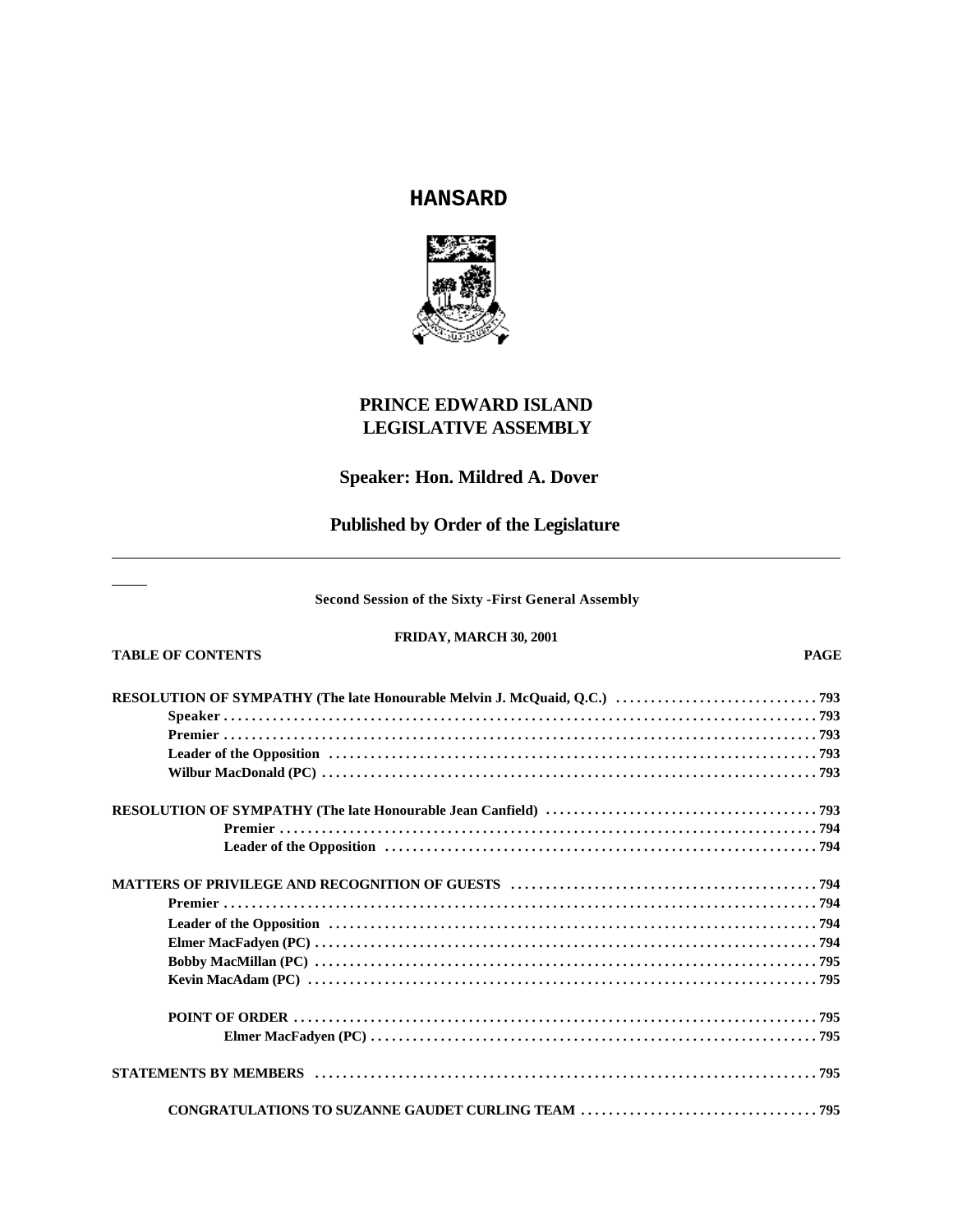| REPORT BY THE CHIEF ELECTORAL OFFICER re BY-ELECTION FEBRUARY 26 <sup>th</sup> , 2001. |
|----------------------------------------------------------------------------------------|
| ANNUAL REPORT OF CONFLICT OF INTEREST COMMISSIONAIRE                                   |
|                                                                                        |
|                                                                                        |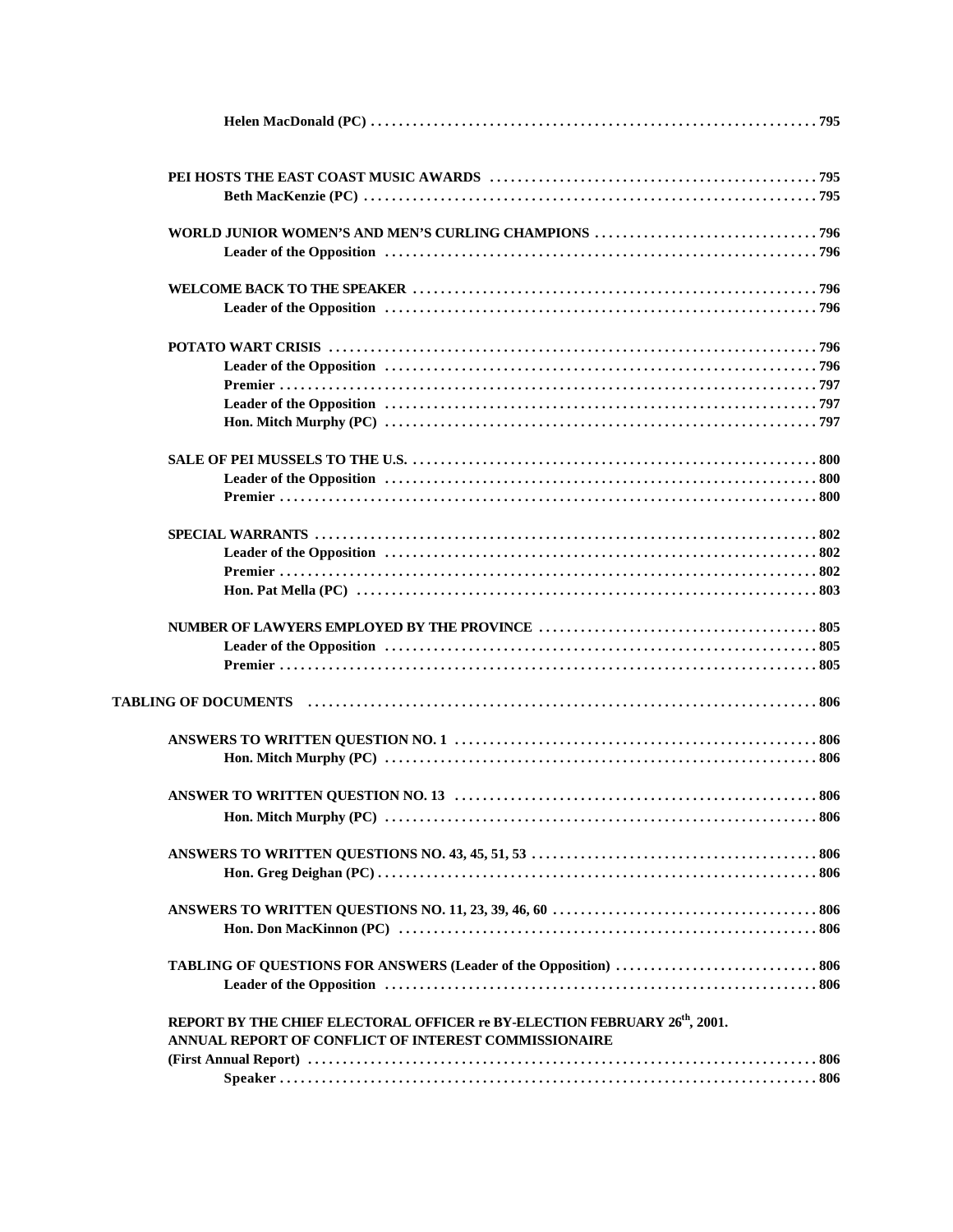| <b>ANNUAL REPORT COUNCIL OF MARITIME PREMIERS 1999/2000.</b>                             |
|------------------------------------------------------------------------------------------|
| <b>ANNUAL REPORT DEPARTMENT OF EDUCATION (Period ending March 31, 2000)</b>              |
| PUBLIC ACCOUNTS OF PRINCE EDWARD ISLAND, Volume 2 (Period ending 31 March, 2000.)        |
| RESPONSE TO WRITTEN QUESTIONS NO. 2, 4, 5, 8, 9, 14, 16, 17, 20, 21, 26, 29, 32, 37, 52, |
|                                                                                          |
|                                                                                          |
|                                                                                          |
|                                                                                          |
|                                                                                          |
|                                                                                          |
|                                                                                          |
|                                                                                          |
|                                                                                          |
|                                                                                          |
|                                                                                          |
|                                                                                          |
|                                                                                          |
|                                                                                          |
|                                                                                          |
|                                                                                          |
|                                                                                          |
|                                                                                          |
|                                                                                          |
|                                                                                          |
|                                                                                          |
|                                                                                          |
|                                                                                          |
|                                                                                          |
|                                                                                          |
|                                                                                          |
|                                                                                          |
|                                                                                          |
|                                                                                          |
|                                                                                          |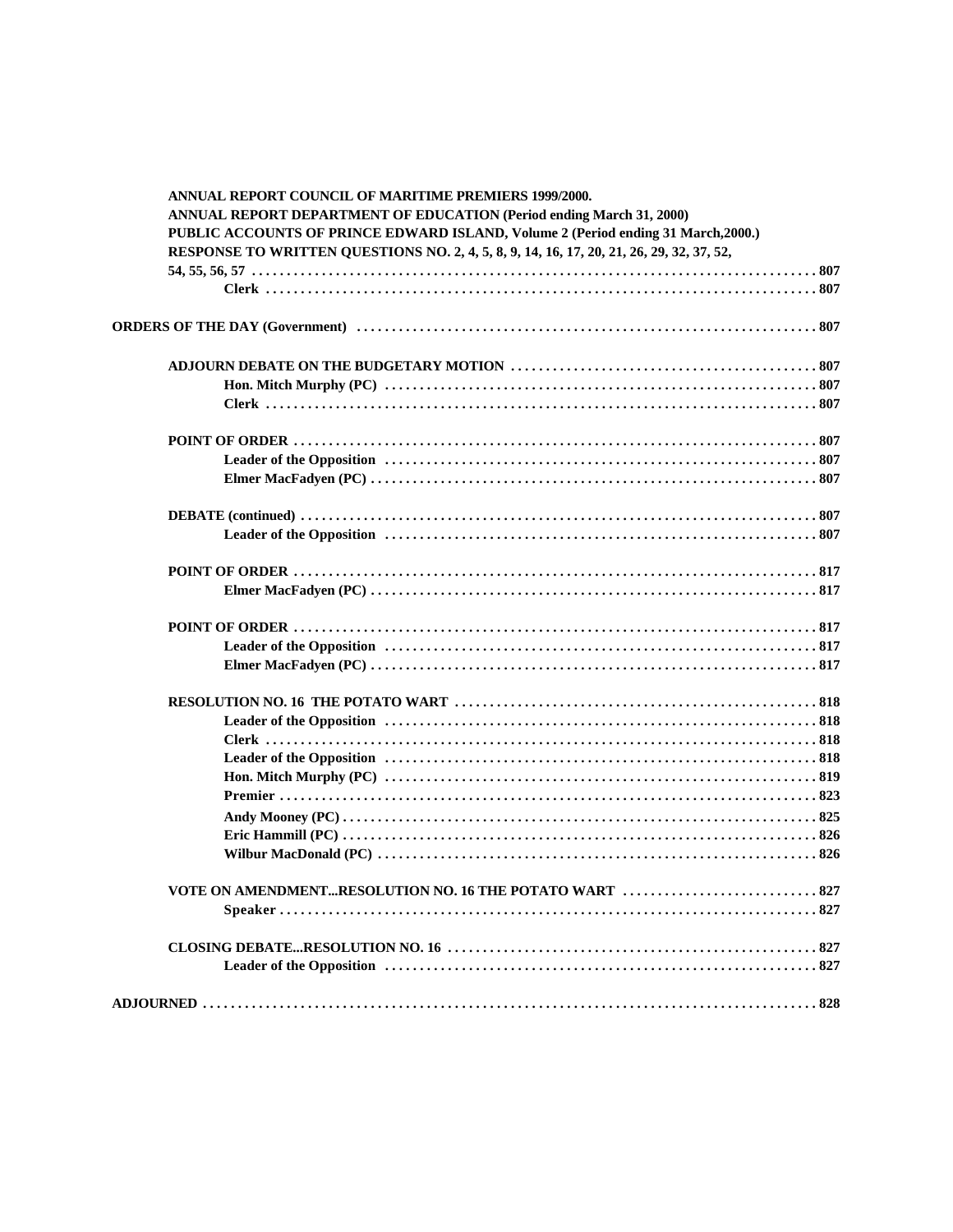**10:06 a.m.**

### **RESOLUTION OF SYMPATHY (The late Honourable Melvin J. McQuaid, Q.C.)**

**Speaker:** Resolutions of Sympathy. The Honourable Premier.

**Premier:** Thank you very much Madam Speaker. Madam Speaker, I'd like to introduce two Resolutions of Sympathy on behalf of former Members of this Legislature.

The first, Madam Speaker, in regard to the Honourable Mel McQuaid. AND WHEREAS, the Honourable Melvin McQuaid, former Member of the Assembly, former Member of the Executive Council and the former Honourable Leader of the Opposition passed away on January 16, 2001, BE IT RESOLVED that this House recognize the contribution to this province of the Honourable Mel McQuaid and extend to the members of his family our deepest sympathies.

Madam Speaker, while I never had the pleasure of serving in this House with Mel McQuaid, I did know him personally, I knew him to be devoted to the betterment of Prince Edward Island. Mr. McQuaid served Islanders through many important capacities. He was first elected to this House as a Member from  $1<sup>st</sup>$ Kings in 1959 and served as Minister of Finance and Attorney General in the Government of Premier Walter Shaw.

Turning his attention to Federal politics, Mr. McQuaid was elected to the House of Commons in the Federal constituency of Kings in 1965. He enjoyed success for re-election in 1968 and 1970. Mel McQuaid returned to provincial politics in 1972 to lead the Island Progressive Conservative Party and become the Leader of the Official Opposition. During his political career, Mel McQuaid was known for his thoughtful approach and his dutiful attention to his constituents.

Prime Minister Trudeau appointed Mr. McQuaid to the Supreme Court of Prince Edward Island in 1976 where he served until 1981. On the bench, Mr. Justice McQuaid gained a reputation for his sharpness and his well organized approach as a jurist.

Mel was predeceased by his wife Catherine and leaves three children, John and Mary Jo and Peter, who is my Chief of Staff. And on behalf of all Members of this House, Madam Speaker, I wish to convey my sincere condolences to the children of the Honourable Melvin J. McQuaid and their families.

**Speaker:** The Honourable Leader of the Opposition.

**Leader of the Opposition:** Yes, as Leader of the Opposition I would also like to express our sympathy to the McQuaid family which we've known. Mr. McQuaid had a great career in politics and went on to be a judge. And also, his family have followed a lot in his footsteps, and we give our sympathy to the family and also recognize the great service that Mr. McQuaid did for the Province of Prince Edward Island.

**Speaker:** The Honourable Member from Belfast-Pownal Bay.

**Wilbur MacDonald (PC):** Thank you, Madam Speaker. I want to rise, too, and pay tribute to Mel McQuaid.

Mel McQuaid to me was a man of outstanding character and his honesty and sincerity in dealing with people was, indeed, a major part of that character. And who, not only did he have a character of friendliness and honesty, he was a man who served this province well as Minister of Finance and Attorney General. He went on to become a Member of Parliament for Kings County who served in the House of Commons and later became Leader of our Party.

He was always a friend to those who had the pleasure of knowing him. I think that Mel was one of those icons of our Party who served so well the Party and the province and the people of our province and, indeed, a friend who will be missed in our gatherings and in the gatherings of our Party. And especially in the Town of Souris, he seemed to be a very very special person who had that special privilege of being able to be associated with so many people, and I want to extend to his family and to people of the Town of Souris and the people who had knew Mel are indeed, deepest sympathy. Thank you, Madam Speaker.

**Speaker:** The Honourable Premier.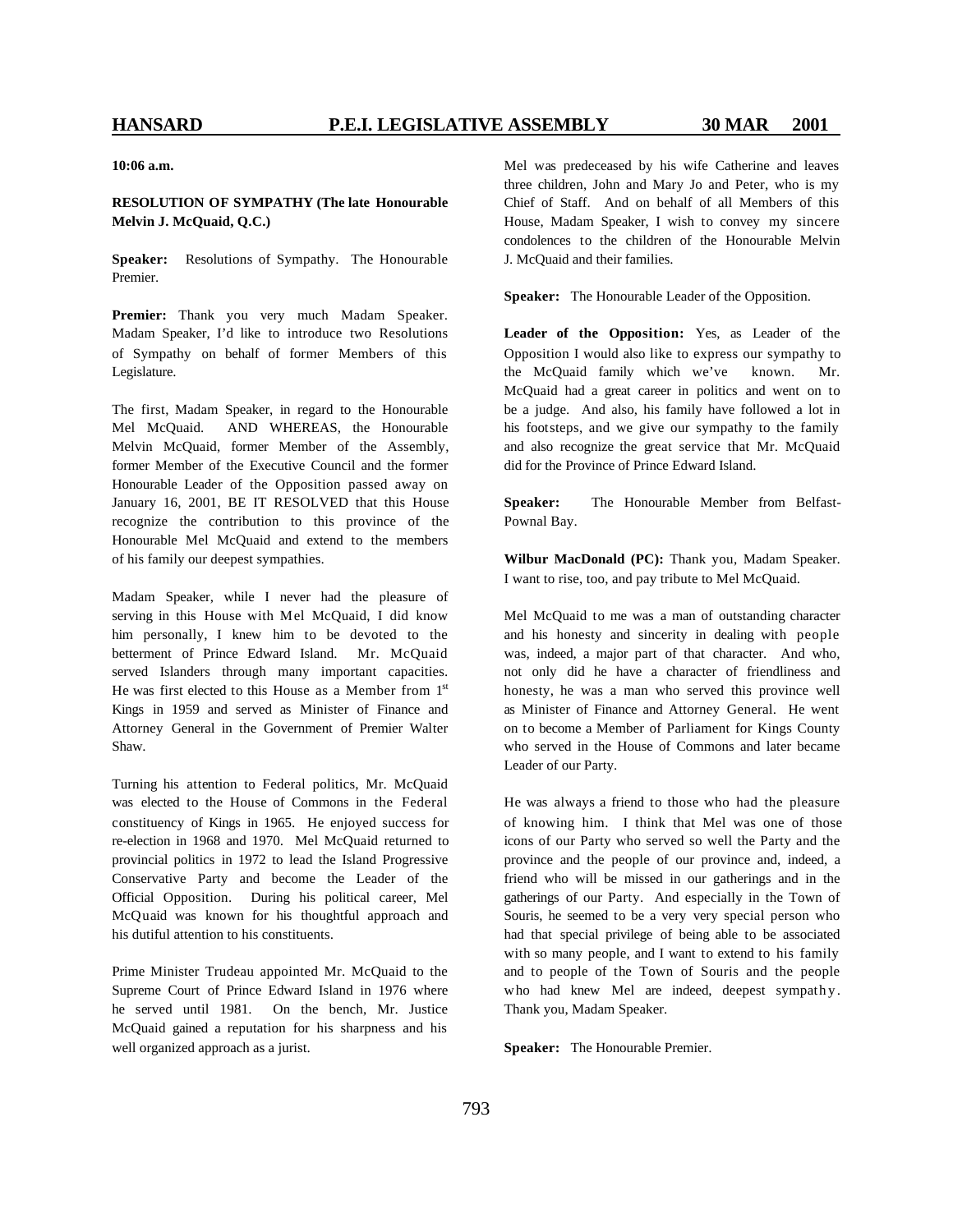### **RESOLUTION OF SYMPATHY (The late Honourable Jean Canfield)**

**Premier:** Madam Speaker, I would next like to introduce a Resolution of Sympathy for the Honourable Jean Canfield. AND WHEREAS Miss Jean Canfield, the former Member of the Assembly and the former Member of the Executive Council passed away December 31, 2000. BE IT RESOLVED that this House extend to the members of the late Jean Canfield our deepest sympathies.

Jean Canfield was a true pioneer in Prince Edward Island politics. She changed the landscape of Island political culture by being the first woman ever elected to this Assembly. She was first elected to the Assembly on May 11, 1970 for the district of  $1<sup>st</sup>$  Queens. Jean Canfield was subsequently re-elected in 1974 and served Islanders as a Member of the Legislative Assembly until March 27, 1979.

Premier Alex Campbell appointed Jean Canfield to the Executive Council as Minister responsible for the PEI Housing Authority, which was another first for Prince Edward Island women. As Chair of the first Provincial Advisory Council on the Status of Women, Ms. Canfield advised this Chamber on many issues respecting women and families.

Jean Canfield was a 1977 recipient of the Queen's Silver Jubilee Medal. Jean's achievements serve as a standard for many Island women and her ultimately legacy will be her devotion and commitment to Prince Edward Island and to its people.

**Speaker:** The Honourable Leader of the Opposition.

**Leader of the Opposition:** Yes, I also want to, on behalf of the Opposition, like to second that and pass our sympathy on to Jean Canfield. As the Premier alluded to, she was one of the first ...woman elected to the Legislation Assembly of the Province of Prince Edward Island. And at a very young age I met Jean Canfield and I guess it was probably the first time I was ever... how would I put it... invited to do Government work at that particular time with my snow equipment. And I always, sort of remembered Jean for that and she did a great service to not only the women of Prince Edward Island, to the people in her district and the Province of Prince Edward Island. And I give my sympathies to

any of her family member's that was at the funeral and that and also to her... people in that district.

### **MATTERS OF PRIVILEGE AND RECOGNITION OF GUESTS**

**Speaker:** Matters of Privilege and Recognition of Guests. The Honourable Premier.

**Premier:** Madam Speaker, with your permission, I would like to welcome visitors to the Gallery today. In particular, Madam Speaker, we have the Grade 8 French Immersion students from Birchwood Intermediate School along with their teacher, Joceyln Boisclair. Bienvenue (Welcome) to all students.

I'd also like to welcome other visitors to the Gallery today, and of course, I'm sure that televisions are turned on and people will be watching the proceedings on cable. I want to welcome all of our cable visitors today. (Applause)

**Speaker:** The Honourable Leader of the Opposition.

**Leader of the Opposition:** Madam Speaker, with your permission, I'd like to recognize students in the Gallery, the French Immersion Grade 8, I believe, from Birchwood. Also, I'd like to recognize a former colleague of the Legislation Assembly, Mr. Francis O'Brien, who's been in the House for a number of years. And I think we called him Junior, was his nickname, and he did a lot for the people in his riding and did a lot for the people of the province when he was here. And, he still tries to help out with advice I hear, from time to time, to the Government and Party which is in power.

And also, I'd like to recognize the other people in the Gallery here also, and a teacher, the French Immersion teacher. My daughter, Joanne McKinley-Curran, is a French Immersion teacher out at East Wiltshire and I think it's very important that we have that second language here because it does help our students at a later date when they go out looking for work.

But I'd also welcome the viewers. It's very important that we have the viewers, and thank Island Cablevision for having a show on, on two different occasions. Because, when the viewers can tune in and they can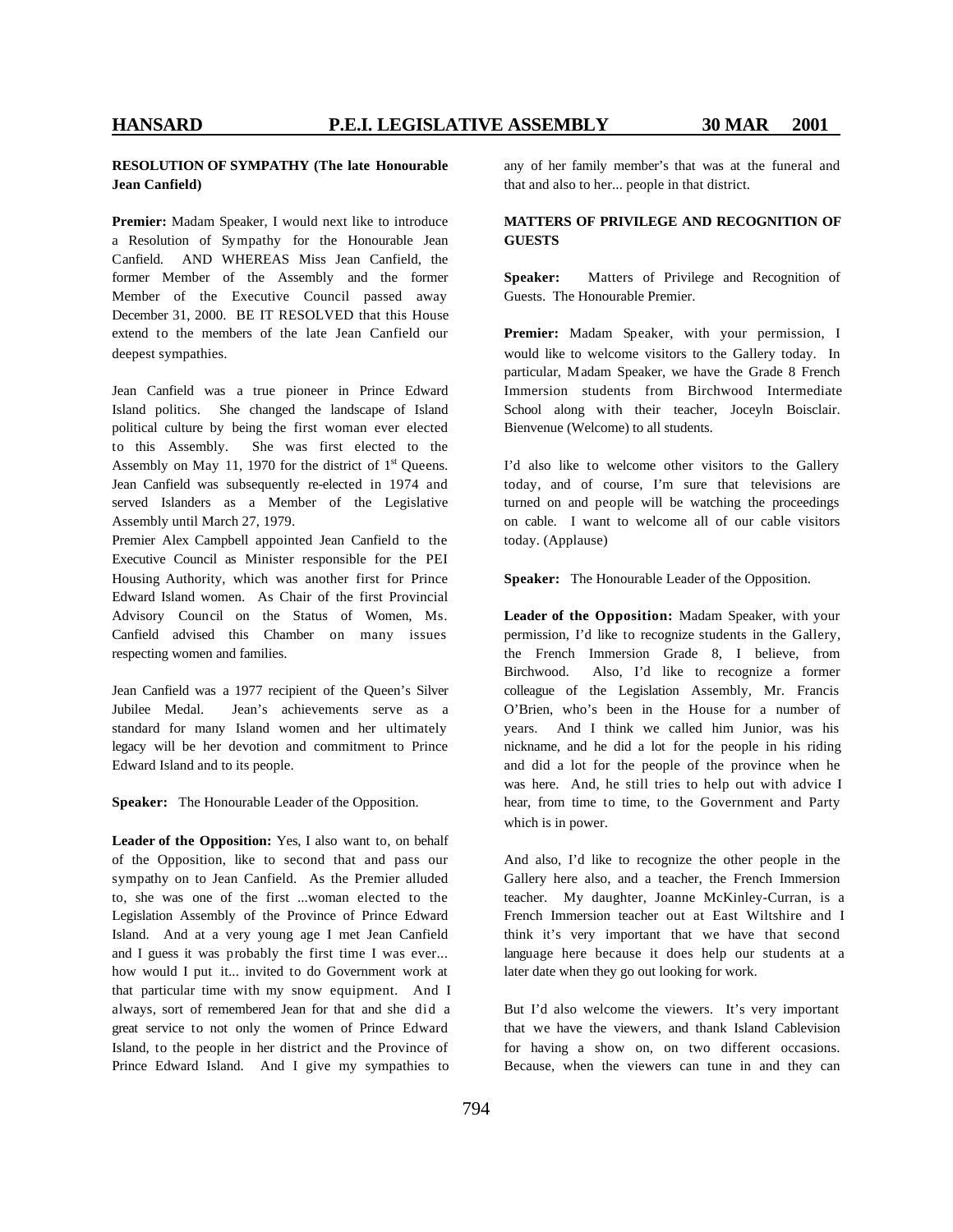see exactly what their MLA's are doing and I think it's a good thing. Thank you very much. (Applause)

**Speaker:** The Honourable Government House Leader.

**Elmer MacFadyen (PC):** Madam Speaker, with your permission, I, too, want to welcome everybody to the Gallery. In particular, I want to welcome the former Member of the Legislative Assembly, Mr. O'Brien. But in particular, a member from my district, Mr. Frank Murray. (Applause)

**Speaker:** The Honourable Member from Charlottetown-Kings Square.

**Bobby MacMillan (PC):** Madam Speaker, with your permission, I would also like to welcome the students here today from Birchwood High School. One of the fine schools from my district, I know many of your parents and all fine people and I hope you enjoy your day. And also, Mr. Wes Edwards there, a fine constituent, a great entertainer and enjoy your day. Thank you. (Applause)

**Speaker:** The Honourable Member from Morell-Fortune Bay.

**Kevin MacAdam (PC):** Thank you, Madam Speaker. With your permission, I, too, would like to welcome Junior O'Brien. We have a nephew of his that sits behind me here from up west from Alberton-Miminegash. And as many know, Mr. O'Brien sat in this Chamber for a number of years, is a great representative, worked very hard for me in all of my campaigns as a mentor, great advisor. And to the students that are here today, I hope they enjoy this mornings proceedings, so welcome. (Applause)

**Speaker:** Honourable Government House Leader.

### **POINT OF ORDER**

**Elmer MacFadyen (PC):** Point of Order. The Minister of Development and Technology is at a meeting with the Federal Minister Tobin in Halifax. And just so the Leader of the Opposition will know that Provincial Ministers have to meet ongoing in regards to Federal/Provincial relations. And the Minister of Fisheries, Agriculture and the Environment is at a meeting in St. Andrews in regards to the Fishery. And the Minister of Health and Social Services will be returning to the province this evening after having a short break in regards to vacation. Thank you.

### **STATEMENTS BY MEMBERS**

**Speaker:** Statements by Members. The Honourable Member from St. Eleanors-Summerside.

**10:17 a.m.**

### **CONGRATULATIONS TO SUZANNE GAUDET CURLING TEAM**

**Helen MacDonald (PC):** Thank you Madam Speaker. If there was ever a time to follow the sport of curling this was the year! On behalf of my honourable colleagues I want to extend congratulations to our newest world champions—the Suzanne Gaudet rink of Summerside. Suzanne's teammates include mate Stephanie Richard, second Robyn MacPhee, lead Kelly Higgins, alternate Carol Webb and coach Paul Power.

Madam Speaker, Islanders across the province were glued to their television sets to watch their win at the World Junior Curling Championships last weekend. And it was a pleasure to watch the expressions on their faces as they realized they were coming home with the gold. They won as they played, as team working together and caring for each other.

Madam Speaker, when the Suzanne Gaudet rink won the World Junior Curling Championship last week they served notice to small town Canada and to the world that no matter where in this great country you come from you can be as good as you want to be. Madam Speaker, I can assure you our Summerside pride was shining brightly on Wednesday night as we celebrated this victory. Suzanne, Stephanie, Robyn, Kelly, Carol and Paul, your city and your province are truly proud of you. You are our champs. Thank you. (APPLAUSE)

**Speaker:** The honourable member from Park Corner-Oyster Bed.

### **PEI HOSTS THE EAST COAST MUSIC AWARDS**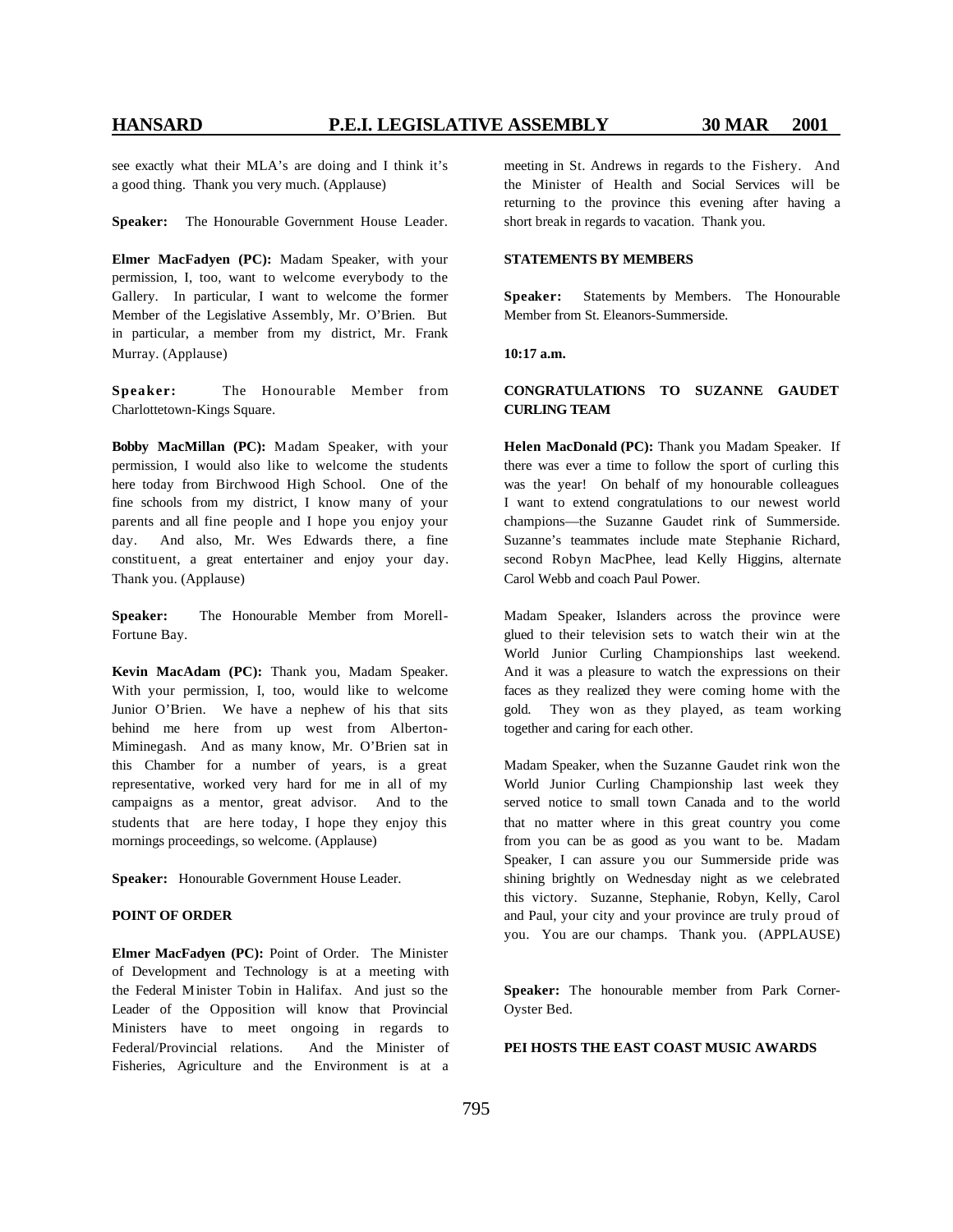**Beth MacKenzie (PC):** Thank you Madam Speaker. We can certainly agree that a good time was had by all during the recent East Coast Music Association's convention and awards show. The talent was simply tremendous. And there was something to appeal to everyone.

Prince Edward Island musicians made a great showing at the Awards ceremony Madam Speaker. And our home boy of South Rustico Lennie Gallant took home the coveted "Male Artist of the Year" Award, as well as awards for "Album of the Year" and "Roots Solo Artist". Popular entertainer Teresa Doyle was named "Childrens' Artist of the Year" and crowd pleasers the Jive Kings were once again chosen "Jazz Group of the Year". The Stompin' Tom Award for a lifetime commitment to music went to the Souris-based Chaisson family. And Madam Speaker, the group Celtitide won as best showcase.

I want to extend congratulations and a sincere thank you to the organizers and the 700 volunteers who worked together to make a huge success of Prince Edward Island's second ever ECMAs. Madam Speaker, an event like this in the middle of what can only be described as a long, hard winter made life a lot brighter. The impact wasn't just on our spirits though. This ECMA was the largest ever and the financial rewards to our economy were in the range of \$4 to \$5 million. More than 1,300 delegates, 300 members of the media and in excess of 1,000 fans experienced Island hospitality at its finest and frequently commented on their intentions to come back to play on our Island again, and we welcome them anytime. Thank you Madam Speaker. (APPLAUSE)

**Speaker:** The honourable Leader of the Opposition.

### **WORLD JUNIOR WOMEN'S AND MEN'S CURLING CHAMPIONS**

**Le ader of the Opposition:** Yes Madam Speaker, I would like to recognize also the junior curlers who won not only, they won the Canadian Championships----I was at the airport when they came home from that—but also won the World Championship. The Susan Gaudet rink as did great as ambassador, her and her team, for the Province of Prince Edward Island and also for Canada.

And also I'd like to congratulate the Junior Men's from

Newfoundland, which also brought the gold medal, that won the world curling championship, which is all good for the Island, but also good for Newfoundland, but also good for all of Canada.

And I'd like to recognize the many people that volunteered in the province, to help these people become where they are today, and that's our coaches and the people that volunteer, whether it's flooding the rinks, ice, or whatever, or the many fans that travel to the USA to cheer them on because I know it means a lot to have fans there to back you and cheer you on. I think that it's a tremendous thing if you look at how Islanders can do. I give the Minister of Community and Cultural Affairs credit for putting money into to recreation this year because it shows that Islanders can excel when they have the infrastructure there. If you look at, right back to your Jamie or Jamie Kennedy or Forbie Kennedy or Mr. Mac....the MacMillan boys (LAUGHTER) that played hockey (APPLAUSE) The MacMillan boys. I know you can't name a member but.... If you watch how....and the Becks. And if you watch how those young people are doing today and t heir offspring are doing so good in the hockey arena or in the baseball or Mr. Richards from the Premier's riding down there.

So, I just want to wish you all well. And I think the people, not only the coaches deserve a great deal of credit too. (APPLAUSE)

**Speaker:** Questions by members starting with responses to questions taken as notice.

### **RESPONSES TO QUESTIONS TAKEN AS NOTICE**

There were none.

**Speaker:** The honourable Leader of the Opposition. A question?

### **10:23 a.m.**

### **WELCOME BACK TO THE SPEAKER**

**Leader of the Opposition:** Madam Speaker, it's great to see you back in the chair here and I hope you make as good a job this session as you did the last session. I know you have your hands tied with that bunch over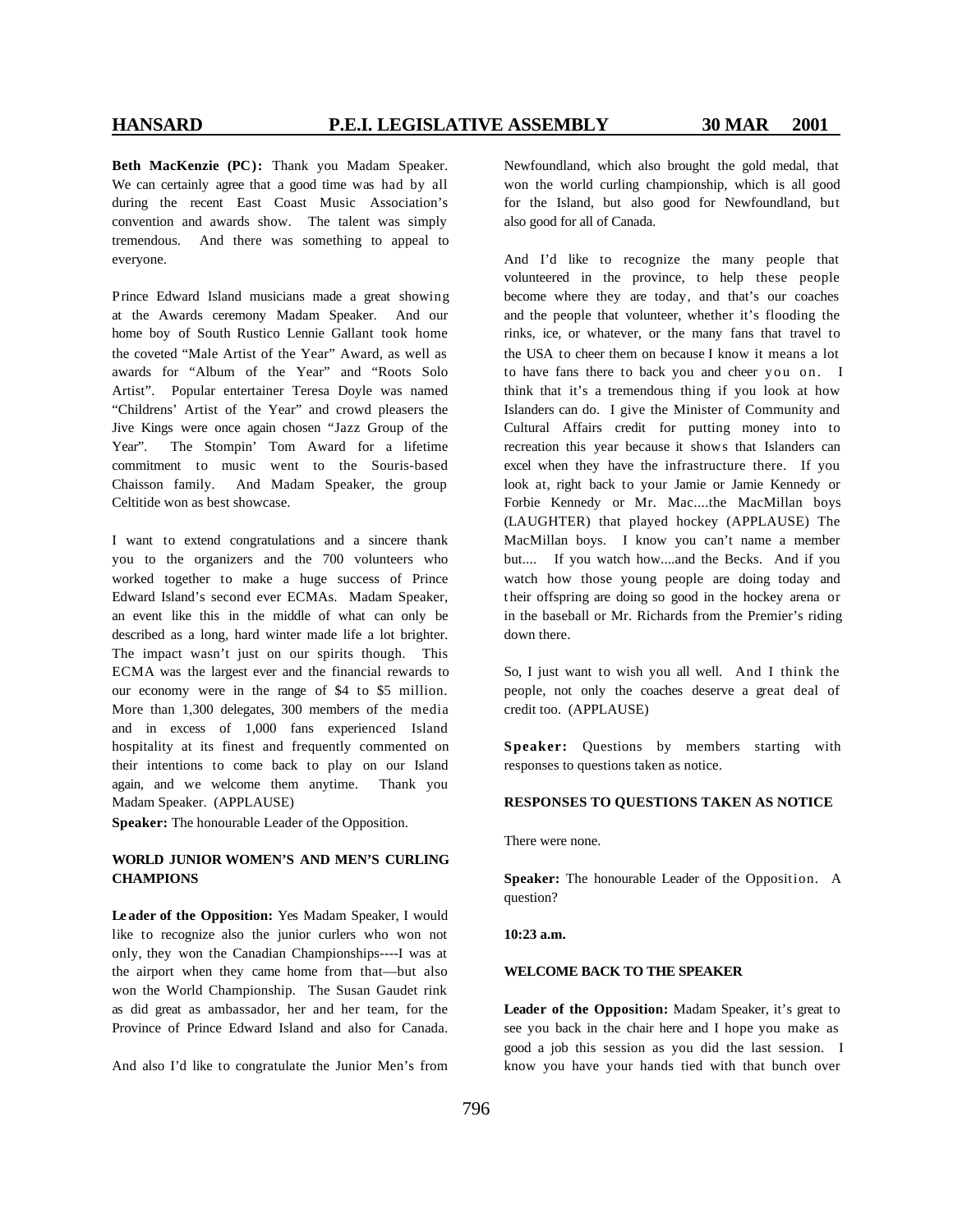there, to try and keep them under control. But you're doing really good!

### **POTATO WART CRISIS**

**Leader of the Opposition:** So, a question to the Premier. Since the last, since the House, we last sat in this House Madam Speaker, there's been a number of developments surrounding the potato wart issue that have hurt quite a few people. Could the Premier update the House and Islanders about where we currently stand with the U.S. border closure for Island potatoes?

**Speaker:** The honourable Premier.

**Premier:** Thank you Madam Speaker. And it is fitting that the honourable member would start with this important question. I know that probably nothing has affected our economy as much as this potato wart crisis. It started when we were in the....last in the House and it's gone on for quite a number of months now. And of course, we've all been very disappointed with the response of the federal government towards this crisis situation for PEI potato producers and to all who are affected by it.

We were disappointed Madam Speaker, as the honourable member knows, with the financial contribution towards....from Ottawa towards the problem. We felt that their contribution was far short of what it had been. And while the honourable member last night was talking about all of the money the province is supposedly getting from Ottawa, which is not true—he forgot to mention that they didn't do much to help out in the potato crisis.

Madam Speaker, we are working on the matter of trying to get the border reopened. The Minister of Agriculture could give a more up-to-date kind of indication of exactly where that's at at this moment as he spent nearly full-time the last few months on this issue. I can tell you though that I've made quite a number of calls personally to the Canadian Ambassador to the United States, to the Prime Minister. I've talked with the Minister of International Trade Mr. Pettigrew on this matter on a number of occasions. And we've asked t hem to do everything possible to press for the immediate reopening. And Madam Speaker, that continues to be the case today and we'll continue to press. But I have to point out that it's Ottawa, the federal government, who carries the primary responsibility for trade relations between Canada and the United States. And they have to take the firm moves necessary to ensure that the border reopens.

It's already too late Madam Speaker, for this season given what's happened----the fact that people are close to putting new potatoes in the ground. But I'll leave it at that for now Madam Speaker.

**Speaker:** The honourable Leader of the Opposition.

**Leader of the Opposition:** Yes, I'd like to thank the Premier for his answer. And if you notice in the budget last night, when it came down, you were....your Finance Minister was bragging how much success you had of selling in the United States, in the New England markets, how it went up. I just thought some farmers, myself, I figured you'll have some influence on helping the federal government get this border opened.

Another question Madam Speaker, to the Premier. It's getting late now for diversion on the fields to work the way it should. We all know that. It's been in the media. Can the Premier tell us how the diversion is process, going...getting along. How it's getting along. Roughly what percent have been diverted to this point? What percent of potatoes have been diverted to this point?

**Speaker:** The honourable Premier.

**Premier:** Madam Speaker, I could give him an exact detailing but I think the Minister of Agriculture would have those details and I would ask him to answer the question in full.

**Speaker:** The honourable Minister of Agriculture and Forestry.

**Hon. Mitch Murphy (PC):** With regards to diversion Madam Speaker, it was decided, the number decided to be diverted between the 2 rounds was 6.3 million hundredweight of potatoes. I believe there's been a deadline set on the second round of diversion to get diverted potatoes out on the field of April 6<sup>th</sup>. So come April  $6<sup>th</sup>$ , there should be around 6.3 million hundredweight of potatoes diverted.

**Speaker:** The honourable Leader of the Opposition.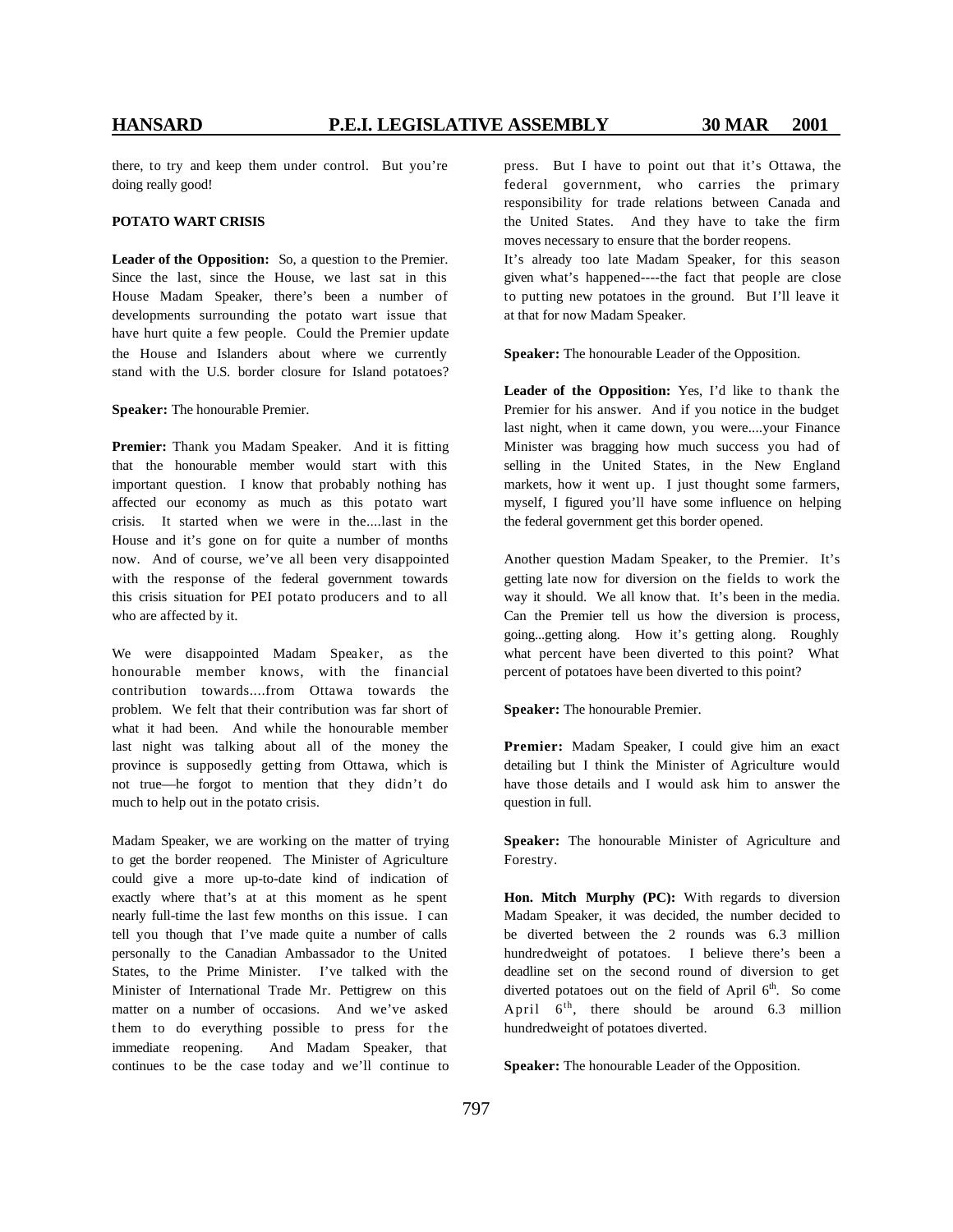**Leader of the Opposition:** A new question to the Premier Madam Speaker. When something likes this comes up there's always a lot of questions surrounding it. One of the main ones I've heard, where did the potato wart come from. It's been about 5 months since we found it in one small section of a field. Do you have any idea yet where this potato wart came from Mr. Premier?

**Speaker:** The honourable Minister of Agriculture and Forestry.

**Hon. Mitch Murphy (PC):** Well Madam Speaker, the latest, I guess, scientific answer to the honourable Leader of the Opposition's question is this. Is that the Canadian Food Inspection Agency is the lead scientific agency looking into the matter. As well the province has engaged the leading North American expert on potato wart, Mr. Ken Proudfoot out of Newfoundland. And the response back to that is that, now people may never know how the potato wart fungus had ended up in that field. There could be options. Mainly this is a disease of small gardens. The speculation is is that that particular piece of property was probably a home garden at one time. And before phytosanitary regulations were as strict as they were today, there certainly was more movement I think of potatoes from areas that had....tubers from areas in Europe that had potato wart.

The speculation is, is that that's probably where the potato wart fungus, how it ended up in that particular section of the field. But the scientific experts in the field say, obviously, it's very hard to determine that and they may not have conclusive proof of where the fungus originated.

**Speaker:** The honourable Leader of the Opposition.

**Leader of the Opposition:** You know, for being a number one industry the Premier doesn't seem to be up to too much speed on this. A new question to the Premier Madam Speaker. This is obviously a very serious thing. And as I said earlier, a lot of Islanders have are hurt by it. Not only the farmers but the workers, the people that depend on the spin-off, right through the Provincial Treasurer. What kind of of priorities is there in government to find out the source of where the potato wart came from? Is there ongoing effort by your government where it came from? And how many people have you working on it? We know the feds are working on it. But how many have you got working on it also to try to find this serious matter out?

**Speaker:** The honourable Premier.

**Premier:** Madam Speaker, you know, I'm pleased on one hand to see that the Leader of the Opposition has finally become interested in this issue after quite a number of months! (APPLAUSE) It's seems to be a bit a of a pattern with his party to have kind of put this issue on the back burner and hasn't seemed to have been much priority at all while our government has been devoting a lot of, a lot of energy, a lot of time, a lot of money. To the extent Madam Speaker, that, in fact, this crisis has been a contributor to the fact that we did not have a balanced budget for the year we're just completing. And while it's not the only reason Madam Speaker, it is a contributing factor.

Madam Speaker, if the honourable member was looking at the budget numbers from last night he will have noticed that for next year alone we're increasing the budget for the Department of Agriculture by about \$10 million----I think the largest increase on a percentage basis in any department in the provincial government. And Madam Speaker, we've taken this matter very seriously. As the Minister of Agriculture said, it's quite likely that this potato wart problem originated from what was a home garden that was incorporated into this large field last year. We don't know that absolutely and we may never know that absolutely. But it appears that may have been the case.

There's a possibility that potatoes, in fact, may have been planted in that home garden that came from Newfoundland at one point in time—maybe as many as 40 or 50 years ago. I don't know that anyone will absolutely ever know that for sure. But we do know that potato wart had been in Newfoundland and we know that somehow or other that virus was transmitted to that plot within PEI.

I think what's really important here Madam Speaker, is that quick action was taken by the province to hire the world's best expert, as the Minister has said, Mr. Ken Proudfoot, to deal with this problem. And you know, we thought we should go further. We should hire the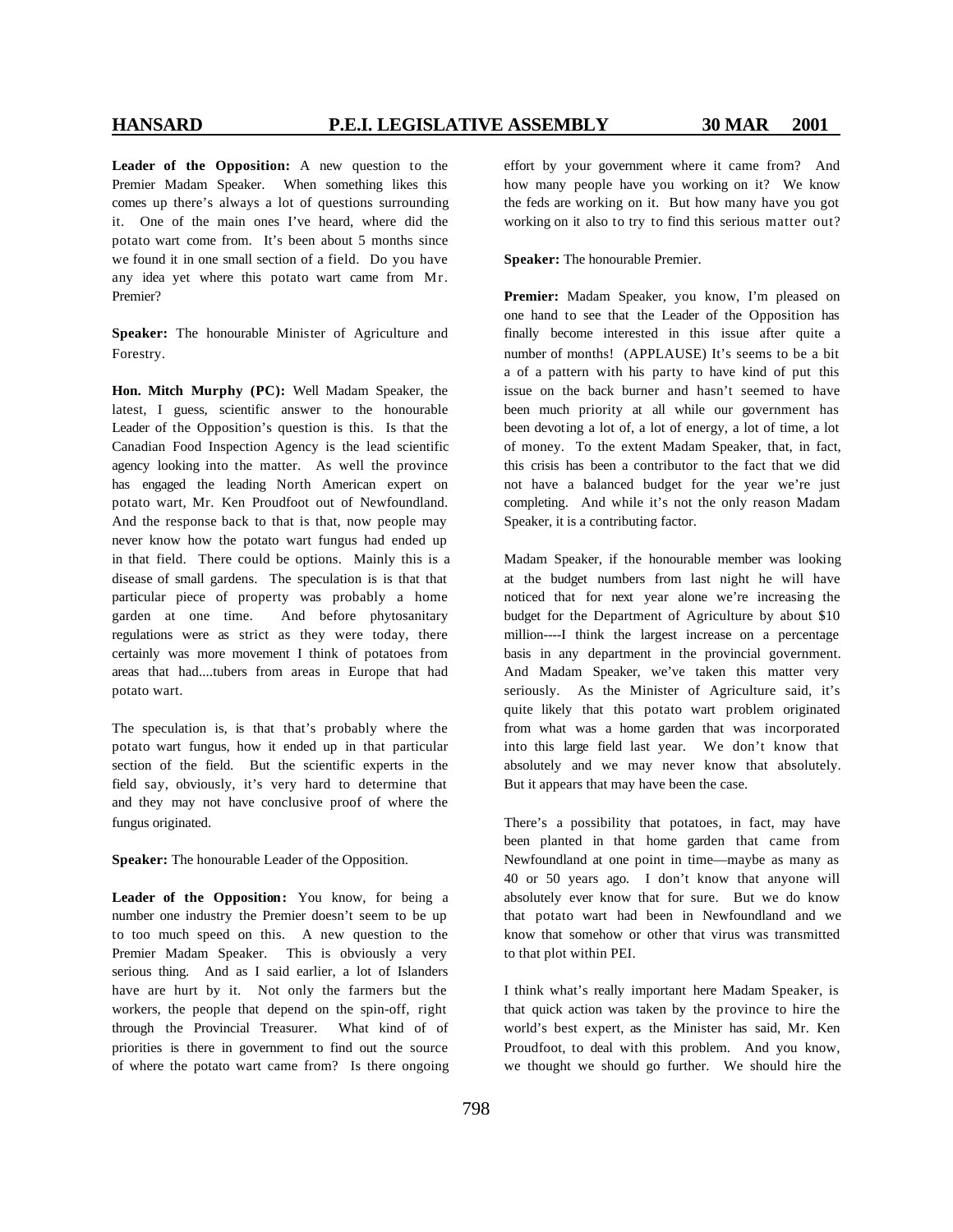best expert that the United States had to deal with this problem. And we went to...we knew there were 3 states in the United....in the U.S. that have had potato wart problems themselves. So Madam Speaker, we went to see who they had engaged to deal with their problem. And guess what? They had engaged Mr. Ken Proudfoot, the gentleman we already had hired to work for ourselves from Newfoundland.

So, we've engaged the best specialist possible. They've been working on this problem. We think....we're absolutely convinced, based on over 10,000 soil tests----maybe it's 12 or more Madam Speaker—that have been carried out that, in fact, the wart problem did not expand beyond that plot where the....where these potatoes were found. And of course, all kinds of measures have since been taken in terms of isolating the field, cleaning up the equipment, making sure that this is not, not expanded. But I do appreciate the fact that the honourable member is now interested in the problem.

**Speaker:** The honourable Leader of the Opposition.

### **10:33 a.m.**

**Leader of the Opposition:** There goes the Premier again! He's got a short memory! I believe I stood in this House here and introduced a Resolution. I believe, if t he Premier can recall, I did an interview with Ian Pitrie, saying we had a major problem facing us when this was first found and your government didn't see fit to put out \$1.2 million to get a \$8 million export deal. That was your government. And I said I hope in the spring, if they keep going the way they are----the Premier, just refreshing his memory----that we don't be having to bury these or put these potatoes on in the field.

So, a new question to the, to the Minister of Agriculture, seeing that the Premier is not up to speed on the issue, other than he knows he wrote out a cheque. He cut a cheque. The thing is, to the Minister of Agriculture. When do you think we'll know, is there any sort of time frame set out that we can commit to, that we can tell Islanders? A lot of people are wondering what's the source, where the potato wart came from or what the source was. I think it's very important to find out. Will you give us a time frame here today?

**Speaker:** The honourable Minister of Agriculture and Forestry.

**Hon. Mitch Murphy (PC):** No Madam Speaker, that's an impossibility to do. The top scientific minds on this file have certainly indicated to us that they may never know where the fungus originated from. But I would point out to the honourable Leader of the Opposition with....and it's my....it's primarily the dealings of the Canadian Food Inspection Agency to deal with it. But I would point out that when wart was discovered in that field, it was the province that got things up and rolling with regards to the testing etc. etc.

We Madam Speaker, incredibly enough, we had to go out and purchase equipment for the Canadian Food Inspection Agency so they could run these tests. We hired the people to go out and collect the soil samples-- --some 300,000 samples that were put into 10,000 separate samples. It was us that went out and hired Mr. Proudfoot, the renown expert on potato wart. So if it hadn't been for the quick actions of the province Madam Speaker, in getting the soil sampling done and getting the test results done we still may be dealing with the scientific agency on this story. So I want to commend the work that the provincial government has done on this file, in getting the testing done so rapidly. (APPLAUSE) Now we have had excellent cooperation from the Canadian Food Inspection Agency once we got things up and running and they became partners on the project with us.

But with regards to the question about giving a date when we're going to ascertain, you know, where the fungus came from or where it originated from, the top scientific minds on this say that we may never know. So it's impossible to provide an answer to that question.

**Speaker:** The honourable Leader of the Opposition.

**Leader of the Opposition:** A new question to the same minister. The minister is quite correct that his department did get up and get the tests going. The question is, is there's a *Plant Health Act* here in the Province of Prince Edward Island. You're responsible for the *Plant Health Act* in the Province of Prince Edward Island. And the question I have is, why can't y ou find out where this potato wart originated from?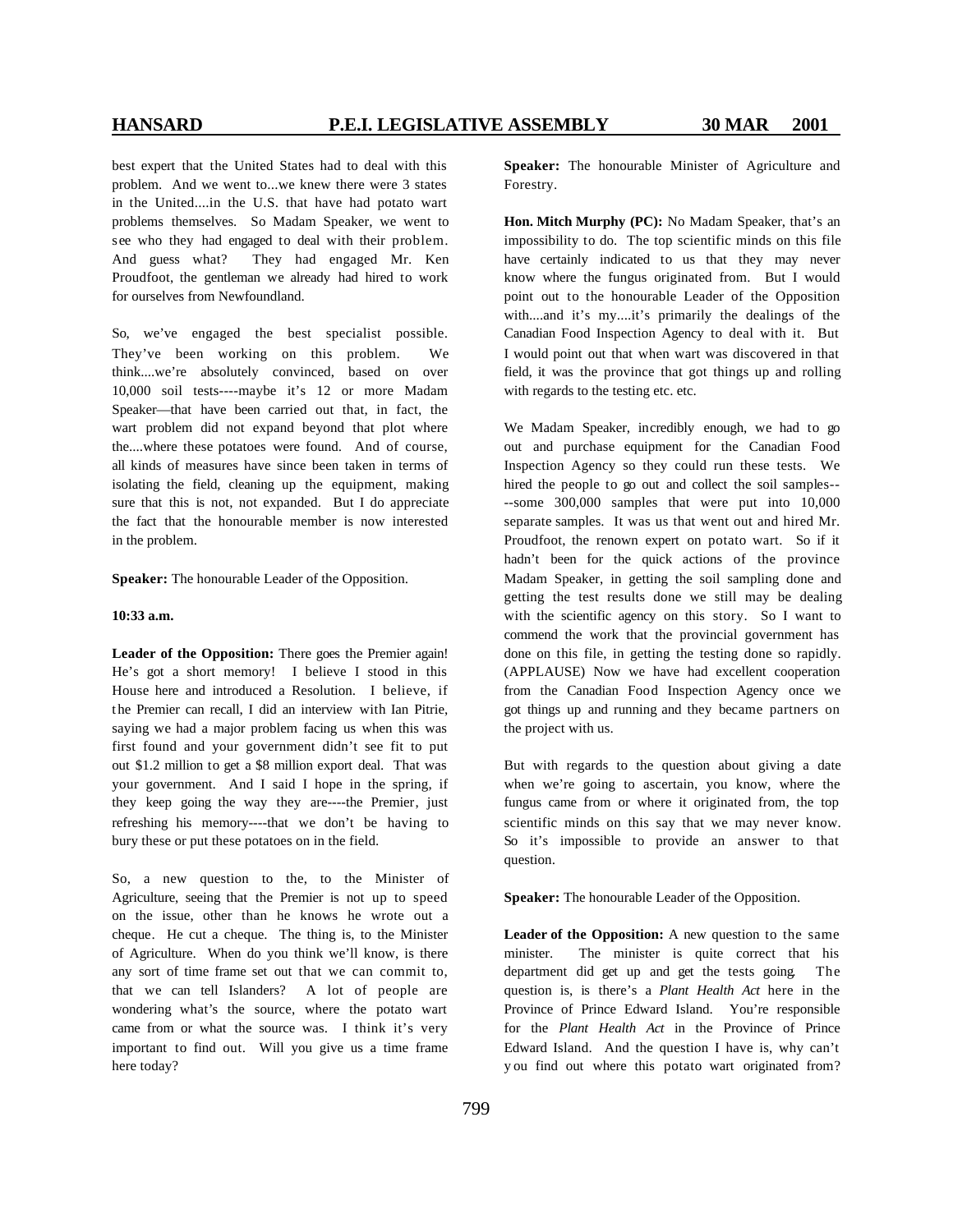That's the big question that's left there. I know you spent millions of dollars and that's great. That's fine. But where has the wart started or come from? Surely to heavens with all your experts you have got hired and all the testing you have done you can put that down to a time frame when we should know where the potato wart actually originated from.

**Speaker:** The honourable Minister of Agriculture and Forestry.

**Hon. Mitch Murphy (PC):** As I indicated Madam Speaker, the top scientific minds in this tell us that we may never know where the origin of the fungus was. So again, to answer the honourable Member's questions, I mean, it's, you can't put a time frame on when you're going to identify where it came from because you may never know where it came from.

**Speaker:** The honourable Leader of the Opposition.

**Leader of the Opposition:** A new question, same minister. And I might add that it was your government that introduced inspection fees for our trailer trucks that were coming in here. It was your government that charged more for inspection fees for these trailers that were coming in from other provinces. Now that you went to user pay, that's your government.

Now a new question to the same minister. I know it's touchy over there for the \$5,000 clappers but just hold on for a second here! What is going on right now within your department, the Department of Agriculture, to make sure that this one isolated incident won't pop up elsewhere in the Province of Prince Edward Island? What is your department under plant health doing to make sure this doesn't happen again?

**Speaker:** The honourable Minister of Agriculture and Forestry.

**Hon. Mitch Murphy (PC):** Well Madam Speaker, with regards to the infected portion of a field, I think for Islanders it would be interesting to understand that what happened was that there was approximately 72 potatoes or tubers found in a section of a field that would be about the same size as this Legislative Assembly. Now what's happening to that particular field is that that particular field has been taken out of

agricultural production, not just the section where the potatoes were found but the whole field—some 60 plus acres of the field----has been taken out of agriculture production. And that will be covered, I believe the plan is to reforest that field or plant it in trees. It will never again be in agriculture production.

International scientific protocol tells us that what we need to do in that particular case is to take the field out of agriculture production and establish a small buffer around the field. That's what's being done.

**Speaker:** The honourable Leader of the Opposition.

### **SALE OF PEI MUSSELS TO THE U.S.**

**Leader of the Opposition:** A new question to the Premier. There's are some concerns in another border issue Madam Speaker. This one could be serious as well. Could the Premier update this House on what's happening with the investigation into the Prince Edward Island mussel entering the USA?

**Speaker:** The honourable Premier.

Premier: Madam Speaker, the, there's quite a bit of activity taking place in this issue. I know at the present time there are discussions between the federal representatives from PEI with their colleagues in Ottawa and with representatives in the United States. Our own Department of Fisheries and Aquaculture is in touch with various parties on this issue. We are treating it as a serious problem, something we're concerned about. And while the minister is not here today, I expect he'll be able to give a full update the first of the week. But we are following it closely. I know there's been a lot of discussion between Canada and Washington already on this issue. And I'm sure that will continue until the matter is fully resolved.

**Speaker:** The honourable Leader of the Opposition.

**Leader of the Opposition:** A new question to the Premier Madam Speaker. I'm getting a lot of calls from people Madam Speaker, about the potato wart and this mussel investigation. People want to know what the government is doing. Are you all concerned about the possibility of tariffs? Are you concerned about the possibility of tariffs on your mussels entering the U.S.?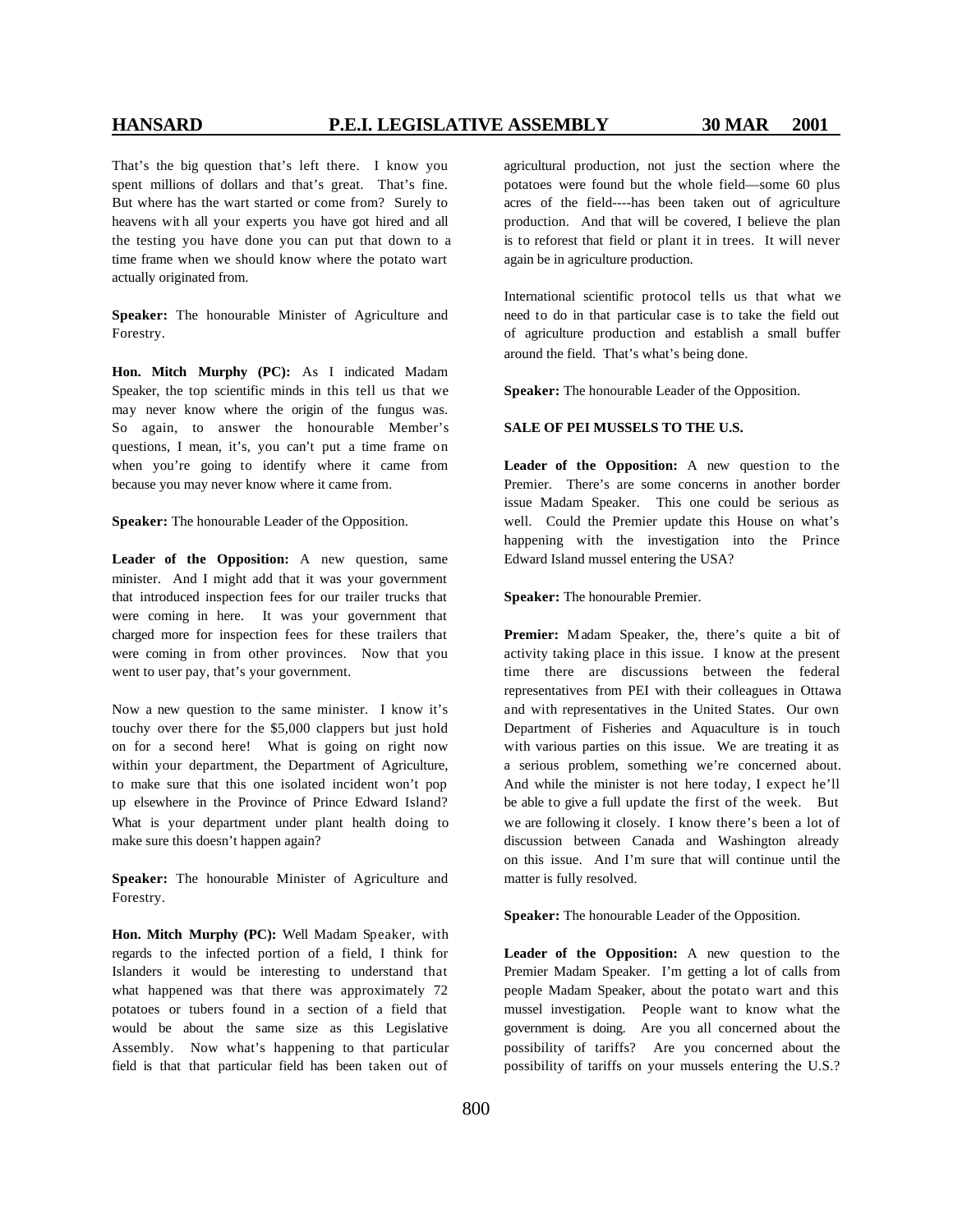Mr. Premier, will you answer that question?

**Speaker:** The honourable Premier.

**Premier:** Madam Speaker, once again, as I've indicated to the honourable member already, this is not just a matter involving the provincial government. It's a matter involving the federal government and trade relationships between Canada and United States. And so while we are involved, there's a major, major role here for our federal counterparts as well. And those discussions are underway. We're asking that they be dealt with expeditiously. Unfortunately it seems when you come to deal with trade, that it takes a long while sometimes to resolve this issue.

There's some suggestion this matter, you know, would....we're hoping it can be dealt with without getting getting bogged down in all kinds of panels and courts. But I don't have the absolute answer for that at this point and would be happy to get that information, as much as we can for the honourable member for first of the week.

**Speaker:** The honourable Leader of the Opposition.

**Leader of the Opposition:** A new question to the Premier. Mussel shipment from Prince Edward Island to United States is worth \$14 million a year. Is that correct Mr. Premier?

**Speaker:** The honourable Premier.

**Premier:** Take the honourable member's word for that. I don't know the exact dollar value in terms of shipments. I think it's at least that. And of course the mussel industry has grown very rapidly. I recall when Joe Vandenbrent, who was a tobacco grower, started experimenting with producing mussels on a cultured basis on PEI. And you know, that wasn't very long ago and we now have a multi-million dollar industry here, which we're very proud of.

### **10:43 a.m.**

Premier: Now Madam Speaker, the problem that exists in United States is, is part—I want to explain it this way—in that, as I understand it, some of the complainants from the U.S. are actually not dealing with cultured mussels. They are dealing with bottom mussels or, you know, mussels that are just harvested from the shores—a different product than Prince Edward Island produces for the marketplace. And of course we believe we have the best mussels in the world. We've been very successful at producing them and that's created a lot of competition amongst producers here. And of course, when there's competition then, then the marketers, you know, sometimes use pricing to try to enhance their position in the marketplace.

So we may not, in fact, be dealing with exactly the same product. Although that's what it appears that Maine producers have been looking at. And so, I say again, there are some questions here about whether we're dealing with the same product. I don't think we are. We're dealing with cultured mussels; they're dealing with mussels that are harvested off the shore, off the rocks, that sort of thing. A different product entirely.

**Speaker:** The honourable Leader of the Opposition.

**Leader of the Opposition:** Another question to the Premier Madam Speaker. Can the minister tell this House...the Premier tell this House how many Islanders are earning a living in the mussel industry?

**Speaker:** The honourable Premier.

**Premier:** Well I can tell him this Madam Speaker, that if it wasn't for the mussel industry parts of Prince Edward Island would have serious employment problems today. I know in my own area, southern Kings and Queens, it wasn't too many years ago we had a tobacco industry and, of course, that was an industry that his party sort of let down as well. But fortunately Madam Speaker, the mussel industry has been developing over the years and picked up a lot of the labour that used to be employed from the tobacco industry. So there are thousands of people working either directly or indirectly in the mussel industry in PEI today. It's been a very good industry for us. And it's our intentions to do everything we can to keep it at a high level.

**Speaker:** The honourable Leader of the Opposition.

**Leader of the Opposition:** So I'd like the Premier to take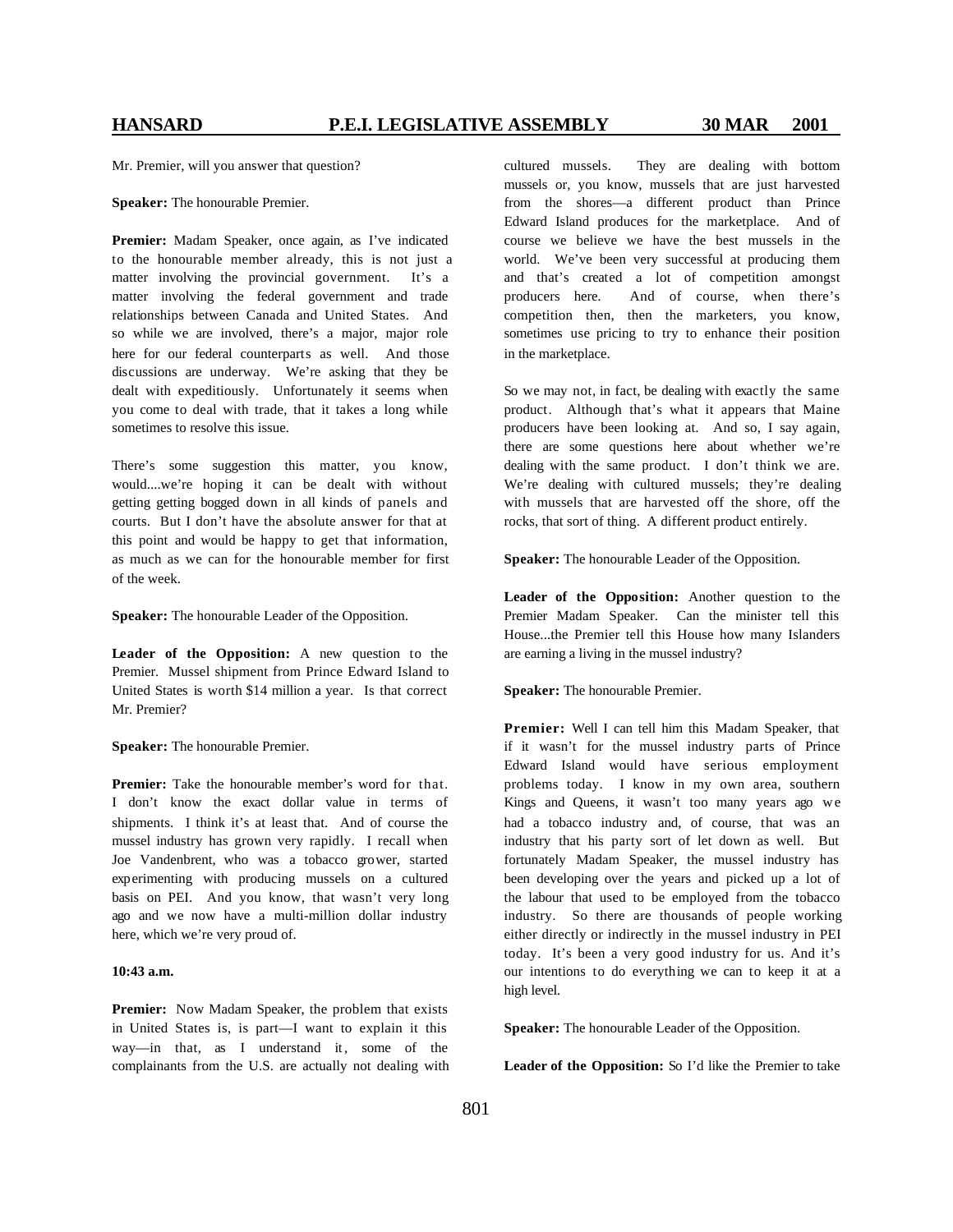back the number of exactly how many people are working in the mussel industry, seeing that he's not sure.

Now, another question to the same Premier. Some figures were recently used in the media that the investigation could cost each of the mussel producers named in the complainant up to 400,000. That's a lot of money for any company. I'm sure everybody will agree with that! So Madam Speaker, then if there's tariffs as well it could cause some trouble for this very important industry in the province, which you alluded to the thousands that are working in it. Has the Premier spoken directly to any of these companies to find out first hand what's going on here?

**Speaker:** The honourable Premier.

**Premier:** Madam Speaker, I don't know what the legal costs might be. There's been a lot of supposition about that. We're hoping that, perhaps, it won't get to that stage. And as I pointed out already, it's our view that, in fact, the U.S. action is based on a different product to start with and so it's a whole different situation. But of course the cost to the industry in terms of fighting this case might depend on how much fighting they have to do, who they would have to engage, what the costs of legal services and so on would be. But we will be keeping a close eye on the matter.

**Speaker:** The honourable Leader of the Opposition.

**Leader of the Opposition:** Another question to the Premier Madam Speaker. What is your government doing Mr. Premier, to make sure that these companies, this important industry in the Province of PEI, doesn't suffer from the U.S. actions?

**Speaker:** The honourable Premier.

**Premier:** Well Madam Speaker, I know that the department has had extensive discussions already with the companies that are marketing mussels from PEI. They're talking to the federal counterparts, as I've indicated. They're trying to make sure that they understand the action that may be.....that is originating from south of the border. And they're doing everything they can to stay on top of the issue.

**Speaker:** The honourable Leader of the Opposition.

### **SPECIAL WARRANTS**

**Leader of the Opposition:** Madam Speaker, a question to the Premier. A little more than a week ago you and your government cabinet authorized close to 20 million in Special Warrant spending. Will you please explain to Islanders what a Special Warrant is?

**Speaker:** The honourable Premier.

**Premier:** I'd be happy to do that Madam Speaker. And while the Treasurer might be able to give the technical definition better than I could---I'm sure she could----I can tell you generally what a Special Warrant is. A Special Warrant is an allocation of funds that wasn't anticipated when the budget was struck or presented to the House. And so the Special Warrant is used to cover extraordinary expenditures. And you know, the Opposition Leader went on at great lengths in his response to the Throne Speech last night about Special Warrants. Well Madam Speaker, I'll give you two examples of why Special Warrants are used and why they're necessary. And it's interesting he led this morning with his first question in regard to the potato wart situation.

Well Madam Speaker, we wouldn't have been able to put money into potato wart situation had we not used a Special Warrant. We did not anticipate when the budget was brought down last spring that we would have this crisis in the potato industry. And so to put money into the potato wart situation the Department of Agriculture had to have new money. And so a Special Warrant was used Madam Speaker, to flow through that money. We even used a Special Warrant, as I understand it, so that we could make sure that the money that came from Ottawa----finally came from Ottawa----also flowed through. So money came into the government and went out from the government again. So it all appears as an extra expenditure by the province and yet we also...we had revenues for at least part of that money that went into the Special Warrant. So, as the honourable member could quickly determine, a lot of the Special Warrant money that he was complaining about went to the potato industry. And I'm surprised that he would be, even want to bring this up.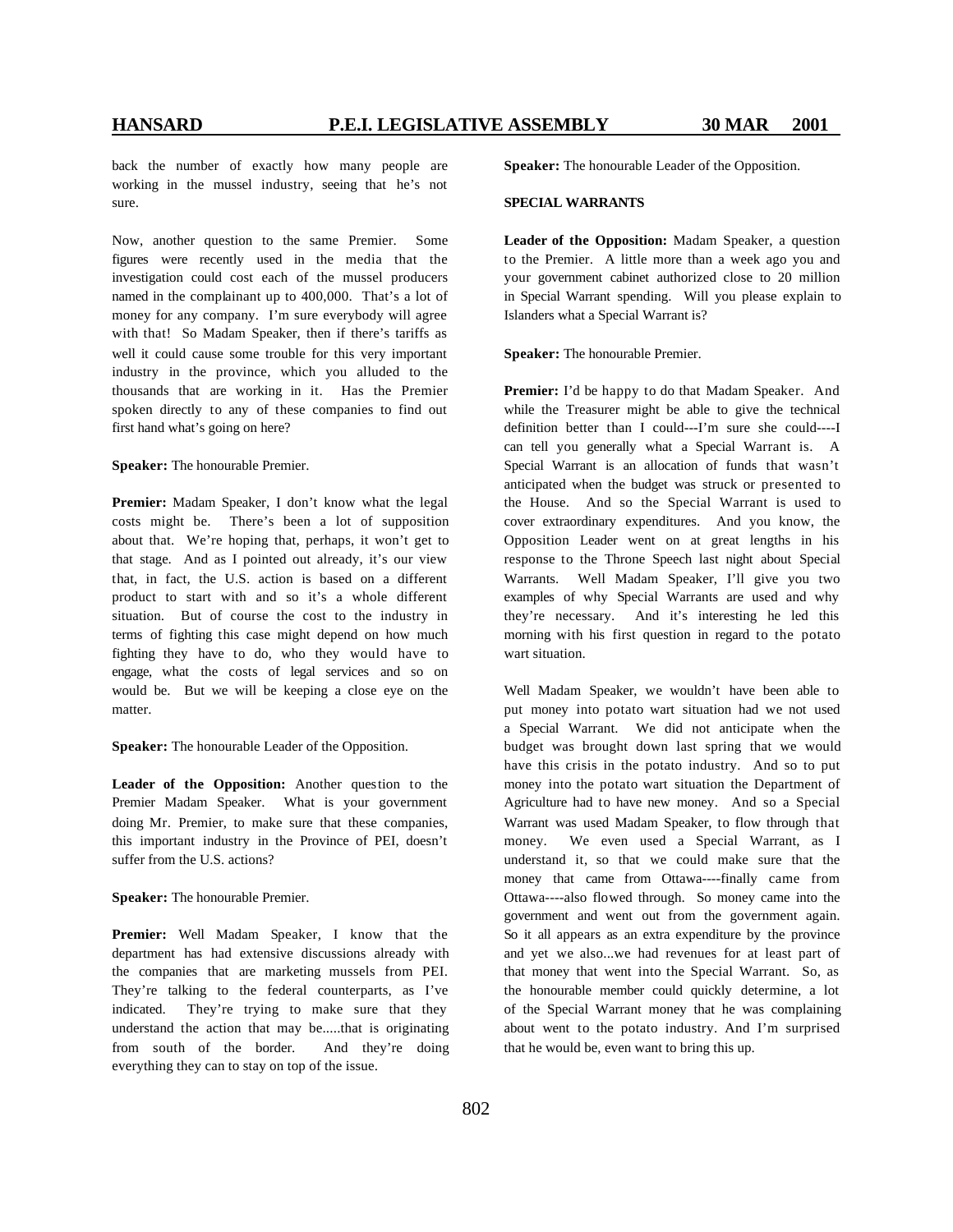Special Warrants have been....are used to cover other extraordinary expenditures and we've had some of those in health because we felt it important to introduce additional programs for people of Prince Edward Island in the health care sector. And I'd be happy to elaborate further if the honourable member so wishes.

**Speaker:** The honourable Leader of the Opposition.

**Leader of the Opposition:** Yes Madam Speaker. There's the Premier going. And if you listen to the comments I have made, I said that the potato situation was a prime example where you would use a Special Warrant for emergency funds. Emergency spending that falls outside the normal budget process and it's supposed to be for emergencies. And the Premier is quite correct when he tries to camouflage all this millions he spent on the potato diversion. But it was 10 million I believe at that time.

When the Provincial Treasurer was in Opposition she used to get very upset about Special Warrants. My question again Madam Speaker, is to the Premier. Why does your government use so many Special Warrants? We know the potato industry fell within the criteria of a Special Warrant. But why do you use so many Special Warrants? That is the question I have.

**Speaker:** The honourable Premier.

**Premier:** Well Madam Speaker, we've used them to take care of important issues. I mentioned health care being one of those. You know, again, he's complained about funds that we've set up to carry out certain initiatives. And of course, one of those Madam Speaker, was to hire more nurses, to expand front line services on PEI. We were able to, by setting up the special fund, and using Special Warrant for expenditure to hire 60 additional full-time equivalent nursing positions in the province. Had we not done that we wouldn't have been able to make that kind of expenditure. We are using Special Warrants when necessary to provide the kinds of services that Islanders tell us that they want.

And Madam Speaker, there's always a very transparent process here. We indicated in the budget process that special funds would be set up and we've used those funds for what they were intended and, when

necessary, used Special Warrants to spend that money.

**Speaker:** The honourable Leader of the Opposition.

**Leader of the Opposition:** Madam Speaker, I notice now that he went from the potato wart situation where we knew you needed Special Warrant to the nurses which we need. But I would think that people know that we had a scarcity of nurses. I think you would be able to budget that in to your budget that we need more nurses. We need more doctors.

Now, last year, the Auditor General said your government had to change the way it dealt with Special Warrants. This is the Auditor General speaking. What has the Premier done to satisfy the Auditor General's concerns?

**Speaker:** The honourable Premier.

### **10:53 a.m.**

**Premier:** Well Madam Speaker, we continually adjust the actions of government to respect the recommendations of the Auditor General. And Madam Speaker, you know, we haven't always known exactly how a program should evolve at the start of the year. A lot of times discussion and planning is still taking place about how a program should work. And so sometimes that's why, you know, the exact dollars have not been set aside in a department for the specific program because if the program is still in the works at the start of the year. But I want to point out that the honourable member is wrong in suggesting that these funds were not budgeted for. They were budgeted for but in special funds and thus Special Warrants.

**Speaker:** The honourable Leader of the Opposition.

**Leader of the Opposition:** If you're, Mr. Premier, if you're concerned about Special Warrants and why does your government use them more than any other government in the history of the Province of Prince Edward Island, if you're using them. Why is that? Can you answer that question?

**Speaker:** The honourable Minister of the Provincial Treasury.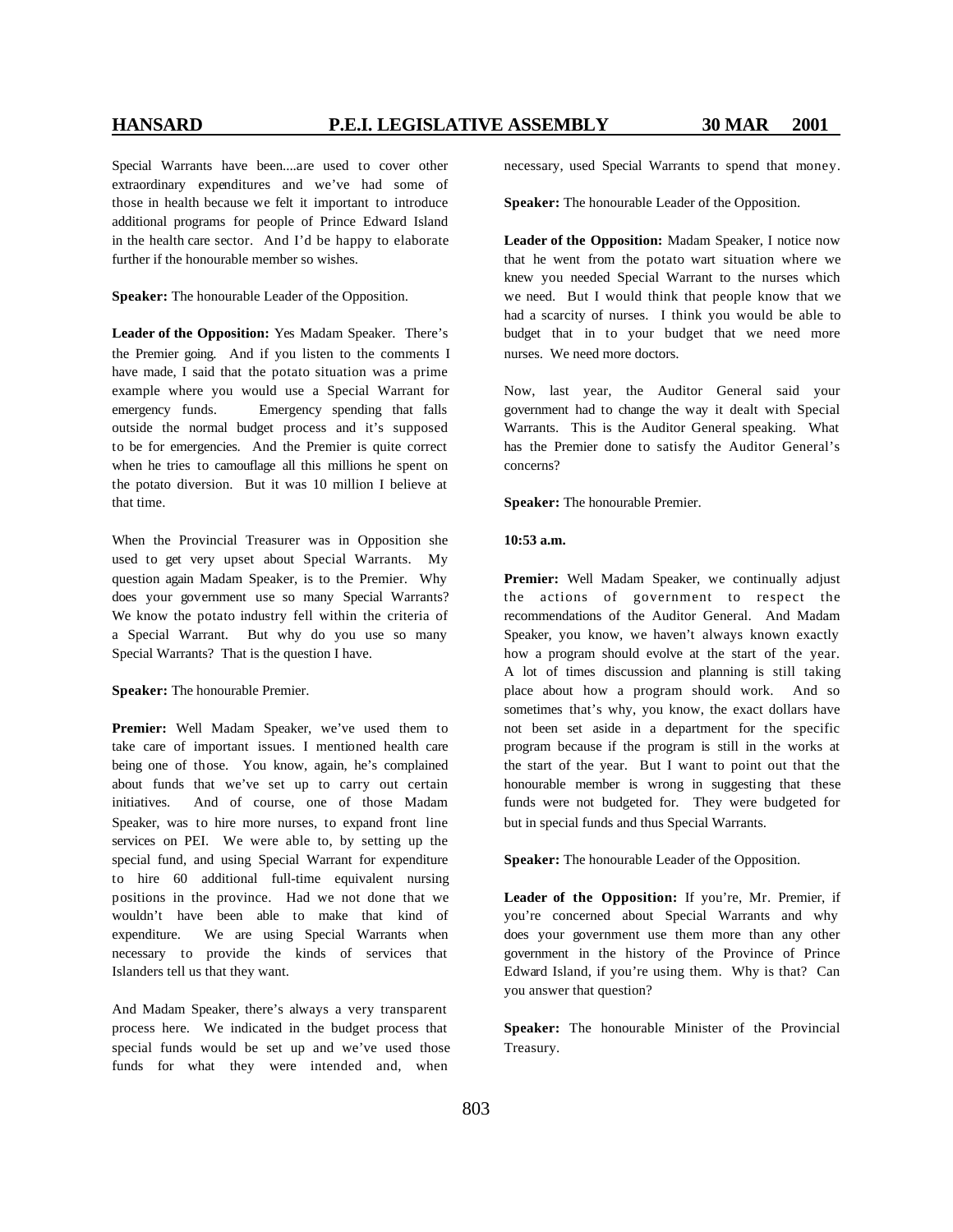**Hon. Pat Mella (PC):** Madam Speaker, that's not true to begin with. But the reality of Special Warrants is this. Governments at budget time set out the fiscal program as closely as they can to what they're going to be spending during the year. Life doesn't just keep going in a straight line. It takes some twists and turns. Governments, like individuals, have to accommodate that. Special Warrants are a mechanism to allow flexibility so that governments can respond to issues during the year. And so if we want to address the fact that we had a very difficult winter and we had more snow plows and more workers, which we didn't anticipate, then that particular budget item will be higher than it would have been at budget time. That requires a Special Warrant.

If the fuel costs in the province go up by 48% and we didn't anticipate that back when we put the budget in, it has to be paid. The only way it can be paid is a Special Warrant. So there are costs that come up within government that were not in a budget that give a government the flexibility to address those issues. The potato wart is a conspicuous one of course, but there are others. There are deficits, for example, in school boards. There are programs where drug costs go up by perhaps 2 million over what we thought they'd be. The bill has to be paid. So therefore, it does require a Special Warrant.

So the Warrants, as the Premier rightly described, include federal money received and the funding we put in the special funds. Those are not hidden. They're on page 9 of the budget document. Clearly outlined how much and what they are to be used for. They were not hidden. They were put in the budget. So Madam Speaker, in order to take money out of those funds the technical way we can do it—the only way—is to issue a Special Warrant. So they really get reported twice.

So Madam Speaker, yes, I, I do have a concern about Special Warrants in the sense that every government should try to constrain the use of Warrants as much as possible. But I'm quite prepared to read out the list of what the Warrants were spent on. And the people of Prince Edward Island, in some cases, have asked us to do these things and in other cases nature has required us to spend money that we didn't think we were going to have to spend. (APPLAUSE)

**Speaker:** The honourable Leader of the Opposition.

**Leader of the Opposition:** Well, I want to thank the Provincial Treasurer for giving her show there! She might have known that---we've had no snow for a number of years—she might have known that! You had the money....

**Hon. Pat Mella (PC):** Did you know how much (INDISTINCT) last summer?

**Leader of the Opposition:** I didn't put any contracts out this year, I'll tell you that! It was done by the hour! (LAUGHTER) I'll tell you that much! But the thing is, the Special Warrants, she hides behind the clouds all the time—her and the Premier. And we know it's an alltime record this government has been spending on Special Warrants and we'll get back to that at another day.

A new question to the Premier. You once talked about the need for politicians to respect the Legislative Assembly. You changed since those days Mr. Premier, since you made those statements. Why did you wait for the House to be open....why didn't you wait for the House to open----it was only another week; another few days. You could have opened yourself. You had the authority to open the House----take 20 million spending to the floor of the House. Why didn't you do that? Why did you choose to spend \$20 million dollars behind closed secret doors, which you've got a record of doing, which is an all-time high in the Province of Prince Edward Island.

**Speaker:** The honourable Premier.

**Premier:** Well Madam Speaker, I am flabbergasted with the honourable member and his approach. You know, here he is again talking two sides of the story at the same time in the same Question Period. He starts off by criticizing or trying to find some fault with the way the government has dealt with the potato wart situation. When we clarify that for him then he says, well, we shouldn't have spent money before the budget was introduced. Does he want Madam Speaker, that we would have held off, like the federal government, until it was too late for the potato industry? We put through \$30 million, or close to it, in Special Warrants for the potato industry so that they could deal with, try to deal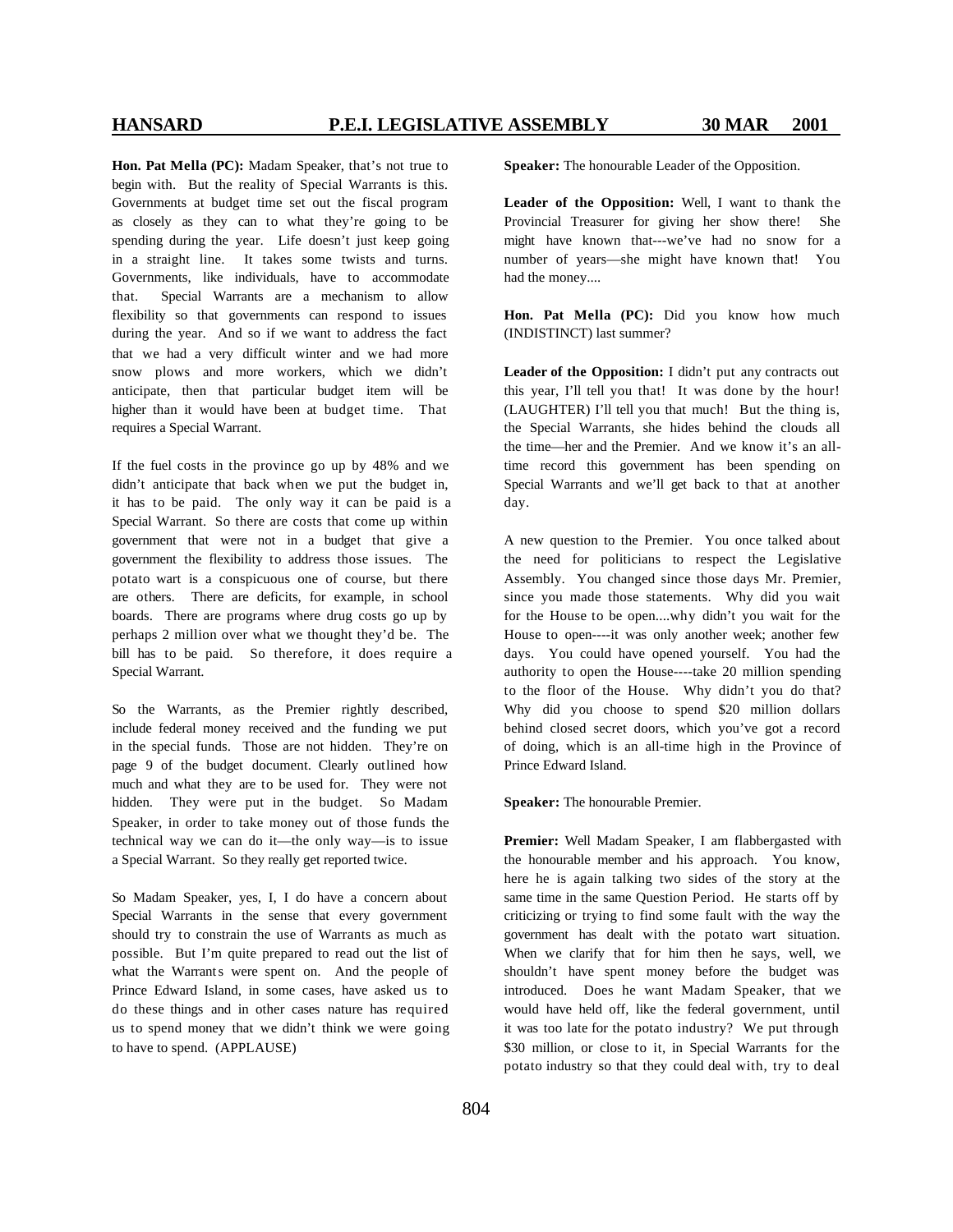with this in a timely manner. We've put our money up as quickly as we could once we had a program from the potato industry in terms of how to deal with this problem. We dealt with the issue. We spent the money in Special Warrants. We didn't wait for a new budget. And Madam Speaker, now he's saying, well, you shouldn't be spending money under Special Warrants. What's he suggest? We leave the potato industry out there languishing in despair as the federal government would do Madam Speaker? (APPLAUSE)

### **An Honourable Member:** Here! Here! (APPLAUSE)

**Speaker:** The honourable Leader of the Opposition.

**Leader of the Opposition:** There goes the Premier again, hiding behind everybody but taking responsibility himself! It was 10 million in the budget last night for the potato industry. Now he's up to \$30 million to the potato industry. I'm sure the farmers will be looking for that extra \$20 million!

A new question to the Premier. I know we'll eventually discuss these Special Warrants at a later date but that discussion will be going on long after the House closes. So again Madam Speaker, why did the government, your government, insist on so much secret spending behind closed doors? Will you answer that straight-forward instead of hiding behind the \$10 million potato industry?

**Speaker:** The honourable Premier.

**Premier:** Well Madam Speaker, the answer to the question is quite simple. Islanders needed the money. That's why the money was spent. Do they think that people who clear snow shouldn't get paid? Do they think that the potato farmers are in crisis shouldn't get paid? Do you think we shouldn't hire nurses when we need nurses? That's why Special Warrants have been used Madam Speaker, and we'll use them when they have to be used in the future as well.

**An Honourable Member:** Here, here! (APPLAUSE)

**Speaker:** The honourable Leader of the Opposition.

**Leader of the Opposition:** Madam Speaker, there goes his arrogance! We'll do what we want to do! We got

the cabinet! We got the power! I don't think this government cares too much about the accountability Madam Speaker. A large number of very thoughtful people in this province has expressed concerns, not only to me but to Islanders and even on the radio today of closed-door spending. But it never changes. It's been going on since you got in power. Will the Premier commit today that he will end this secret spending process and once and for all, use Special Warrants only for emergency, the potato wart situation or if it was a major problem in the health. Will you make a commitment today in the House Mr. Premier?

And I will ask you an extra question. It's probably two in one. You know, you talk about the Special Warrants and how important they are. I see you put in 2.4 million into job creation, EDA, under Special Warrants but yet you cut it back this year to about 2....you cut it back by 2.4 million. Is there no more jobs? Election is over. No more jobs that can be bought out there or what? Will you answer that question?

**Speaker:** The honourable Premier.

**Premier:** Madam Speaker, I appreciate the honourable member raising that matter. Actually, the....what's happened is because our government has been working hard to create economic opportunity on PEI that our economy has been expanding. That's meant that there are more jobs available than ever before. In the month of February just past Madam Speaker, unemployment rate fell to 11.7%. That might be the lowest level that our unemployment rate has ever seen in the month of February.

Madam Speaker, that's because of aggressive opportunities being pursued. Government aggressively pursuing opportunities in terms of economic development. I was noticing as I drove into Charlottetown this morning Madam Speaker, that in two different places businesses had signs up "Help Wanted". And this is in one of the slowest times of the year Madam Speaker. So we've adjusted our spending accordingly.

### **11:03 a.m.**

You know, the EDA Program was started by the honourable member's government so he knows all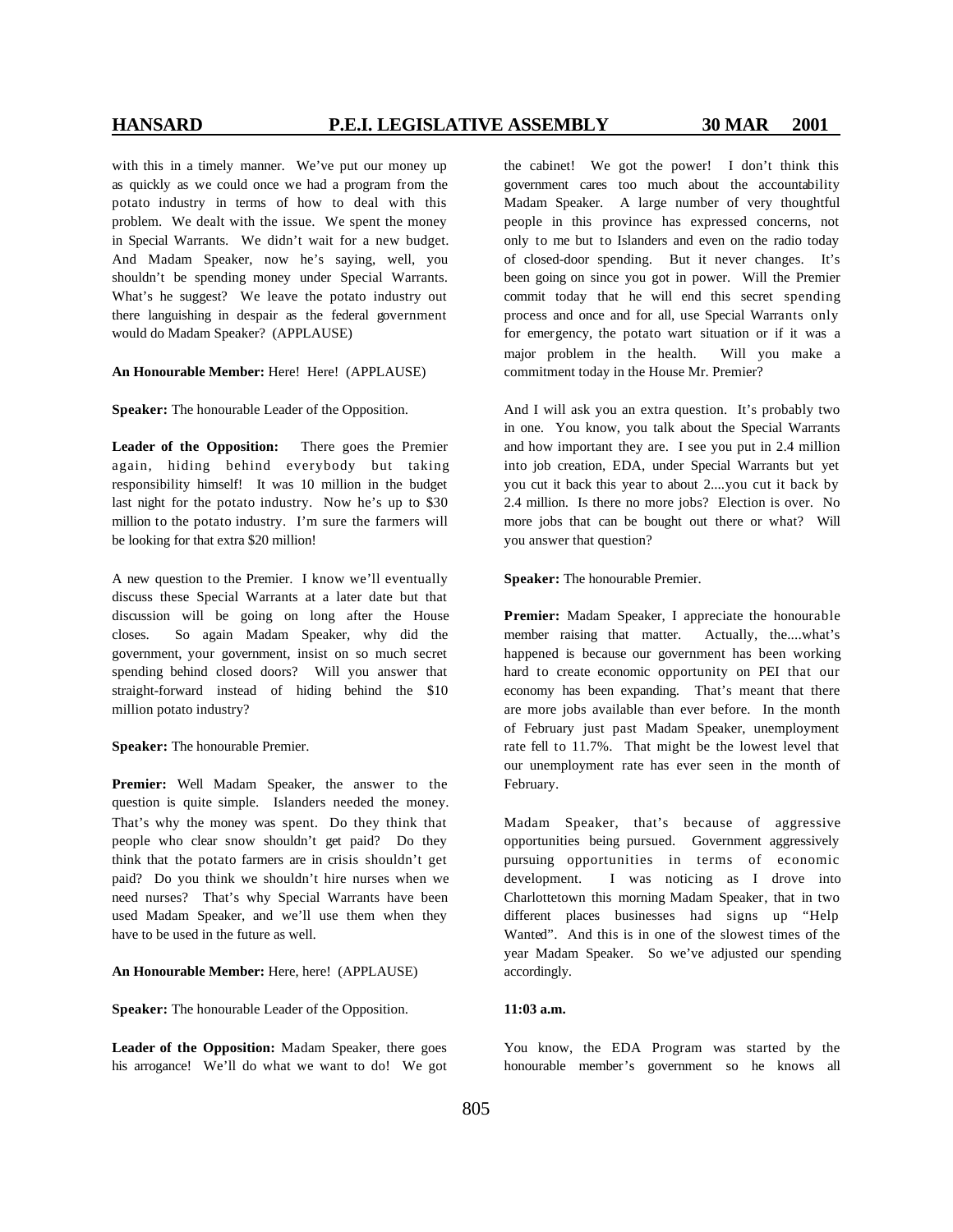about it. We've been amending that program as we go. We've been encouraging people who have yet to use the program because they haven't been able to get enough employment to get into training. We're working with those people to get them some skills so they can get some long-term jobs. We've been encouraging them to pick up year-round jobs in the private sector. And Madam Speaker, this approach is working. And that's why we're not spending as much in EDA this year as we had previously. And Madam Speaker, we intend to continue that economic activity so that, hopefully, that trend will continue.

### **An Honourable Member:** Here, here!

**Speaker:** The honourable Leader of the Opposition. Final question.

**Leader of the Opposition:** Yeah. It's great that the election is over M adam, Madam Speaker. That the Premier sees he doesn't have to double the EDA job creation funds. (INDISTINCT) a report from former politicians and the sitting Lieutenant Governor now and I'll give you just one quick snapper here for the Premier. And we'll continue this at a later date and we'll get into the Special Warrants and that also.

## **NUMBER OF LAWYERS EMPLOYED BY THE PROVINCE**

**Leader of the Opposition:** Roughly, how many lawy ers does government employ full-time, not counting the Attorney General of course. How many lawyers does your government have working there full-time?

**Speaker:** The honourable Premier.

**Premier:** Madam Speaker, I'll take that question as notice and bring the answer back on Tuesday.

### **SPEAKER: END OF QUESTION PERIOD**

**11:04 a.m.**

**STATEMENTS BY MINISTERS** None

**PRESENTING AND RECEIVING PETITIONS** None

### **TABLING OF DOCUMENTS**

**Speaker:** Statements by Members....sorry Ministers. Presenting and Receiving Petitions. Tabling of Documents. The Honourable Minister of Agriculture and Forestry.

### **ANSWERS TO WRITTEN QUESTION NO. 1**

**Hon. Mitch Murphy (PC):** Madam Speaker, by leave of His Honour the Lieutenant Governor, I beg leave to table the answers to written question No. 1, and I move, seconded by the Honourable Premier that the same be now received and do lie on the table.

**Speaker:** Shall it carry?

**Honourable Members:** Carried.

### **ANSWER TO WRITTEN QUESTION NO. 13**

**Hon. Mitch Murphy (PC):** Madam Speaker, by leave of His Honour the Lieutenant Governor, I beg leave to table answer to written question No. 13 and I move, seconded by the Honourable Premier the same be received and do lie on the table.

**Speaker:** Shall it carry?

**Honourable Members:** Carried.

**Speaker:** The Honourable Minister of Tourism.

**ANSWERS TO WRITTEN QUESTIONS NO. 43, 45, 51, 53**

**Hon. Greg Dei ghan (PC):** Madam Speaker, by command of His Honour the Lieutenant Governor, I beg leave to table answers to written questions No. 43, 45, 51 and 53 and I move, seconded by the Minister of Community and Culture Affairs that the said documents be now received and do lie on the table.

**Speaker:** Shall it carry?

**Honourable Members:** Carried.

**Speaker:** The Honourable Minister of Transportation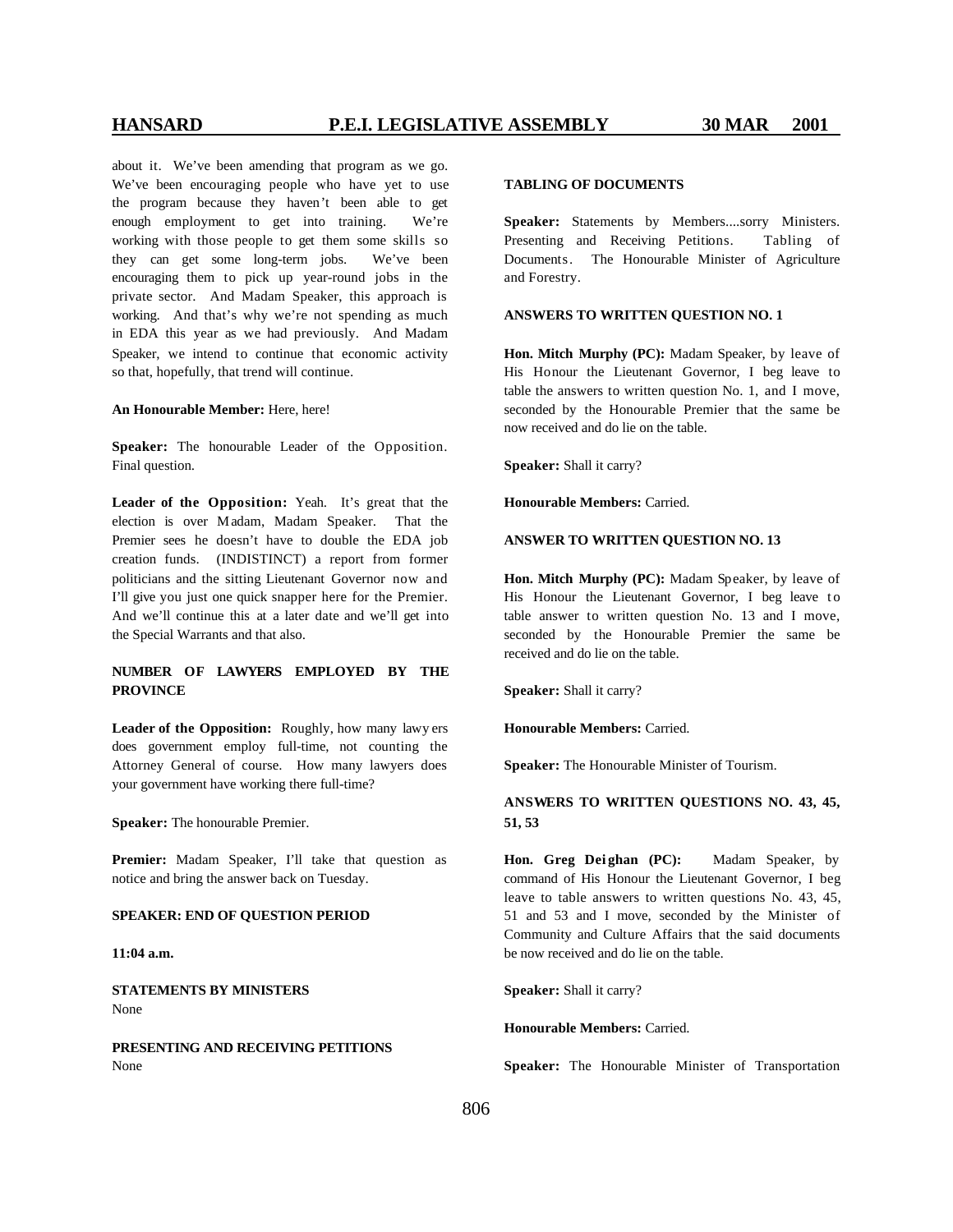and Public Works.

**ANSWERS TO WRITTEN QUESTIONS NO. 11, 23, 39, 46, 60**

**Hon. Don MacKinnon (PC):** Yes, Madam Speaker, by command of His Honour the Lieutenant Governor, I beg leave to table the answers to written questions No.'s 11, 23, 39, 46 and 60 and I move, seconded by the Honourable Provincial Treasurer that these documents do now be received and lie on the table.

**Speaker:** Shall it carry?

**Honourable Members:** Carried.

**TABLING OF QUESTIONS FOR ANSWERS (Leader of the Opposition)**

**Leader of the Opposition:** Madam Speaker, I would like to...

**Speaker:** The Honourable Leader of the Opposition.

**Leader of the Opposition:** .....to table or present my written questions. I've got them on a disk....to the Clerk of the House.

**REPORT BY THE CHIEF ELECTORAL OFFICER re BY-ELECTION FEBRUARY 26th, 2001.**

### **ANNUAL REPORT OF CONFLICT OF INTEREST COMMISSIONAIRE (First Annual Report)**

**Speaker:** Shall it carry? Pursuant to Section 119-2 of the *Election Act*, I table the report of the Chief Electoral Officer for the by-election of the  $26<sup>th</sup>$  February 2001 in the District No. 2. And pursuant to Section 3-1 of the *Conflict of Interest Act,* I table the first annual report of the Conflict of Interest Commissionaire.

**ANNUAL REPORT COUNCIL OF MARITIME PREMIERS 1999/2000.**

**ANNUAL REPORT DEPARTMENT OF EDUCATION (Period ending March 31, 2000)**

**PUBLIC ACCOUNTS OF PRINCE EDWARD ISLAND, Volume 2 (Period ending 31 March,2000.)**

**RESPONSE TO WRITTEN QUESTIONS NO. 2, 4, 5, 8, 9, 14, 16, 17, 20, 21, 26, 29, 32, 37, 52, 54, 55, 56, 57**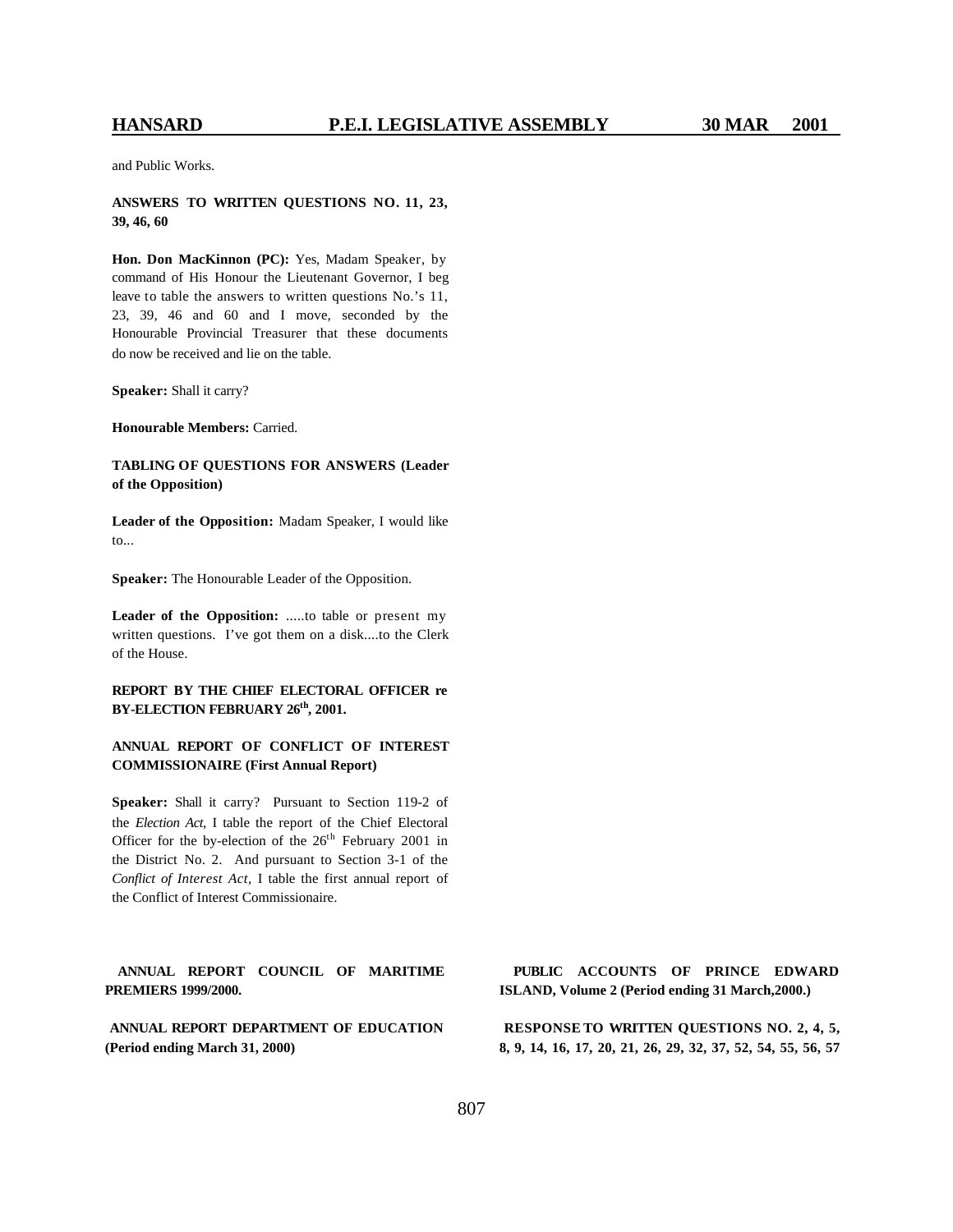**Clerk:** Madam Speaker, and M embers of the Legislative Assembly. Please be advised that pursuant to rule 80 (k) of the rules of the Legislative Assembly of Prince Edward Island the following documents are received by the Office of the Clerk since the House last met on  $20<sup>th</sup>$ December 2000.

The Annual Report of the Council of Maritime Premiers 1999/2000. The report required pursuant to Section 195- 5 of the Criminal Code of Canada 2000. Annual Report for the Department of Education for period ending 31 March 2000. Public Accounts of Prince Edward Island, Volume 2 for year ending 31 March 2000. The office has also received a (INDISTINCT) responsive to the following written questions; 2, 4, 5, 8, 9, 14, 16, 17, 20, 21, 26, 29, 32, 37, 52, 54, 55, 56 and 57.

### **REPORTS BY COMMITTEES**

None

**INTRODUCTION OF GOVERNMENT BILLS** None

**GOVERNMENT MOTIONS** None

### **ORDERS OF THE DAY (Government)**

Speaker: Reports by Committees. Introduction of Government Bills. Government Motions. Orders of the Day Government. The Honourable Minister of Agriculture and Forestry.

### **ADJOURN DEBATE ON THE BUDGETARY MOTION**

**Hon. Mitch Murphy (PC):** Madam Speaker, I would move, seconded by the Honourable Leader of the Opposition that the First Order of the Day be now read.

**Speaker:** Shall it carry?

**Honourable Members:** Carried.

**Clerk:** Order No. 1, adjourn debate on the Budgetary Motion.

**Speaker:** The Honourable Deputy Speaker. The Honourable Leader of the Opposition.

### **POINT OF ORDER**

**Leader of the Opposition:** Just on a Point of Order here, I'd like to get unanimous consent of the House that we go to Motion No. 16.

**Speaker:** Shall it carry? Do we have unanimous consent Honourable Government House Leader?

**Elmer MacFadyen (PC):** No we don't Honourable Madam Speaker. We have called Order No. 1. We weren't aware that the Leader of the Opposition wanted to deal with the emergency Resolution which was tabled last night.

### **DEBATE (continued)**

**Speaker:** Honourable House Leader, we are then on to the Adjourn Debate of the Budgetary Motion which is No. 1. So the Honourable Leader of the Opposition, are you ready to continue your debate on Budgetary Motion?

### **Leader of the Opposition:** Yes.

**Speaker:** You wish a podium? Yes. The Honourable Leader of the Opposition continuing your debate from last night, your response message.

**Leader of the Opposition:** Madam Speaker, this just shows how this Government would not give unanimous consent for the Potato Wart Resolution which I had here... was seconded by the Honourable Member. Emergency Resolution if the House Leader understood would mean, emergency, and it was coming on today and that's why we....I got it on the order paper. But I guess they're not concerned this Government. They try to use all kinds of excuses, blame everybody else, and they're not concerned about the Resolution where I wanted to have on here today.

This is a prime example why this Government here has got to be a \$1 billion mark. This is a \$1 billion Minister of Finance that the debt has gone up. If you look at the way this Government can waste monies and wasting time, it's no wonder the people can't trust this Government anymore. If you look at a very important Resolution like this that affects all Islanders.....

**Speaker:** Honourable Member, would you go to the Budgetary response please.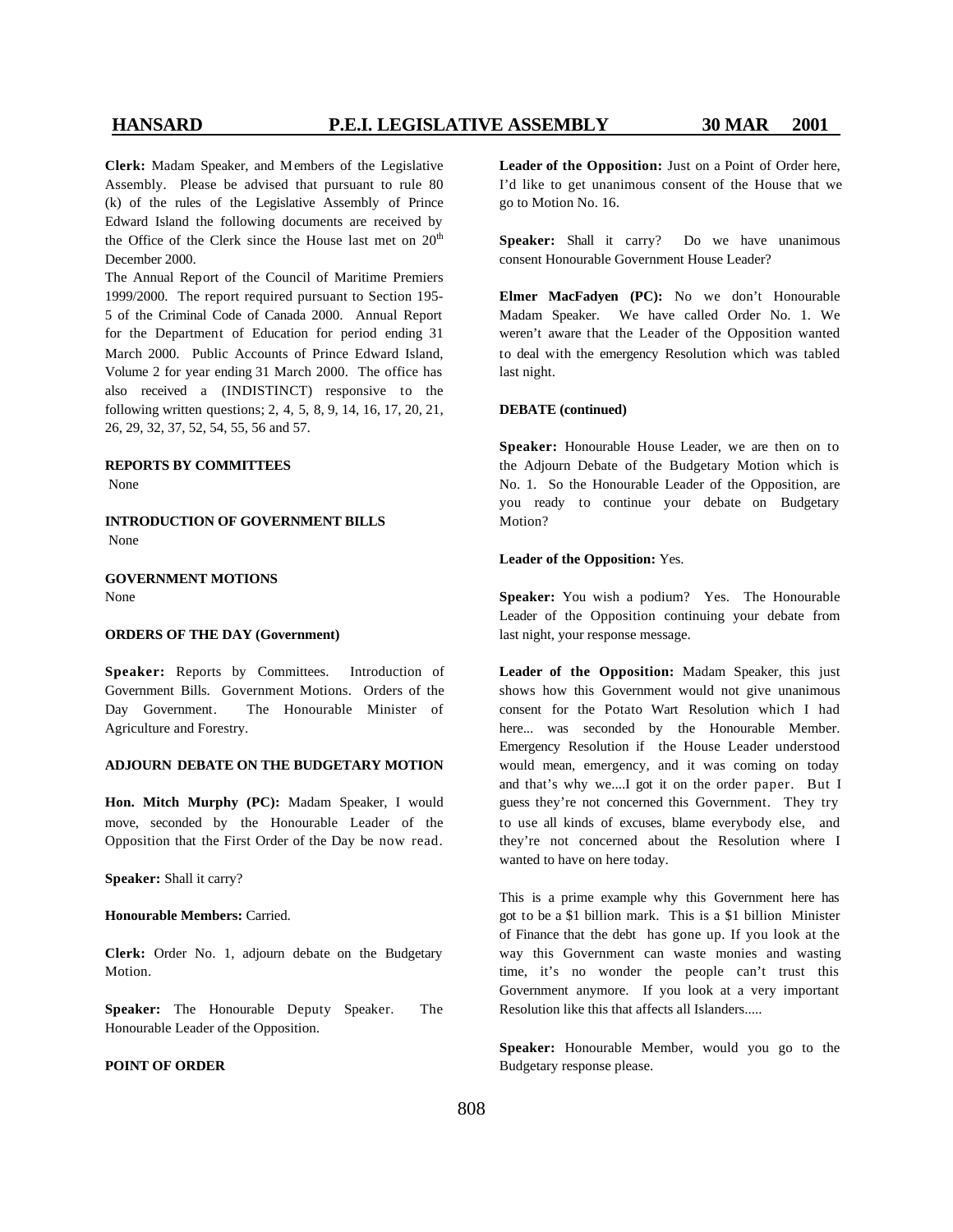**Leader of the Opposition:** That's what I'm doing.

**Speaker:** Okay.

**Leader of the Opposition:** I'm using money, wasteful money. And you know the Premier talked about putting \$10 million.......

**Hon. Pat Mella (PC):** By the way, it was <sup>a</sup> billion in '93/'94.

**Leader of the Opposition:** One billion....one billion dollars. The high.... it's the billion dollar lady. That's what she is. A billion dollars. Look at them, look at them, look at them roar. They're getting very touchy in here.

**An Honourable Member:** Table the document.

**Leader of the Opposition:** And you know, if you look at the Budget and the debt and interest rates are at an all time low, and you're saving about 9 or 10 million dollars less in interest payments. But what did she do? She puts it out and squanders it in golf courses. Golf Courses! Our future children's education. Their priorities is their friends. Their priority isn't the Potato Wart Resolution which I brought up. WHEREAS estimated potato industry generates a \$100 million to the economy of Prince Edward Island, and it looks like it's going to decrease by 50 million this year. And I'm sure the Provincial Treasurer would have her hands in those farmers pockets in taxes and increases...would be coming to the Provincial Treasurer. But they're not concerned about that. That's why the House voted down that.

And if you look at this here revenue and this Government brought in. You know the special warrants every year....more and more. The Auditor comes down, the Premier of the Province tries to blame it all on the potato wart but the farmers aren't going to take that blame. It's a fact of life. We knew...and all people know when you get elected that nothing is going to run smoothly all the time. But we do know that this Minister has increased the debt on the province since she took over by 30 million dollars, put us over a billion dollars in debt. What happens down the road....she's not worrying....because they have their friends, their

golf courses to look after. They have major commitments where there's millions of dollars have been invested non-wisely. This is a Government that likes to do things behind closed doors, secretive Government, the most secretive Government they tell me, anywhere's in Canada, is this Government right here. And that's a fact. And the way they control... they use...waste money out of the Executive Council by paying the \$5,000 clappers another 10% I believe or something....500 extra, so they will have their crowd to clap and roar. But you know that's not a very good attitude especially when there's 5000 roughly....\$5,000 roughly....5000 people without a doctor still in the Province of Prince Edward Island . And our out-patients are full. And the problem with not putting the money in there and being able to (INDISTINCT) the doctor, is you got to start giving them a respect.

Look at our front-line workers. They give their Deputy Ministers 14%....14% wages, yet they want our Resident Care Workers, our LNA's, our people that work in the front lines to settle for 2%. You know that's ridiculous, that this Government is so cold hearted as they are. It's no wonder they got their heads down low now. 'Cause it's starting to sink home. They already refused unanimous consent on a major dollar value...the Province of Prince Edward Island... that comes here... the potato wart issue to get the borders open. That's not important to them. They'd rather have more time so they can go and whine about it and that's what they're doing, Madam. This is what they're doing.

I know there are some good things in the Budget when you look at the rinks. I will give full credit for....organizations, that's good. But you know the Provincial Treasurer...I was talking about Special Warrants, and I remember looking at one of these special slush funds she had, and she went in and took the money out for a sewage I believe and water...infrastructure in her own riding. That was found out here on the floor of the House. And who did she have to go through to get it? Herself. And I believe maybe the Deputy Minister was from that area. That's what she thinks of these Special Warrants. If you look at this Government here. They have had an opportunity to put PEI as the leader. Their income has risen 154 million a year, up to 201 extra a year, from \$760 million to \$961 million. And what have they got to show for it? They have nothing to show for it. There is still a line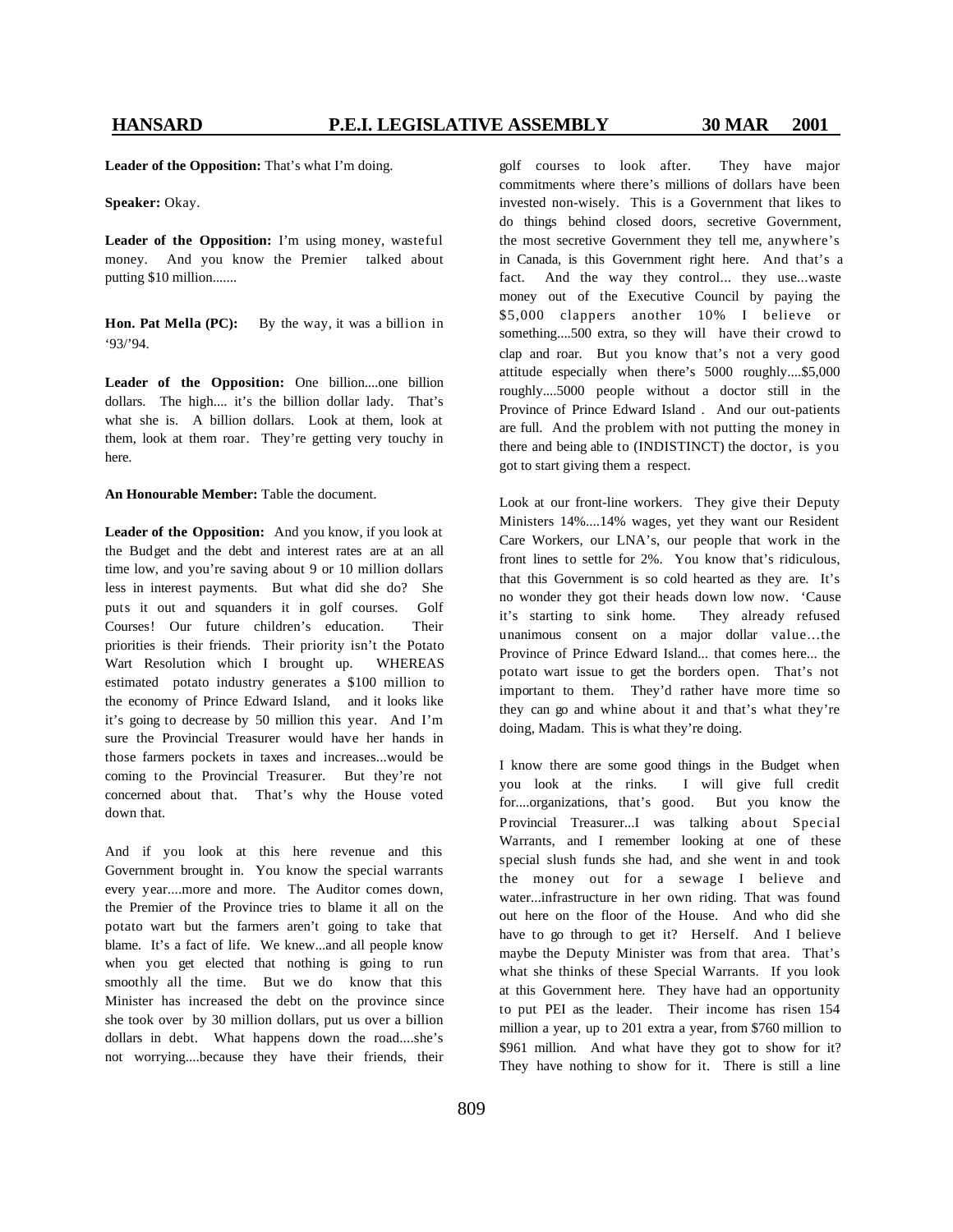up. There is still 14 weeks to see a specialist. There is still students in our schools that have a teacher ratio of about 29 to 34 teachers teaching students. They'll use all kinds of information to try to camouflage it. They'll use their spin doctors...I believe there is over 4 million they put out on spin doctors just trying to make them look good. I believe that lady that phoned today and asked the Provincial Treasurer "how much it would cost you for these shake and smile consultants you brought in" and she said "well, I'm really not sure. You know, I don't think that was in my department". And there's the Premier today, he's not up to speed. There's more the Premier has got to do in this province than to go in behind closed doors and approve Special Warrants and the second most thing he's famous for is running behind Lawrence MacAulay, cutting ribbons after Lawrence is bringing some money in here from Ottawa. You'd almost get trampled in that particular area.

And when you look at the Budget that came down, the new French School, it's great for it to come down. A lot of that money came from Ottawa again. If you look at many parts of the Government Budget here, Ottawa has really been increasing funding here. Now, I'm going to use a projection. If you students were working or got an allowance and in 1996 your allowance was \$10 a month or \$10 a week say. And all of a sudden it went up by 20 or 30 % every year. In other words, \$760 million to come into the province here between taxes and transfer payments from Ottawa, taxes from hard earning teachers, nurses, whatever and they got nothing to show for it.

Our roads are a mess. Just take a drive down to Kings County. Just take a look. All you got to do is go to the Eastern School Board office and the people there are reporting for work in unsafe conditions, the air conditioning problems. The papers...all you got to do is read the papers, the people are coming out. And all the Minister of Education can do...he likely took a tour. He sniffed around for a little while and he didn't smell anything so he left. He figured there was nothing wrong. Well he's got another thing because his Deputy said there was nothing wrong either. But they have no problem spending \$400,000 to move the Tourist Department closer so the Minister of Tourism wouldn't have to walk or drive as far to meet his staff, there is some of them out at the Industrial Park. He wanted that more. It's like a power, they're on like a power trip in there and this is wasting Government money. This is

wasting money that could have been put into education. This is wasting money that could have went in to better air quality in our schools. There's a large supply of teachers out there right now that aren't working. So, there is no excuse for having the ratio the way it is.

The Provincial Treasurer talked about the Internet...every school would be on the Internet. My question is; How many of these schools have computers in the classrooms that work? It's great to have the Internet. But I know from my particular riding and the other ridings that there is not enough computers in our Island schools. They'll get up and they'll make all kinds of excuses. They love to go on these radio shows...one of themselves, nobody else. I believe the Provincial Treasurer reported the Budget came down.... I was phoned by the CBC and they asked me to go on with the Provincial Treasurer and I said I would go on and we'd talk about the Special Warrants and that. No, didn't want to do that. No, no, no. She said, I'll go on last and he can go on first. And you know what that means. I'd be on there and you'd have no way to contradict . She'd just come on and go out with more blarney as she did today. It's a fact of life. I'm amazed that....I'm very amazed that... you know... MLA's don't even keep their word. There's one Member in this House that....last election now found the lady a job for 14 weeks, he gave her four. (INDISTINCT) that lady up there....four weeks. And then when he was pushed and embarrassed into it I think it was another four weeks came out. (INDISTINCT) of these Members in this House sitting here made commitments that they would increase people's salaries on the EDA work from \$6.99 to 8 or \$9. And you saw where that fell. No.

The minimum wage....I asked the Premier to increase the minimum wage so our students.... You'd give them what, \$8 a week and he brags about it. Somebody working in a full time job gets \$8 more a week when the minimum wage came up. When (INDISTINCT) things went up. These Ministers....there's the Minister of Transportation there, they made a commitment to the people in Brookvale. He made a commitment and he consulted with them. Well some consultant. He shoved it down their throats, that's what he tried to do. That's what he tried to do. There's the Member that wasted money, went around and payed I believe \$10,000 fees..the whole property. The Waste Watch Commission has wasted millions of dollars. And the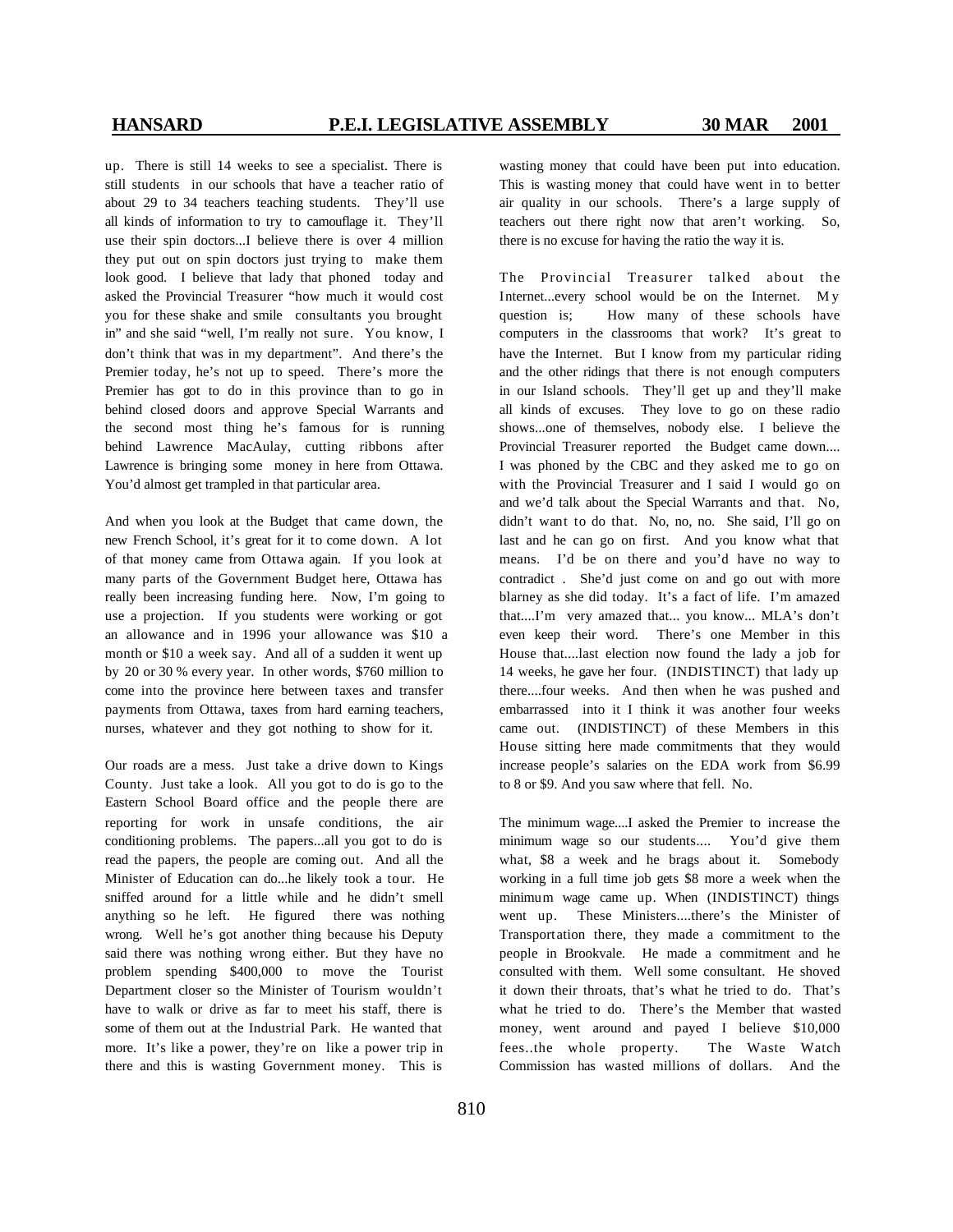Minister of Transportation has a problem with owning up to it. When the Brookfield residents invite them to a meeting, they don't show. They don't show. He hasn't even had another Town Hall meeting. I believe you cancelled the one you had and it's never been in the paper since. He's sort of running and hiding, the Minister of Transportation. Oh, he gets cocky down here in the House, he's in behind the rail and he'll make all these little remarks but when he gets outside when those residents want him he's no where's to be found. He's hiding. He hides. I don't know what he's doing when he's hiding but I know that they're looking for him out in Brookvale, they'd love to have him out there. He's looking at putting an intersection in in an unsafe area, their highway. How much money, millions of dollars is that going to cost is another thing.

But you know this Government....one of the reasons this Government is in debt over \$1,billion dollars in debt and we came through. And we came through. The most.....we came through more prosperous growth. Everybody knows it. Even the United States, even Europe, all the third world countries are picking up. Now we're starting to level out. But we came through this. What can this Government do...spend millions on their friends...\$15,000,000 on golf course. They're now probably going to be involved in the blunder down at Crowbush where they put in place a thing out for tender, a building out for tender, a new motel or something. I hear they might be sued there.

Wendy Youens, they fired her. How much did that cost you? Probably a \$100,000 or less. This is all money that this Government has squandered . If you look at the Provincial Treasurer...her idea of doing budgets... and you can check it...'97 and '98, '99, they projected about 40 to 50 million less per year coming in in revenue. And the reason they did that was, they wanted to spend the money behind closed doors. ...

### **11:25 a.m.**

**Leader of the Opposition:** ...if you were allowed allowance of say \$15 a week and all of a sudden you picked up another...a job, and you pick up another \$10 a week, that's \$25 a week, you have extra income. So what this Government has done is trying to... so the teachers don't get their rightful raise, so the front-line workers don't get their rightful raise. They try to paint a picture that everybody's poor, the province is poor. But yet they're rolling in dough. They tried to paint...the Premier here today, you know we just come through probably the best times we have as far as job creation and everything all across Canada, United States and third world countries. The Premier gets up and he had to budget an extra...near \$3 billion extra for EDA jobs; that's where they give people \$6.99 an hour and put them to work for anywhere's from two weeks to ten weeks or twelve weeks to qualify them for UI so they get off the provincial system onto the federal.

There was a group of people that were working there were looking to get a raise, not a big raise maybe \$8.00 an hour, \$9.00. This Government said no, no, we can't afford it. But yet during the election year, and the graphs are there, their hiring in EDA went away up. And that's why they doubled the funds in EDA. Now there's no election for another three years so they deleted it back to the normal \$2.5 million budget that they have in EDA. This is what a Government is doing here in the Province of Prince Edward Island.

And as you see, more and more of the backbenchers are starting to speak out at this Government. I was at Brookfield where the Honourable Member's were there and they saw what the Honourable Minister of Transportation was trying to do. And it'll be interesting to see if it's still followed through or if they got a little raise to be clappers again, I'm not sure. But there's all kinds of Resolutions.

You people are great witness here today, because we have the Minister of Education here and what we need is more computers in the schools; in the classrooms we need more teachers and more teacher's assistants. That's what we need. And that's what we need.

And if you look at statistics, we are in a problem with the nurses; and I'm not going to blame it all on this Government either, but there's a scarcity of nurses. The reason there was a scarcity of nurses is the Government over the last number of years ignored of giving them full time jobs. And you can work in a part-time position, whatever, but after awhile they got to have security. So all of a sudden we find out there's not enough people going into nursing fields because there was no full-time jobs.

Do you know they're predicting in the very near future,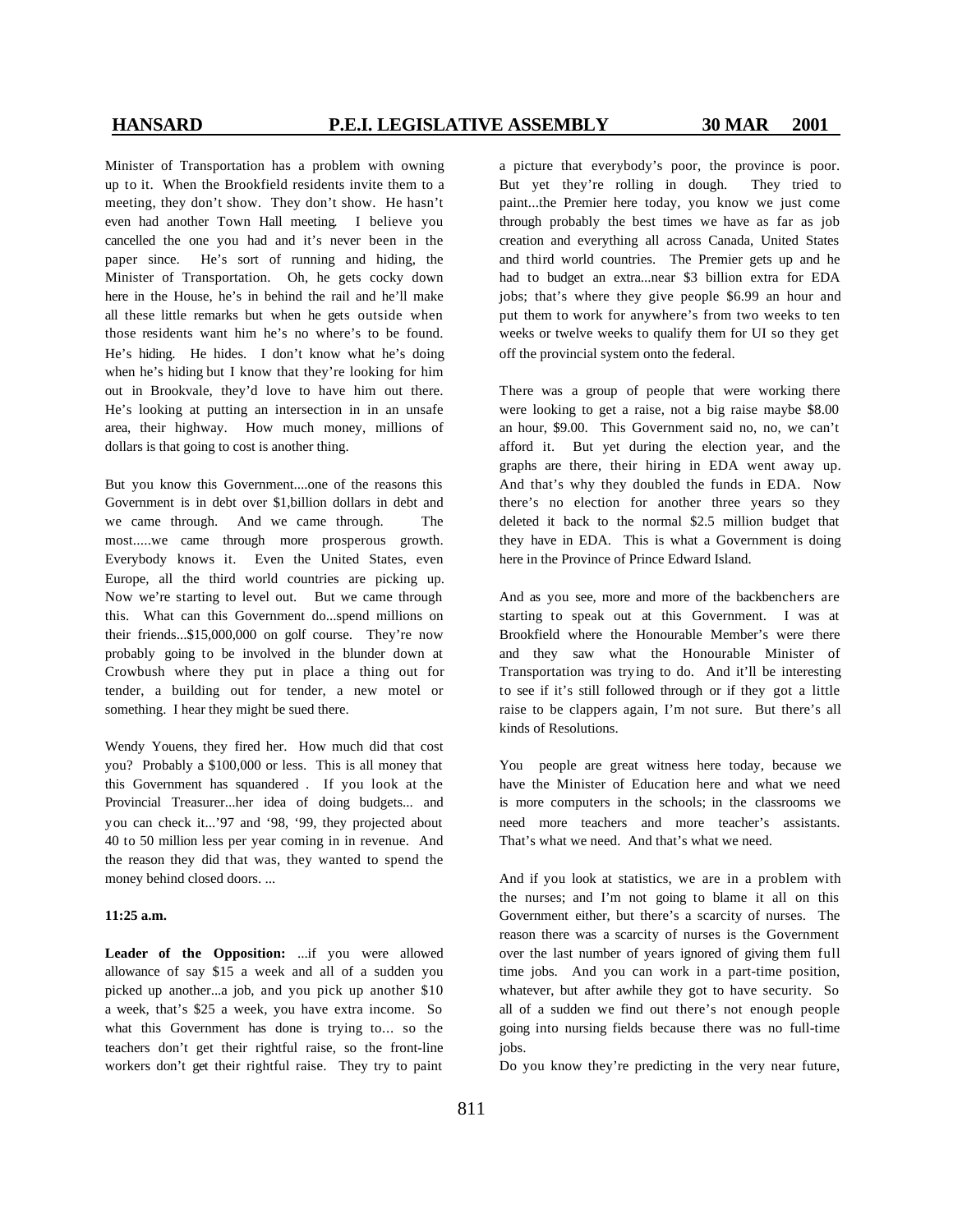there's going to be a scarcity of teachers in Canada and the USA. For the simple reason that a teacher cannot depend on substitute teaching, they cannot depend. That's fine, maybe the first year get a little bit of training or whatever to help them out but after that when they settle down they got to have full-time employment. And it's not that we don't have the schools, the schools are there. But this Government will try to use everybody working the school board, including probably the people that are plowing the snow, to justify how many teachers ratio they have in the classrooms. And that is wrong. They'll take out economists; if you look at... the Premier was talking there about...questions I'll have for him tomorrow, but he was talking about how Special Warrants...my question was, how many lawyers does this Government employ full time, not counting the Attorney General? I believe it's an all-time high, could be as close to 60 lawyers to this little province.

You know, last year your Government budgeted 2.7 million in rainy day funds; and that's where funds where they could go to if they have a problem, we know this as Slush Funds...2.7 million that they give out to their friends and I gat her they spent it all. And I'll be asking the Premier here to justify that spending by giving me a list.

If you look at the Department of Transportation which the Honourable Member over there is in charge of, 4 or \$5 million he hands out to his friends in political contracts.

**Hon. Don MacKinnon (PC):** That's not true.

**Leader of the Opposition:** Four or five million dollars that he hands out. If you look at people with...your buddies with the trucks and the roads in the summer, the backhoes, it's just come on in, you're a PC you get the job if you're a friend of the Minister of Transportation. If the Minister knows how much it is...and this is where this Government is doing. Just think if that was out for tender, \$4 million and you saved 30%, is \$1.2 million that could go into extra teachers in the classrooms or extra computers.

I know there was a...the Minister after...going after him for a number of years...time since he's been in the House, I will give him thanks for putting an extra 900,000 I believe it in to hire extra teachers in the classrooms. But as long at they don't use it in administration staff cause they were very very smooth on the way they do these things. They probably...the Minister of Education was even looking at a...making sure he hired the new superintendent. There must be some Deputy Ministers around, PC Deputy Ministers that got no jobs, so they see them and put them in retirement home. Look at the Worker's Compensation Board and the money that was wasted down there. Who's the Chairman of it? Former Premier, Jim Lee. The Provincial Treasurer, after they were done of him as being a Provincial Treasurer, Phil MacDougall, they sent him out on a boat in the Charlottetown Harbour here for a couple of years and paid him \$95,000 a year and left the car with him. But that wasn't good enough cause you didn't like being called captain. Because he didn't even have a motor, they just give him oars. So then they moved him into Workman Compensation Board.

This is what you look at. If you look at the app ointments to the Workman Compensation Board, PC's, former candidate that ran against me out there that lost, appointed. I do believe her brother-in-law got appointed to the grain grower board or something lately, he ran against Joe McGuire, he lost. So they all got to take out the money and look after their friends. This is why this Provincial Treasurer has got 201 million extra increases between Ottawa. One year alone, there was over \$60 million extra in transfer payments come down from Ottawa, just like a gift. They didn't even know they had it. So they had to tuck some of it away so they could use it at a later time so the unions...they'd try to settle the union agreement by buying them off at 2 - 2 1/4%.

### **An Honourable Member:** (INDISTINCT) saying...

**Leader of the Opposition:** This Government here...this Government here spent \$700,000 to hire a consultant group, HR...whatever it is, to negotiate with the unions. It's just an arms length of Government. They've...that's what they've done. Because they can't sit in there and negotiate. And then they hide behind it.

You know, it wouldn't have affected this Budget as much but when these people from UPSE put a request out for their MLA's across the province to attend their meetings for very much information meetings, the MLA's all hid. You know why they hid? Cause the  $5<sup>th</sup>$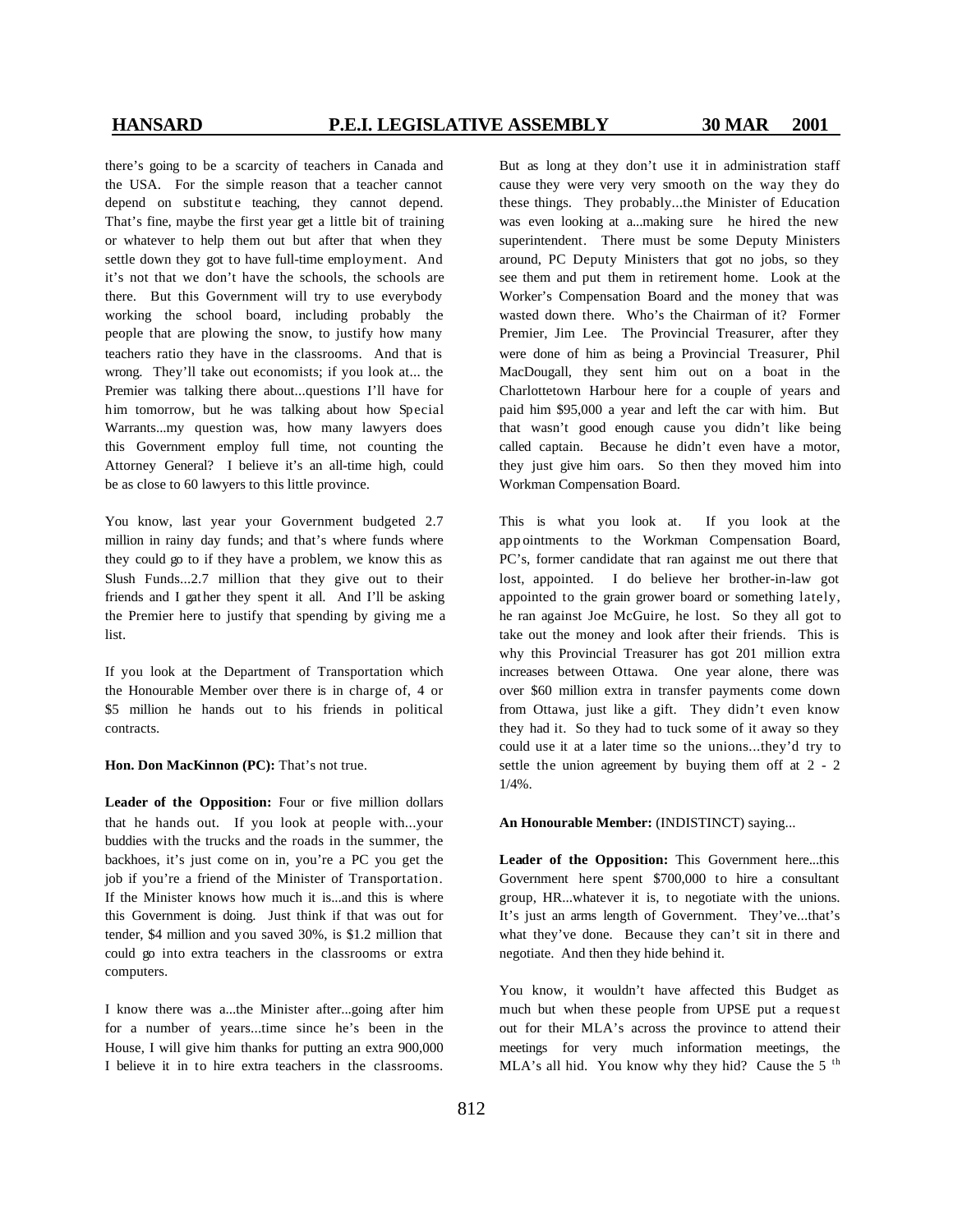floor told them to stay home and that's what they did. That's what they did, you know what's happening. You even went farther than that, you never even had your Town Hall meeting yet. You had your Town Hall meeting planned one night in the paper and you heard the people from Brookfield were going to attend and what did you do, you cancelled it. And you never had it since, you ran and you hide. All you got to do is, you want to talk about the Minister of Transportation go out and travel on our roads. I hope there's none of you from the Souris area because I'll tell you that road from St. Peters down to Fortune is... I'll tell you what that's good for. I'll tell you what that's good for, that's good for the bodywork and the wheel alignment.

**An Honourable Member:** Gave all the money to the (INDISTINCT).

**Leader of the Opposition:** That's what is going on. That is exactly what's going on. The Minister of dumps over there can't even get the dumps going yet. He just tries to shove it down. That's what we call him, the Minister of Dumps. Wasted millions of dollars.

And one of the problems of this Government, consultants. If you look at Special Warrants, they spent \$416,000, I believe, in one of those Special Warrants for hiring consultants, extra. You just sort of lumped it all in, I just forget what word they used. They just sort of lumped it all in.

The Minister of Transportation there when he put in last year's Budget; and some of the reasons the 6 millions...is he was going to lease the buildings but he found out he was wrong and they had to pay off the building or borrow the money and bring it into their deficit of \$6 million. The same Minister of Transportation has got to be the biggest political slush fund in the history of the Province of Prince Edward Island is the Department of Transportation. They put out the Court House for their special little friends. They ran over \$800,000 extra. Six million and another \$800,000 extra in overruns and they tell me it's still leaking.

This is why nobody's farther ahead than they were 5, 10, 15 years ago. People are just making from one paycheck to the other. And if you happen to get in the business, you just happen to make it for a year, the Provincial Treasurer and the Cabinet will be in your pockets the next year. That's exactly where they'll be.

### **An Honourable Member:** RCMP.

**Leader of the Opposition:** Pat Mella said there was no...Pat Mella said there was no increases in taxes. I believe they're projecting \$3 million more in sales tax. Two million dollars more....two million dollars more coming in in property tax. Well, property tax means that if you're living in a house, cause people got to be or apartment, you're renting it so you got to pay more on your rent.

### **An Honourable Member:** (INDISTINCT)

**Leader of the Opposition:** You got to pay more in your rent or if you own you got to pay more in property tax. But no, they'll hide behind that.

This is the Government that's very concerned about the potato wart. But to Budgetary matters...to Budgetary matters, this is the same Government that charged...charging trailers that were coming in from Newfoundland, trailers were coming in from all provinces, a user fees to get potato pallets in the trailers inspected. And now they go along and say they don't know what happened. This is what it is when you look at it. This is the Government that cut all these health issues, plant health issues possibly to the bone and brought in user fees. The potato wart originated in Newfoundland, that's why we disinfect the pallets and that, but no. And we all know that there was even known facts that there was trucks had tickets that never got disinfected at that particular time. And then they get up and (INDISTINCT)

Now last fall in November, December, I went on and I (INDISTINCT) for the Government to assist farmers in finding new markets for exports. But the Minister of Agriculture, no - no, don't need that. So for \$1.2 million we could've generated \$750,000 in wages paid out to our employees that grade and pack potatoes, another \$800,000 to the truckers that would've hauled them to the boats, another \$750,000 to the people that manufacture the board, but no. This Government has no foresight in where they're going. This is the Government that's been very wasteful.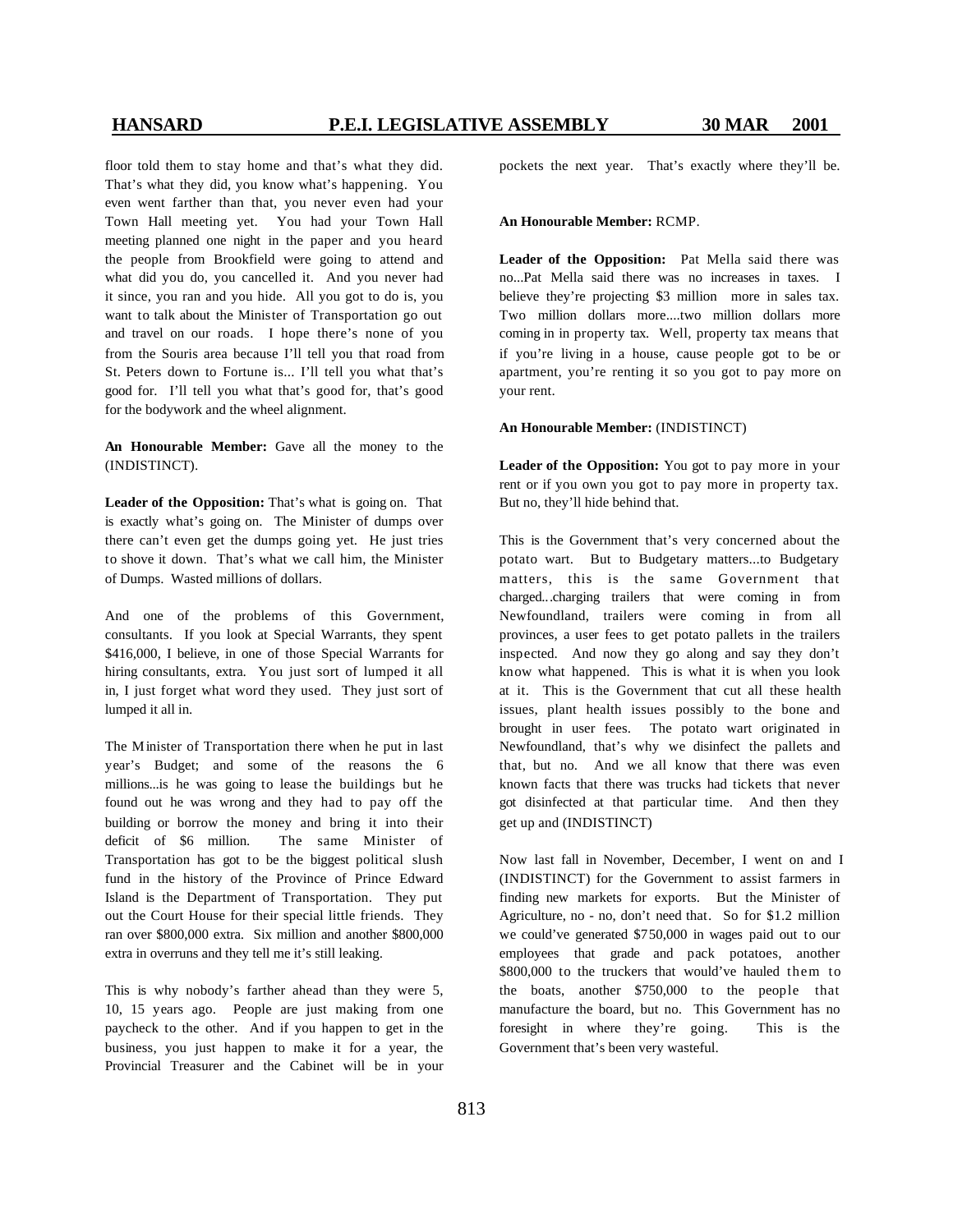### **An Honourable Member:** (INDISTINCT)

**Leader of the Opposition:** And there's the Minister of Tourism over there. (Laughter) That doesn't even put out a beer contract but won't release the tenders cause he wants his friends to get the job and you know that.

### **Hon. Greg Deighan (PC):** Come back another day.

**Leader of the Opposition:** The Minister of Tourism who stood in this House and told the Honourable Leader of the Opposition that he would take back the information but the 5<sup>th</sup> floor told you not to take back the information, so you listened to your master, the Premier on the  $5<sup>th</sup>$  floor.

Then what does he do? He decides he needs a contract so he takes this beer contract and rather than tender it to save money, he gives it to the PC President of the western part of PEI that was just, plead guilty to fraud or something, was that right? I'll have it checked in. Do you have a PC President up there, plead guilty to fraud or something?

### **An Honourable Member:** Never.

**Leader of the Opposition:** I don't know. These are things that'll have to come up. But to give a beer contract, to give him a beer contract. And he wasn't available apparently for comment because he was down in Florida sunning himself on all the money he made on the beer contract.

So you know, this is the Government that's had probably more RCMP investigations in the history of the Province of Prince Edward Island when you look at the Minister of Tapes, the Minister of kind of...EDA. No I wouldn't call it EDA, the Minister that made commitments that didn't follow through with them. And...or the Member. The Member from up western PEI.

You know, this is a Government here that brags about giving people minimum wage, they get \$8.00 more a week.

**Hon. Don MacKinnon (PC):** How much do you pay (INDISTINCT) potato plant?

Leader of the Opposition: But yet they got...they got...

**Hon. Don MacKinnon (PC):** (INDISTINCT) potato (INDISTINCT).

**Leader of the Opposition:** Why don't you come out and look someday? I'll show you the books.

**Hon. Don MacKinnon (PC):** (INDISTINCT) off jobs in Government (INDISTINCT). That's what I think.

**Leader of the Opposition:** Ah, you poor guy...

**Speaker:** Honourable Member.

**Leader of the Opposition:** ...you poor Member. The poor Member, he couldn't hire...when you were in your own business they tell me you couldn't even hire anybody to work for you in the consultant business. You had to do it in piece works, the poor guy, the poor fellow.

Now, this here Government gives their Deputies \$14,000 - \$15,000 more a year cause they worked hard. The Premier said they work hard. We might lose them. Well I'll tell you, Mike O'Brien, I don't know if he's here or not, but he left the private field and came to work with Government, he knew he was going to get \$75,000 or \$80,000 or \$90,000 whatever it was. Jim Johnson from down in Montague worked for Rodd's, he knew what he was going to get when he took that job. And it's not only that there's many more, like Elaine Noonan is working there, she's a retired teacher. They knew what they were going to get when they got the job but, you know, the Premier says we had to give them more money. But our people that are working in our summer tourist business, the people that are working in a lot of these jobs that the Premier and the Minister of Industry brags about creating are \$6.00 to \$7.00 an hour jobs. That's what they are.

So if you got a minimum wage job, minimum wage, how could you expect at \$8.00 a week is good. That's the Tory way, that's why we're Liberals, that's why the Federal Liberals won all the seats here in the Province of Prince Edward Island. And you talk about Joe Clark, and you talk about Alliance when you look at them. Here the major problem we have next year, I see, is whether this border opens or not. Tourists could be up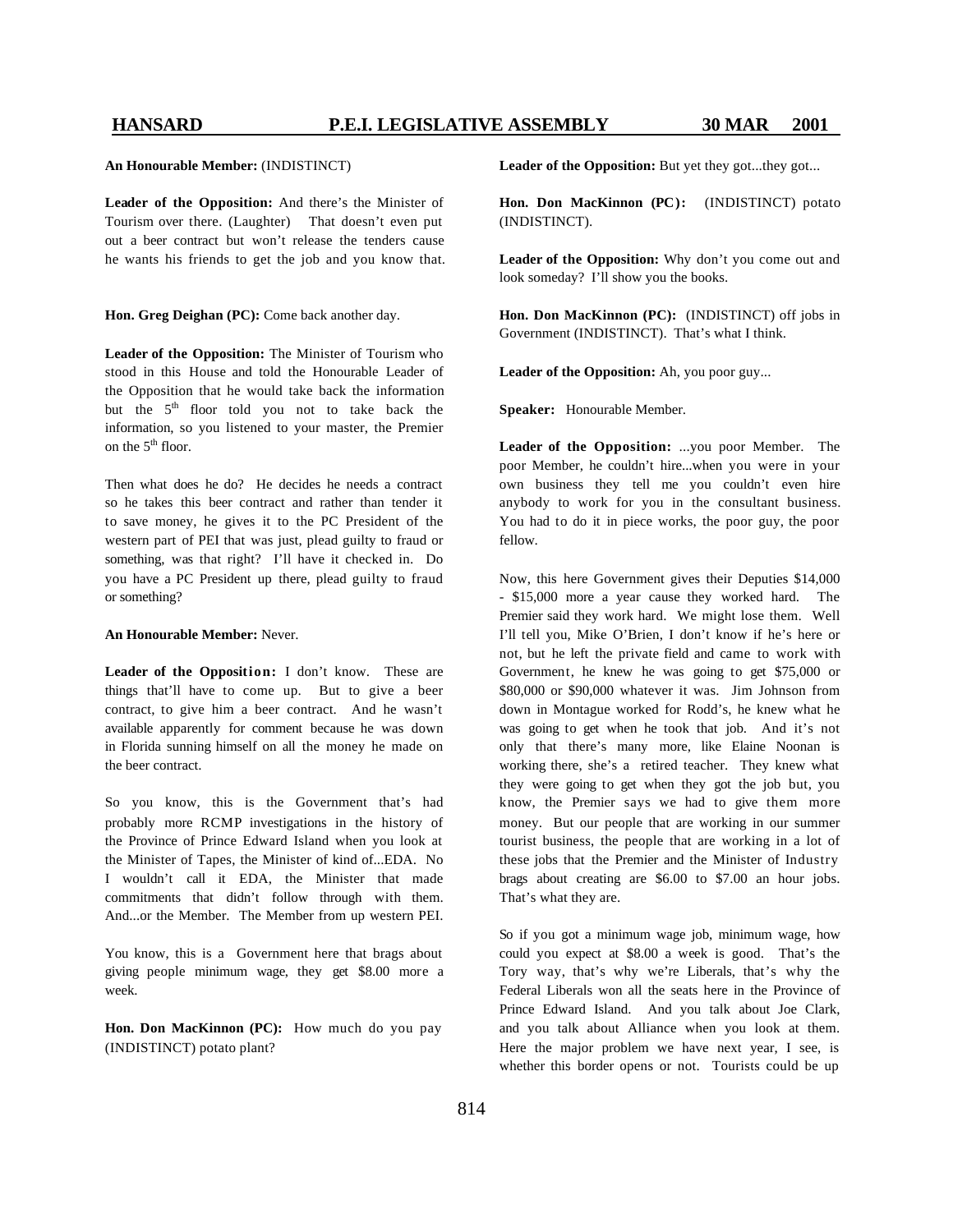or down 4 or 5% percent, I hope, no more; I hope they're up... but a fluctuation. But this potato wart is the major crisis of the farming community.

And what's this Government doing? They're feeding Joe Clark information, find out whether Chretien owned the golf course or he didn't own the golf course. Whether he owned it or whether he didn't; whether he played it or he didn't. Where they should be taking on the Americans to get the border open. When Brian Tobin was here last night speaking at the Liberal Fundraising Dinner, I sent the message that Islanders want the Prime Minister, the Minister of Industry and them to get all this foolish debate in the House whether who sold what and look after Island concerns and get the border open and put the Prime Minister to work along with the President and get this border open.

Because I'll tell you if we don't get this border open, the Honourable Provincial Treasurer is not.. going to be able follow through on her Budget again. We need the spinoffs, we know how important it is. We know not only to the machinery companies but also to the car dealerships, the laborer people that work there and the many people in the service industry, whether it be electricians or whatever. And that's what the Provincial Treasurer likes to see cause when an electrician comes into your potato warehouse she picks 10.7% tax up on his...on his...10.7%. So you pay an electrician 40 bucks an hour, the Provincial Treasurer gets \$4.28 an hour on every laborer that's working in potato warehouses that are doing services such as electrician work or whatever.

**Philip Brown (PC):** (INDISTINCT) GST Centre.

**Leader of the Opposition:** Listen to this guy, (INDISTINCT) GST Centre.

**Speaker:** Honourable Member, let the Leader of the Opposition continue, please.

**Leader of the Opposition:** Well, from what I seen you were hiding in the background in case some of them farmers walked over to talk to you, and you weren't even out in front.

But you know, these are the spinoffs. Now I know farmers have...and business people, some of them have exemptions from certain taxes but there's a great revenue spinoff. The same with the fuel taxes or whatever. You don't pick up much fuel tax...

### **11:45 a.m.**

**Leader of the Opposition:** ... when the potatoes are hauled out to the field and dumped. But if those potatoes were hauled into a grading plant, recycled, people go to work and everything, that's what the economy is about. And that's why I hope we get this border opened. I hope that we get this border opened before the farmers plant this spring because there's a lot of people, not only in the agricultural community that are worrying about this situation.

You know, I'll probably go back ... Executive Council, Attorney General. You know they even brought in Island Regulatory and Appeals Commission, that's a user pay. And I have a letter here was handed to me last night. Probably ... oh here it is. But here's something interesting. The Provincial Treasurer should look up to this one. Why insurance rates have gone up? We have ... this is the seniors and that are inquiring about why insurance rates have gone up, many people we know have gone up. We have recently have had a rate change that means your rates have increased. Why? The Provincial Government, which is you people, have increased the fees (INDISTINCT) on every auto insurance policy in the Province of Prince Edward Island. The fees is used ..etc. etc. I will be bringing that up in a Question Period at a later date... Insurance Company Canada.

Now it's quite obvious that this Government's got their hands in every person's pockets they possibly can. They're even into the insurance company now and it's policies. This Government will ... You Pages, watch out your wallet not out when your leaving here. Don't leave it on the table anywhere's because the Provincial Treasurer loves to be able to raise money. Now if you look at the Provincial Treasurer believe, in places that she's back ...Department of Agriculture. It's great to see the Budget increase by the tune of \$10 million and I will give the Premier or the Minister of Agriculture full marks for that. What you got to remember is this is the Government that cut the Agricultural Budget worse in the Province in the history when they first came in. And that's the way it is. Well they did.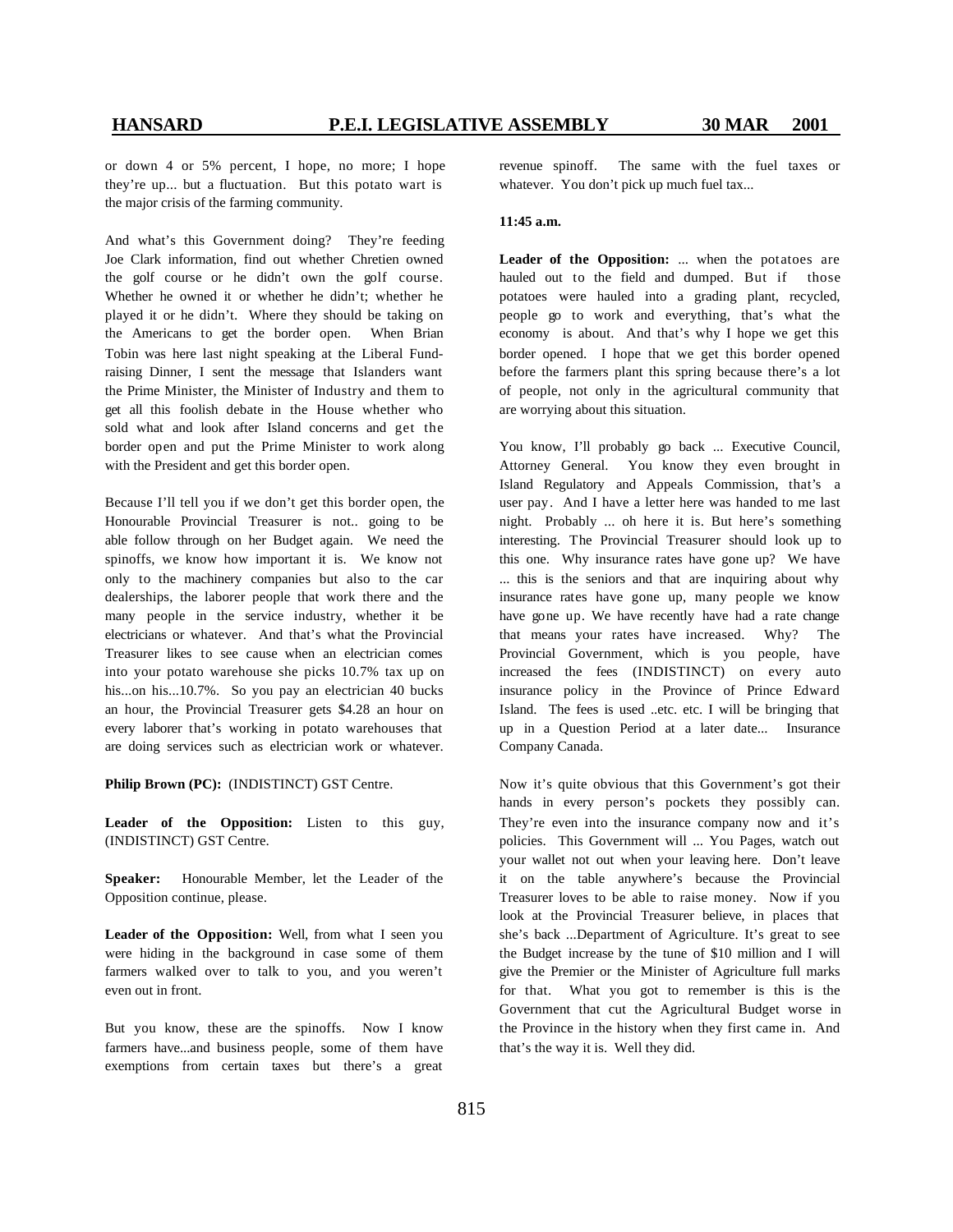It's good to see that we have the Federation of Agriculture really starting to work there. Some of the former employees there that worked there, always use to try to protect the Government. Now he's an Elective Member so... I don't see him protecting the farmers too much, he runs and hides. But it's good there that the Federation is on the right wave length.

You know motor vehicles, license, permits, this is the Government that raises by probably... What did you raise motor vehicles, permits and registration ... Did you raise that up about 100% when you first came in. Do you remember. The registering of your car. How much did you raise that? Raise that quite bit when you first came in.

**Hon. Pat Mella (PC):** I forget what it was that year ...

**Leader of the Opposition:** It was a lot. It was a lot. This is a Government here that's been addicted to gambling. They get addicted to the extra money that's coming in from gambling.

**An Honourable Member:** Who took them out of the corner stores?

**Leader of the Opposition:** And the revenue went up. See this is the problem you have with here. Is that Honourable Member said "Who took them out of the corner stores?" They did. But the revenues have gone up by \$2,000,000 so that means more people are gambling. So what the Honourable Member is telling me from the Summerside area it's fine to have these gambling machines as long as you don't see them going in to get a pop or paper in corner store. Behind closed doors. To save (INDISTINCT) \$41,000,000 in Special Warrants . Behind closed doors. Everything great, just shove it under the rug. I don't think you farm anymore, but I'd hate to see your barn, you'd have all that stuff shoved into one little corner. As long as you couldn't see it, it was alright.

You know this Government here, current projected revenues, lotto revenue, a million- and- a- half, they're forecasting. Budget estimated \$15,000,000. So for Government to Budget \$13,500,000 in revenue from gambling, it's estimated they'll be \$15,000,000 in the year 2001. That is one pile of dollars extra. Yet they have a building over there with no gambling addicting set up

yet. They got the building. The Liquor Control, current revenue was \$10,216,600. You remember the Government saying they had to spend their friends at remodeling the Liquor Store, and how they had to fix up the Liquor Store for their friends down there? Well liquor is only up a 100 and some thousand in sales. So that tells me something. They use one excuses, then another. Forestry sales. They're going sell more forestry products. Others, total sales, taxes.

Sales taxes, they're predicating \$153,000,000 coming into sales tax this year. Next year they're going raise it another \$3,000,000. Well, that means that people gotta pay an extra \$3,000,000. And these are the Provincial Treasurer figures that are her's, this is her book. Real property taxes, they projected \$43,500,000. They air... forecast and they're going to take in \$44,700,000. Another major increase. And you know what they say, well we didn't raise the rate, they just go to the computer and they raise the assessment, that's what they do. They go to the little computer and push this button and they move the assessment up. So if you look at property taxes, real property tax, they're up about 2 and a half million dollars more than they budget for this year. Coming out of whether you're renting a building, or whether you own or your own house or your trailer, or whatever, and she says no tax increases. Gasoline tax, gasoline tax ...the same. Income corporate taxes, she's Budgeted for \$30,262,000, she actually took in \$36,485,000 but next year she believes that corporate tax is going to go down to \$28,500,000. So she's way over the math. There's near \$9 million in corporate taxes, she's not going get as much this year. She's claims ... that's what she claims. But she's up over \$6 million in income (INDISTINCT) corporate tax from what she budgeted last year. That came out of business.(Audio problem) tax on liquor is staying about the same. She's up about \$5 hundred thousand which she budgeted last year \$6 hundred thousand. Corporate tax again she's

You know, this Government here can get up because what you got in Legislative Assemble ... you got questions here, you don't have to answer. They can tell you whatever they want. I could ask them question out there and they could say that it's raining out there. They only have to prove it cause there in behind closed

the same, fire convention, environment taxes the same.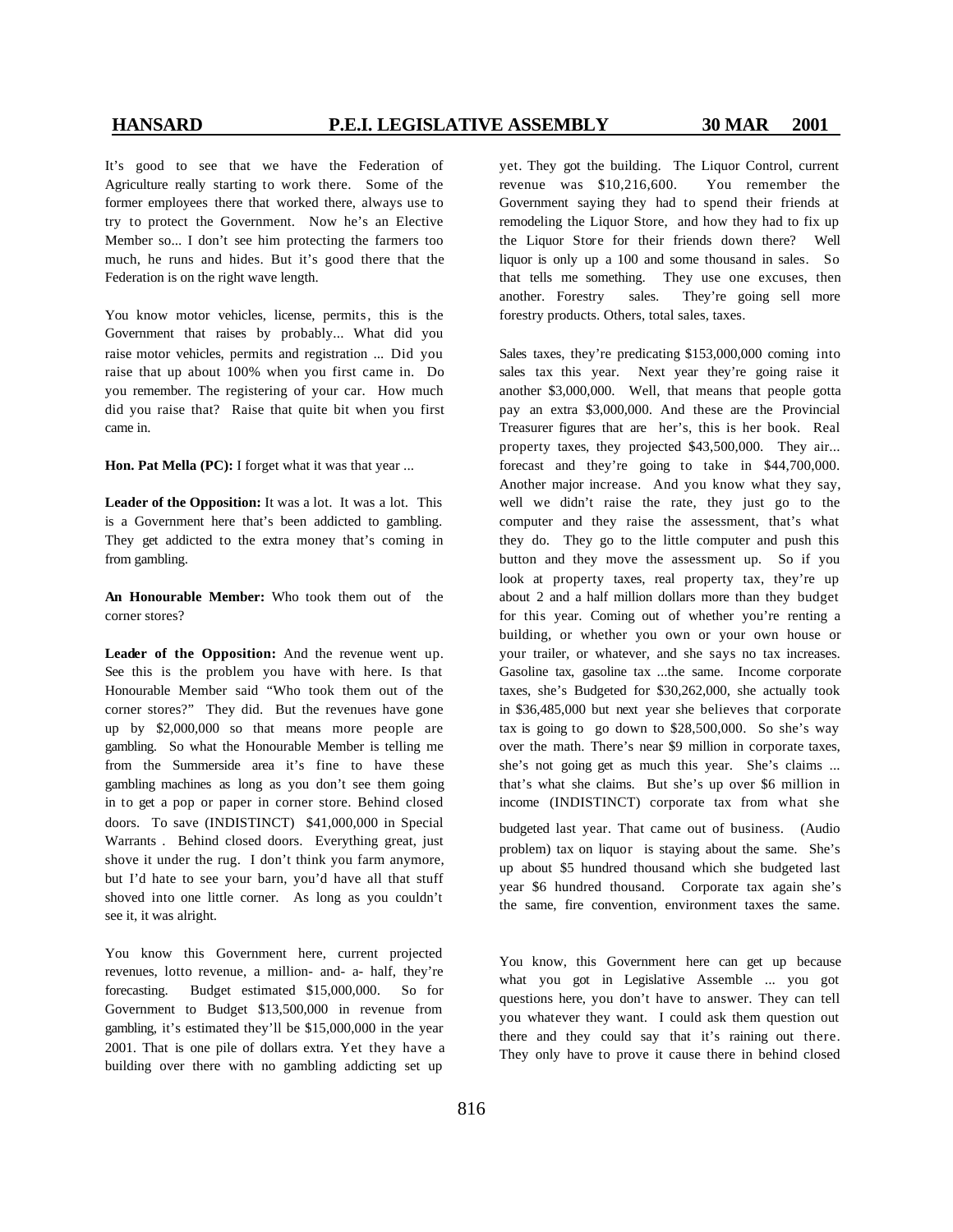doors, in behind the rail. They can do whatever they want to. That's why the Premier, if you notice the Premier, the most important things he does is follow Lawrence MacAulay and cut ribbons. That's his number one job. He didn't know much about any of his departments. He didn't know much about the potato wart. All he knew was he was (INDISTINCT) the was Federal Government. But yet in her Budget, they brag how our sales to New England, was New England States, went from 1.1 million to 15 million. He took credit for increase in sales in United States. The same Premier if you look in the Budget, ... the Government or the Legislative Assembly has now become part of an organization, I think believes in New England Governors, or something like that. He don't notice, you know... I don't know why he goes on these trips, or who he talks to, but he must be done of site seeing by now. If you look at your Budget, they even took part for Holland College signing the deal in China. When you turned on TV, here you have the Federal Government and the Premier, so when that great lawyer before us under Freedom of Information, I asked how much did the Province put in to creating that deal in China? He said "nothing".

**Hon. Pat Mella (PC):** Who do you think (INDISTINCT)?.

**Leader of the Opposition:** He said "nothing". If it's Federal money 100%. That's what he said. It's was your PC Lawyer, Eugene Rossiter, who made that statement and it's in the records. And then I asked the School Board, why would the Premier be there? I saw him sign the (INDISTINCT) Oh, he had to go to witness it. We all know that anybody can witness a signature. I would imagine. But we flew him over there to witness the signature in China . He let on that he (INDISTINCT) that his Government did it. But yet the fact is that the Federal Government has sent him. That's what it is. And this is why this Government ... This is why this Government is a billion dollars in debt. This is why they're a billion dollars ... in debt because they fly people... Talk about the wine faces. What about flying to China to witness a signature that anybody could witness a signature. Imagine... I don't even know if you have to be a Canadian Citizen to witness a signature. But when it came on TV it looked like....Oh! the Premier put the deal together. What a bunch.

And then the guys behind me ... this is really amazing. The guy that's sitting behind me... the \$5500 clapper, this is what he said in the House, "that he was very honored when the Fixed Link was built. He was very honored because he got to talk to Gianellia remember

that? Gianellia the person who built the Fixed Link. You was very honored the fact that you got to talk to him. The fact that you got invited to a meeting. He was very honored about it. He thought that was great. But what I want to find out how much the revenue is that Islanders paying is going up every year. It's up to \$37 or something a car now. They don't want to have any part of that.

**Elmer MacFadyen (PC):** You should (INDISTINCT) when you were in there to make sure you get the information.

**Leader of the Opposition:** They vote the Resolution down. That's what they do. When you go to Freedom of Information, they block everything out. I think Don Large at the meeting the other day ... said that it takes a lot of questions to get to the bottom ... get to the bottom of what this Government is doing. And that's why I've got it today, I tabled 1208 questions for him. I put it on disk. So at least you won't have a big pile of papers. If you look at the Minister of Education and I asked them about the questions on (INDISTINCT) I forgot that book, but he is not here. I need it. They sent me back a coloring book but apparently it was the Minister of Education's coloring book is that he was using in the office, and I will have to give it to him at a later date. But that's one of the questions he sent back when I was looking for teacher/ratios in the schools, etc. etc. What did he do, I get back a coloring book from the Minister, and they phoned about it and they tell me it was actually the Minister own personal coloring book that he was using. Apparently he likes to color pictures so....there was no crayons so I will give it back to him.

This is where this Government has wasted millions, but yet they brag about they move the minimum wage up, they move the minimum wage up by \$8 a week. So you young students, if you get a job, minimum wage, your getting \$8 a week more. But yet their deputies get 14, \$15,000 increase, over and above 85 or \$95,000 they're getting now. This is the Government that... this PC Government... a right-wing Government, they look after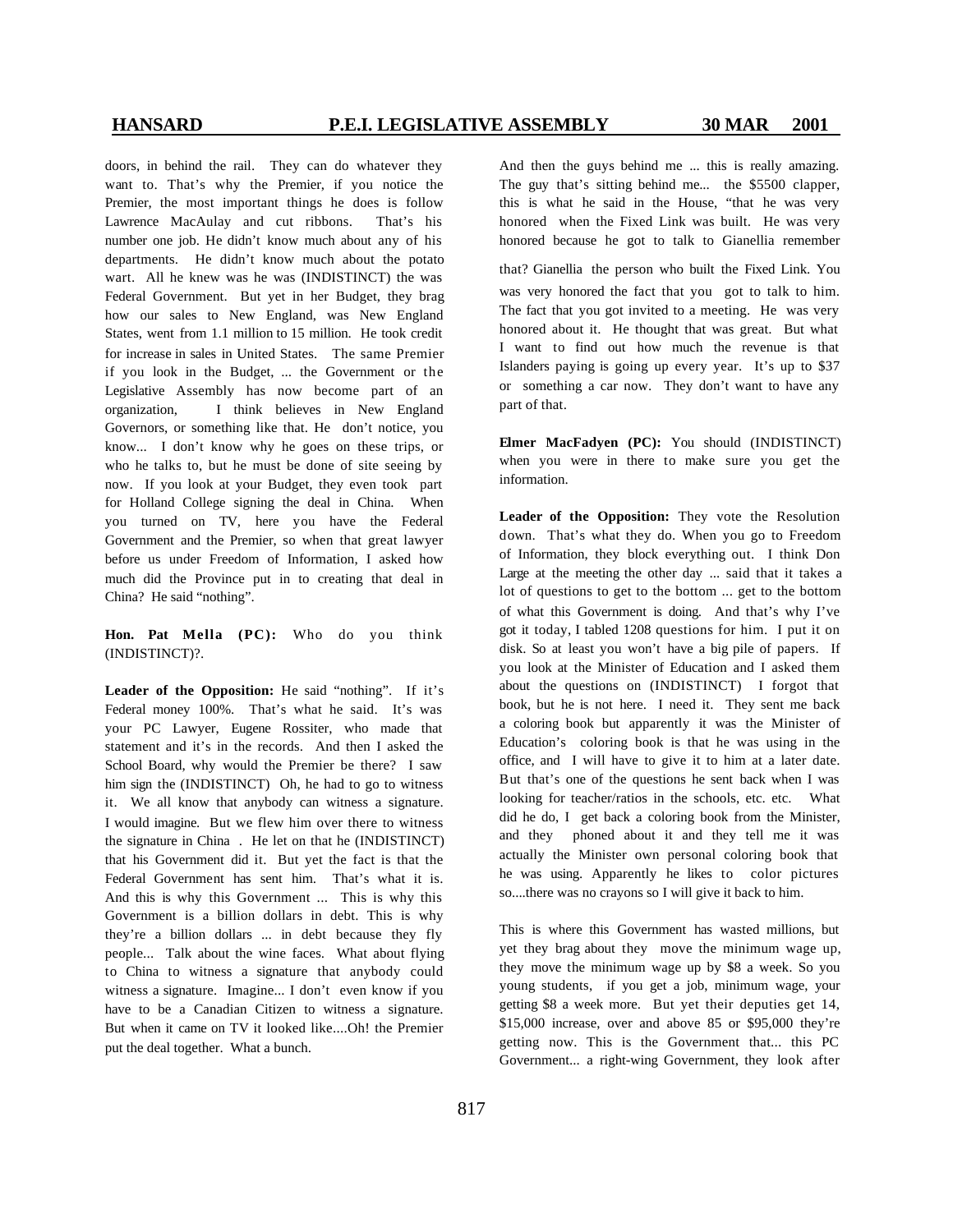themselves and their friends, and Islanders can't afford it. We can't afford ... we can't afford to look after them. Islanders can't afford to pay taxes to this Government. No, Islanders can't afford it. We can't afford this Government in hard times when it comes, because they're at an all time high in their debt. And the Provincial Treasurer should be very pleased that she's the first Provincial Treasurer, female Provincial Treasurer, that hit the billion dollars.

**Elmer MacFadyen (PC):** No, no, that's wrong.

**Leader of the Opposition:** Yes.

**Elmer MacFadyen (PC):** That's wrong. We have the document in '94 it was 1 billion.

**Leader of the Opposition:** Who was the finance in '94, minister?

**An Honourable Member:** Your Government.

**Leader of the Opposition:** Who was it? I said female, the first female that ever hit the billion dollars. You're not even listening to me. A billion dollars. I'm not sticking up for Mr. Cheverie. You're not listening.

**Hon. Pat Mella (PC):** That's gender (INDISTINCT) . (Laughter)

**Leader of the Opposition:** She has (INDISTINCT) the record that the Honourable Wayne Cheverie has (INDISTINCT).

**Speaker:** Alright Honourable Members.

**Leader of the Opposition:** This here is a Government that has all time high (INDISTINCT) . You know, when you go through this, and you know I can't see why the Member from Souris -Elmira would not try to get unanimous consent on that important potato wart motion to get the borders open in the Province of Prince Edward Island, but no, no they just...

### **POINT OF ORDER**

**Elmer MacFadyen (PC):** Point of Order, Madam Speaker,

**Speaker:** Point of Order.

**Elmer MacFadyen (PC):** Earlier before the men... the Leader of the Opposition started to speak in reply to Order No. 1 which we had called, he said something when I had left the Chambers, and I believe what he had said was, "he thought that the Resolution was going to be called". Last year and previous years, I've been called as Government House Leader here in this Chamber saying that "I should let them know what's going on". Well, I would ask the Honourable Leader of the Opposition to afford me the same courtesy in calling me this morning to say that he wanted to call the emergency Resolution, which we would have consented to do. Because we had called Order No. 1, which is the reply to the Budget address, I felt that it was only appropriate to move onto his remarks in hoping that he would conclude. But if he so desires to call the emergency Resolution, our side of the Government is more than willing to do so. Thank you.

**Speaker:** Honourable Leader of Opposition.

### **POINT OF ORDER**

**Leader of the Opposition:** Anyway, Madam Speaker, just on a Point of Order, I give the Resolution to the Honourable Member, maybe he misunderstood me, but I wanted it signed. I gave it to you last night. I said it was an emergency Resolution and that I would assume I would be calling it today. Maybe I didn't state that, but when I give it to you I said I'd like it signed, you got the Honourable Member...you came back and said that 's very quick action, which it was. And then I figured that you would inform your House that the reason I would get the Resolution signed yesterday was only to bring it on today.... and give notice that tomorrow he will Move....well it is tomorrow, and the day is here. So what you're saying is "If I adjourn this debate now, we can move back and get unanimous consent for this Resolution"?

**Honourable Members:** I have no problem with that.

**Speaker:** The Honourable Government ...

**Leader of the Opposition:** It's 9 o'clock. I'll adjourn this until a later date and I'll Reply to the Speech from the Thome. No problem at all, we'll go on to this.

**Speaker:** The Honourable Government House Leader.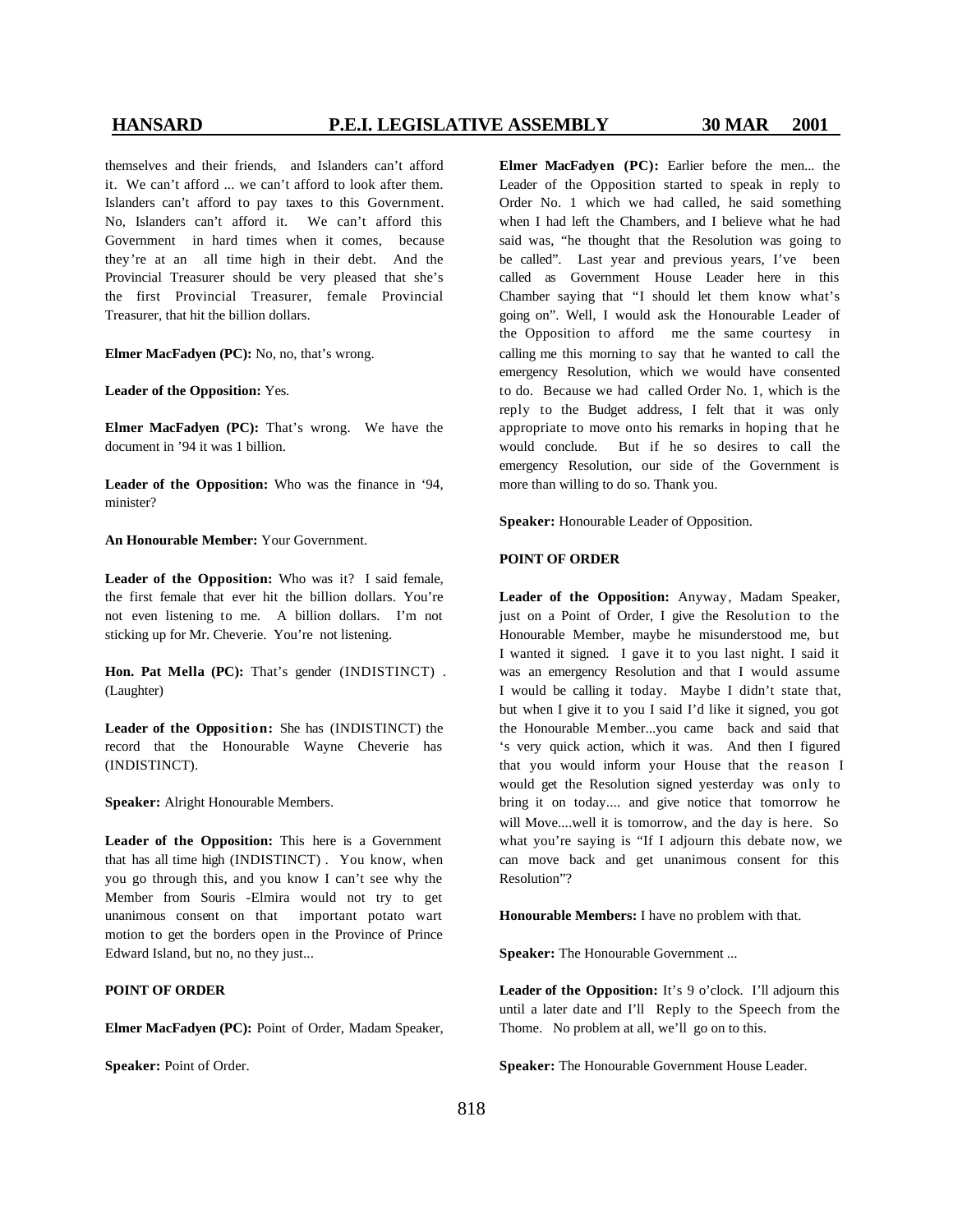**Elmer MacFadyen (PC):** I'm a little confused in his last comments. I thought last night when he gave me the Resolution to have it signed, I did get it signed that he asked us to do as Government, I do support the Resolution that he is putting forward and so do all of our Government. When we called the First Order for continuing the reply to the Budget, I thought he wanted to adjourn his remarks today, or finish his reply to the Budget. If he wants to adjourn them, that's his prerogative, but our Government is prepared to debate and move on to the Resolution.

I 'd also want to point out that any Resolution can be classified as an emergency. We do not have anything that defines in the Rules and Privileges Committee that I am Chairman of that says that a Resolution is an emergency Resolution. It's a little different in this Chamber as compared to the House of Commons, but if you do so want to move onto the Resolution, Government is prepared to do so.

### **12:05 p.m.**

**Speaker:** Honourable Leader of the Opposition.

### **RESOLUTION NO. 16 THE POTATO WART**

**Leader of the Opposition:** Alright I would adjourn my reply to the Budget and ask that unanimous consent for No. 16 to be given.

**Speaker:** Do we have unanimous consent for the Resolution 16?

**Elmer MacFadyen (PC):** Yes we do, Madam Speaker.

**Speaker:** Honourable Government House Leader...the Clerk.

**Clerk:** Motion No. 16.

The Honourable Leader of the Opposition gives notice that tomorrow he will move, seconded by the Honourable Minister of Agriculture and Forestry the following Motion:

**WHEREAS the** agriculture industry is the single biggest economic generator in Prince Edward Island;

**AND WHEREAS** the potato sector generates more revenue than any other agricultural component in the provinces's economy;

**AND WHEREAS** potato wart is a soil-borne fungal disease that affects the appearance of potatoes, making them unmarketable;

**AND WHEREAS** approximately one million...one dozen potatoes affected by potato wart were discovered in one small section of a Prince Edward Island potato field October 20, 2000;

**AND WHEREAS** a result of the discovery of potato wart, the United States Department of Agriculture closed the border to shipments of PEI potatoes October 31, 2000;

**AND WHEREAS** Prince Edward Island potato shippers...growers ship approximately eight percent of their total crop to the United States;

**AND WHEREAS** the closure of the United States border has seriously hampered efforts to ship PEI potatoes to other markets;

**AND WHEREAS** Statistics Canada estimates the potato industry generated over \$150 million in farm cash receipts in the year 2000, a decrease of about \$50 million from the year before;

**AND WHEREAS** the inability of the PEI producers to ship to the United States has had a significant impact on the overall economy of the province;

**AND WHEREAS** there is an overwhelming scientific evidence to suggest that the potato wart is isolated on one small area of one potato field in PEI;

**AND WHEREAS** the United States border remains closed to shipments of PEI potatoes;

**AND WHEREAS** many potato growers in Prince Edward Island are attempting to plan their crop for the coming season;

**AND WHEREAS** the Federal Government has had little success in pushing the United States Government to allow shipments of PEI potatoes to resume;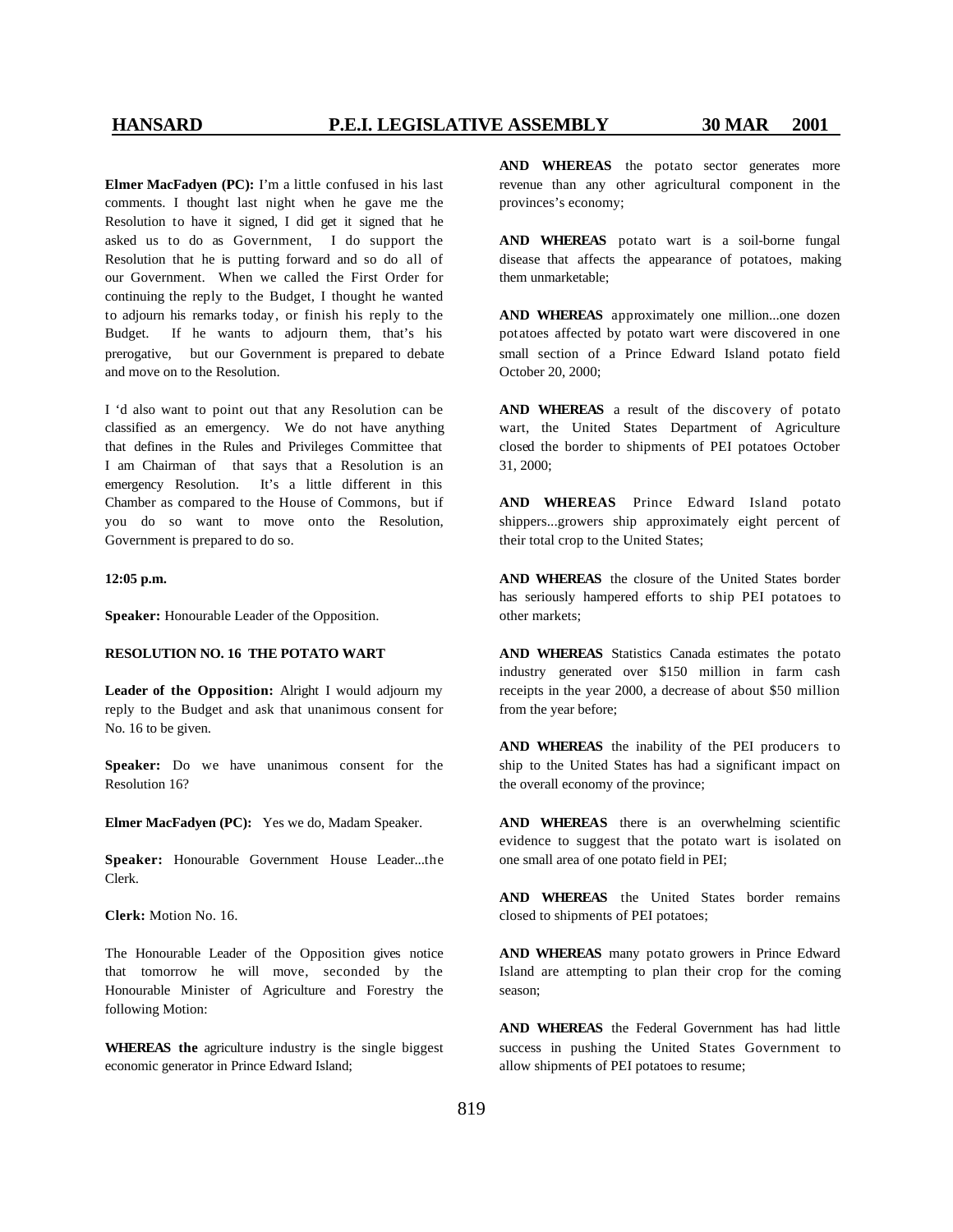**THEREFORE BE IT RESOLVED** that this Assembly urge the Federal Government to increase its efforts to resolve the closure of the United States border to Prince Edward Island potatoes.

**Speaker:** The Honourable Leader of the Opposition to open the debate.

**Leader of the Opposition:** First, Madam Sp eaker, I want to thank the Honourable House Leader...seeing that the House opened probably last night there could be confusion on my part and yours. The House Leader has normally been very cooperative, it's good to see it and I'm not going to get in to that. I'm pleased that this more important issue is coming to the floor of the House here. Farmers today...in another months time they're going to plant their crop. It's going to mean a lot on what those farmers plant and how many acres they plant and what they're doing, and on the bankers also, the financial institutions whether that border is open or not.

We have got to get the border reopened to the US. The Federal Government has tried some tactics like shutting potatoes out from coming in from Texas and looking for a certain (INDISTINCT) and maybe another state. But we got to get more pressure on the Federal Government. I believe...I wasn't part of the meeting, but I believe there was a group of farmers did meet with the Honourable Brian Tobin last night, the Minister of Industry for Canada, and he did mention in his speech that we got to try and get the effort to get that border open. This affects PEI like the cod situation in Newfoundland.

If the border opens in the fall and the Americans....I don't....the Americans....they're very protect (INDISTINCT). If you look at the history of the US versus Canadians, Canadians are more friendly group of people, like to turn the other cheek if there's a problem. Where the Americans are more....that every war you look at they got their hands in it. If you look at the history of them, they started with the natives when they went in and they fought with them. Then when you look at the next war and then the next war they fought with themselves when there was nobody else to fight with. And that does make the country strong that they're ambitious. And maybe the problem of us as Canadians is that we are Canadians, we are the most like

country I would say anywhere in the world and it's proud to be a Canadian when you go to some of these foreign countries. But also, by we being the most liked, maybe we're not as aggressive as we should be at the Federal level. This is a major issue and it's very important and I would like to get this Resolution passed today, and I'm sure that the support is here.

But the Canadian Government, whether it be inspection services or whether it be industry and trade, it has to get tougher on American stand. That's our solution. I brought it up in Question Period here. Our Premier can help. Our Minister of Agriculture can help. Our Premier could help with his contacts in New England or whatever. But the final...buck stops with our Federal Government on this trade issue.

And that's why I sent the message last night to tell the Conservatives (INDISTINCT) Joe Clark and the Alliance that...put this golf course off for a later date if they want to bring it back up, but let's look after taking on the Americans and try to get this border open for Prince Edward Island. It was the Prince Edward Island potato farmers that took the hit for the rest of the province by agreeing to the US laws that were laid down in order to even ship to our own provinces in Canada. Our Minister of Agriculture, Potato Board, have worked his staff very hard on these issues. I know I can say I suggested some things I think should have been done, they weren't, that's fine they still work fairly hard, the Department of Agriculture and our Potato Board, our potato producers and the farmers in the Province of Prince Edward Island. It's very devastating.

I'll give the province full marks here for coming out with the diversion up front. I think the Minister of Agriculture deserves a lot of credit for that. He had to be able to get that through his Cabinet. (Applause) And I don't imagine it was all that easy even though we know how important it is. But there's major issues facing the Province of Prince Edward Island, this is one, so I too give the Minister of Agriculture credit for that. But what we got to do is whether it takes the Premier with his friends in the US, our Federal counterparts in Ottawa, we got to be able to get tougher with the Americans. I want to give our stores in the Province of PEI full marks so when that lady, I believe is from York, brought up the attention that Island...US potatoes were being sold here, major stores removed them from the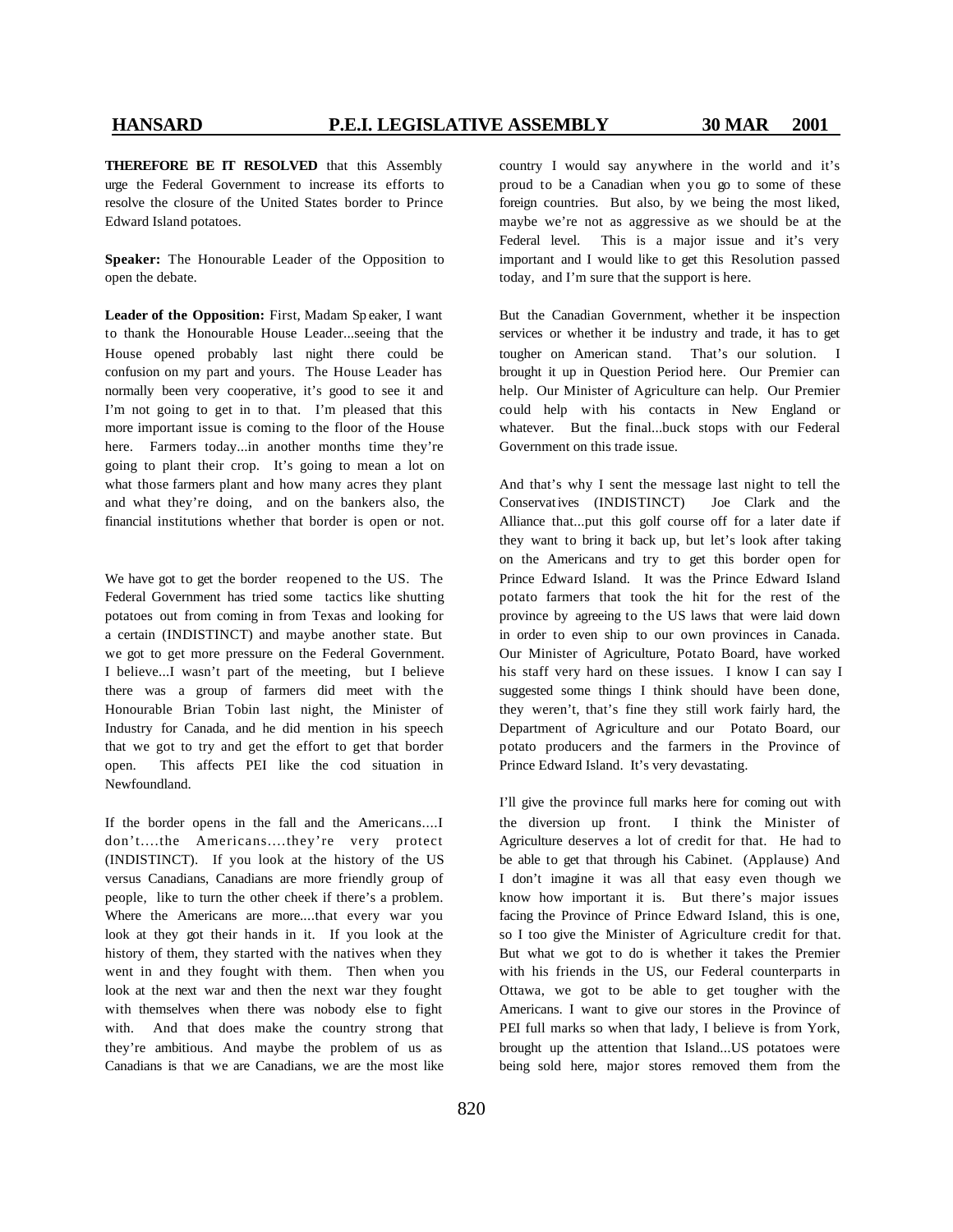market. But as you know we;ve only got 137 thousand people... at 39 thousand, 137...but goes to the 1.2 million or so, 1.1 million in the summer when the tourist season are here. But if you look at a place like Ontario where one small city has more population than we have in the province. That's why we are Canadians. That's why we're part of Confederation. That's why all Canadians across Canada got to stick together. That's why we have got our Fathers of Confederation. Because in numbers you are stronger and you can see that in the amount of Tories in this House when a vote is called. In numbers you are stronger. In cooperation you are stronger

So with that I want to thank the Minister of Agriculture for thanking this Resolution, and I hope it passes.

**S peaker:** The Honourable Minister of Agriculture and Forestry to second the Resolution.

**Hon. Mitch Murphy (PC):** Thank you, Madam Speaker. I do rise in the House to second the Resolution put forward by the Leader of the Opposition. I think it's a Resolution that everybody in this House can be supportive of. But as he said it's dealing with a very serious issue to the provinces number one industry and that is the potato industry. This has been quite a tale, I don't know if people anticipated that when wart was found in that field in Travellers Rest, I believe on October  $24<sup>th</sup>$  of last year, that events would unfold as they have. But to have it on the record of what has transpired is that when wart was detected in that field, some tubers, CFIA Canadian Food Inspection Agency, a division of the Department of Agriculture and Agri-Food Canada, were notified of these tubers. Tubers went to a CFIA credited lab in Fredericton New Brunswick for a final diagnosis, a... I guess a determination was made that that infact was what you were dealing with was potato wart fungus. As a result of that, under trade agreements between the two countries, the Canadian Food Inspection Agency notified the United States of Agriculture that, indeed, there has been an outbreak of potato wart crisis or potato wart fungus, sorry, on PEI. And that happened on, I believe, October 28<sup>th</sup> thereabouts.

Now what people sometimes do not know is that there were two inspectors sent up from APHIS, which is the Animal Plant Health Inspection Service of the United States Department of Agriculture. Two people came to PEI in late October of last year and they looked around, saw what Canadian Food Inspection Agency had done in terms of putting a quarantine on that field, putting the controls in place, what mechanisms they had, what the industry had also done and the province through the inspection station in Borden-Carleton. And the end result of that was, they left the province saying that look, you know, all the accusation was taken very swiftly, everything that was done certainly is done to our satisfaction and....but we do have a suggestion for you that all shipments of PEI potatoes entering the United States, enter at the border crossings at Houlton, Maine. We have 24 hour USCA inspectors on at Houlton, Maine, and if you enter somewhere else you might have a truck sitting there for 8 to 10 hours until there's an inspector comes on to have a look at that truck. But we're going to have a look at 2 or 300 tubers per load etc., carry on.

Well the very next day when they returned to the United States, CFIA received word on October 30 that the border...United States border was closed to PEI potatoes. Now what happened from the time the USDA people said that and they left Prince Edward Island, from the time that they got back to the United States. Well, I'll tell you exactly what happened, Madam Speaker. The National Potato Council in the United States is an industry lobby organization in that country. Here they had a perfect opportunity because potato wart is a quarantineable pest, a reportable disease under international phytosanitary protocol. Here they saw their opportunity to keep Prince Edward Island out of their markets in the United States. They lobbied the United States Department of Agriculture to put a ban on PEI potatoes entering that market, and they were successful in that lobby and we've been out ever since.

I remember doing an interview earlier on on this here on...I believe with Wayne Collins on *Island Morning*. I made the statement that this is probably about 10% science and about 90% potato politics. But at that point and time on October  $30<sup>th</sup>$ , it was incumbent upon us....and when I say us, I mean the Federal Government and the province and the industry, to prove that potato wart, that fungus was isolated. So as a result, between October the  $20<sup>th</sup>$  and really the first of December, there was 300 thousand soil samples taken, many from that field, but not only from that field, from contact fields.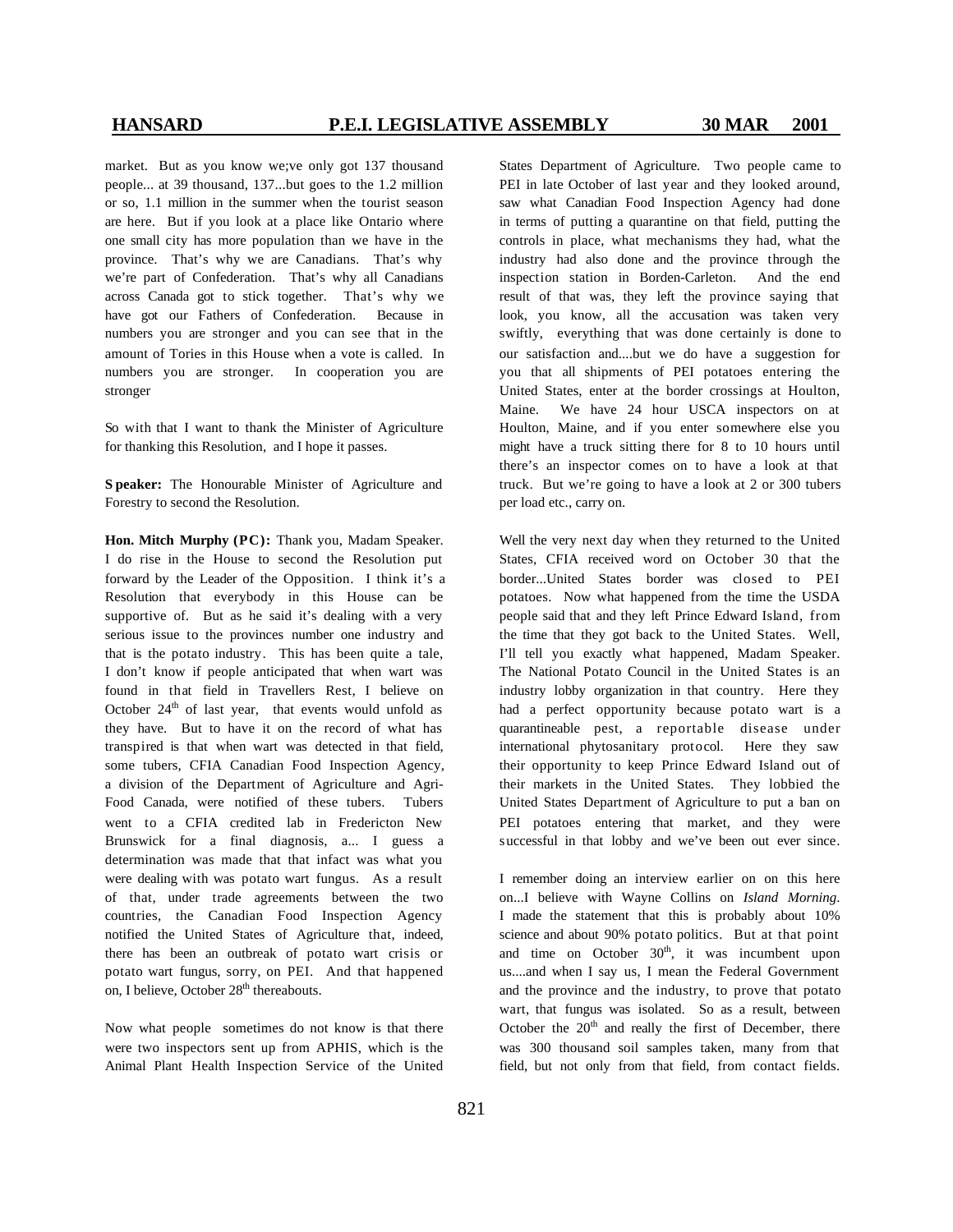So, fields from where the equipment that had been used to plant those potatoes were used....from buffer zone fields or within the buffer around there, from potato ware houses from across PEI and I think there was a visual inspection completed almost in every potato in the province. At the end of the day, there was nothing found outside of that small portion of one field. So science certainly concluded that this was isolated, everybody had acted properly, this is nothing to worry about. The best scientific advice on it said, you know you don't pose a threat to your own industry or to anybody else. Because our initial concern was not that of the Americans. Our initial concern was we had to satisfy ourselves that this was not a threat to the PEI potato industry throughout the province.

The end result being, on November the  $20<sup>th</sup>$  after about 10,000 samples had been done, I went to...I had a meeting in Toronto with the Federal Minister of Agriculture, Mr. Vanclief and at that meeting he agreed from the scientific point of view that it was not an issue, that it was no longer a science base issue and that we should move forward in presenting the scientific information that we had to APHIS in the United States, and that this thing should be settled based on the science that we had done. But there was a meeting that took place with APHIS officials that resulted in a letter coming back to us on December  $13<sup>th</sup>$  which basically said; the work that you have done in terms of science, okay, has you proving your case scientifically, with a few minor restrictions you can start moving your product back into the United States. Needless to say, people in the industry had a huge sigh of relief. In fact, they had some trucks that were loaded in warehouses and they put them on the road to head for Houlton, Maine, the US border crossing at Houlton. But when they arrived at the border the border had not been notified of word from APHIS that PEI potatoes were allowed back in. Because what happened after December  $13<sup>th</sup>$  decision made by the scientist at APHIS, so once again, the National Potato Council, the industry lobby organization in the United States intervened politically and got APHIS's political masters to overturn the scientific decision they made. The official explanation that came back was that the person who signed the authorization for PEI potatoes to re-enter the United States did not have the authority to do so. Well, which is complete and other nonsense. The fact of the matter is the National Potato Council lobbied their

people in the political masters of APHIS overturned that decision.

So at that particular point in time (INDISTINCT) even subsequent to that, we had asked the Federal Government to intervene with what we call retaliatory measures. The Federal Government doesn't like the use of the word retaliatory. They prefer to use the word equivalent or equivalent measures. Well, call it what you want.

We wanted them to start shutting some American potatoes out of Canada. Now that's another interesting story, Madam Speaker, on where that process went. There were a series of conference calls across the country which was set up by the Potato Committee of the Canadian Horticultural Association, the Chair of that Committee was a gentleman by the name of Wayne Dorsey out of Ontario. And I remember the first call that we had, across Canada conference call with that Committee, unanimous consent within that Committee to take retaliatory measures against the United States. Well, that didn't sit to well at the Federal Government, because there was certainly a sense of nervousness amongst the trade officials to do anything. Now to put that into perspective; The balance of trade in the potato sector between two countries is in Canada's favour. So we send about a half a million dollar more product to them than we take in from the United States. And that's right from fresh to french fries to everything. But if you look at the National Trade picture, we're doing somewhere around a billion dollars a day in trade between Canada and United States. And the trade balance is in our favour, we're sending more frolics there, certainly in the agriculture sector. So, Ag. Canada.....

### **2:25 p.m.**

**Hon. Mitch Murphy (PC):** ...and the trade people did not in any resolve to take retaliatory measures or equivalent measures against the Americans. So where did that leave us, then? Okay, let's look at this from the American's prospective. They're sitting down looking and watching what Canada's going to do. What is the motivation if you're a potato grower in the United States or if you're the United States Government or if you're the scientific agency in the United States to allow Canada in to compete in your market when they're not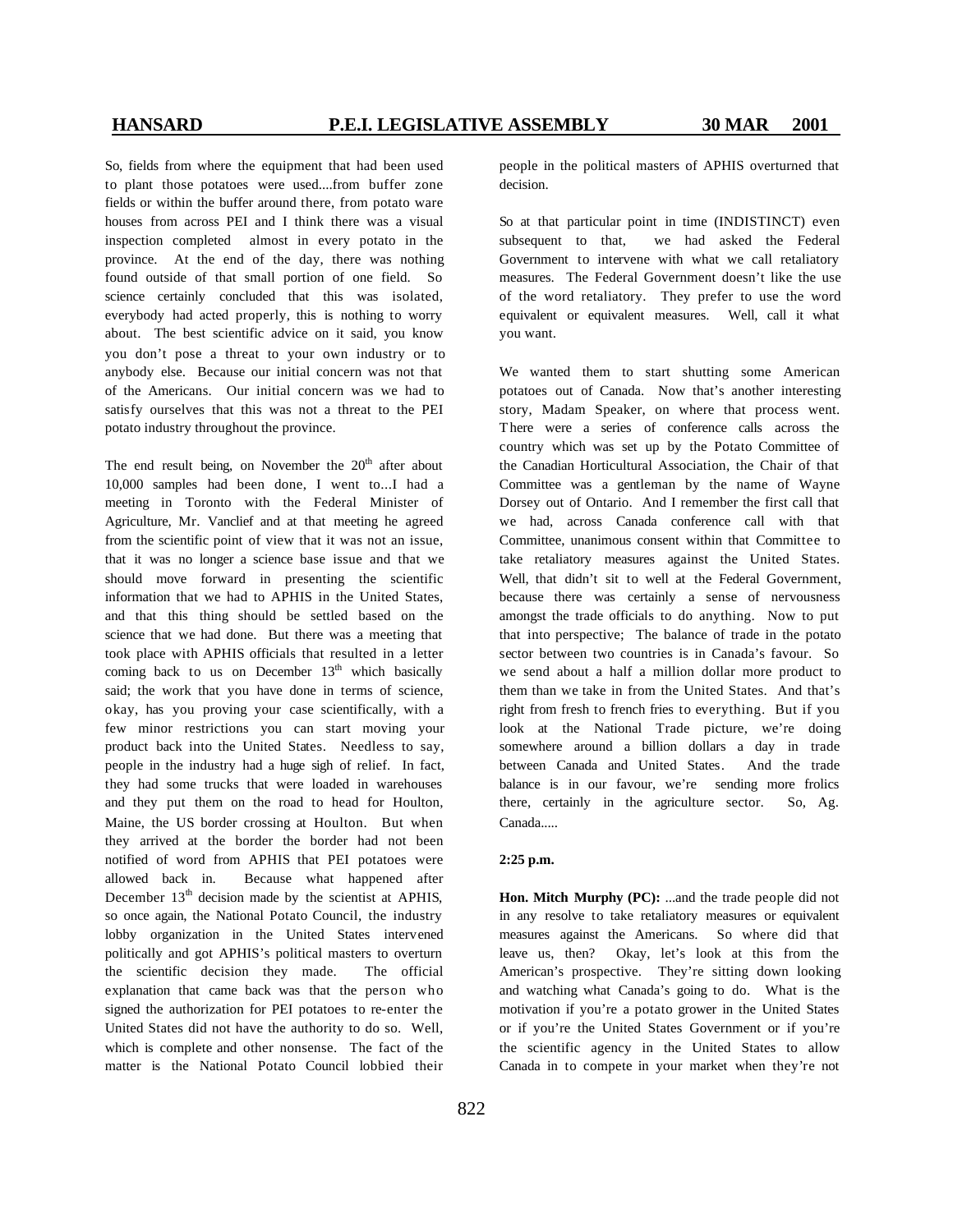putting any hindrance on your product moving up to Canada. There's no motivation for them to do anything, so they didn't.

I remember later, I think it was January or February, I ended up at the meeting in Washington, and I had breakfast with the Commissioner of Agriculture from Maine, the Commissioner of Agriculture from Idaho and they were astounded that Canada hadn't taken any retaliatory measures against that. They were astounded because I think the general consensus south of the border was, you know, that within a matter of days of the science being proven if the border didn't reopen then Canada would retaliate. We'd keep the Wisconsin potatoes out of the Toronto market, we would keep the Michigan potatoes out, we wouldn't let the new California fresh product come into Canada to compete against our potatoes.

They thought that they could keep us out of the Thanksgiving market. When they saw that they could keep us out of the Christmas market, they were overjoyed. Now, they're down there laughing their heads off because we're still out and we still haven't taken any retaliatory measures.

Well, I should correct myself, Madam Speaker, and the Honourable Member, Leader of the Opposition alluded to it in his remarks; but we have taken retaliatory measures against American potatoes. We've shut out New Mexico. Well how many pounds of potatoes did New Mexico send to Canada last year? Zero, Madam Speaker. That's playing the game with a big stick. That's playing the game with a big stick. We're not allowing New Mexico potatoes into Canada. Well, we don't take any anyway. Texas, we're going to shut Texas potatoes out from coming into Canada. Well how many pounds of Texas potatoes came into Canada last year?

### **An Honourable Member:** (INDISTINCT)

**Hon. Mitch Murphy (PC):** Oh no, it wasn't zero, we had about a million dollars worth of potatoes from Texas to come into Canada. Well I can tell you Madam Speaker...

**Premier:** It was a big potato though (Laughter)

**Hon. Mitch Murphy (PC):** ...we got about \$40 or \$50

million worth of potatoes going into the United States, so that's certainly playing the game with a big stick. I'm sure they're south of the border, they've got all their fingernails chewed off and they're shaking like leaves on what Canada did for retaliatory measures.

But, let's talk a little bit about Phytosanitary issues. Within trade agreements we have Phytosanitary agreements. In this case, it's called D9605. Now what does that mean? It means D is directive, 96 is the year, and 05 is the month in which it was passed. So, in the United States we have areas of the United States that have quarantinable pests or quarantinable diseases as potato wart is a quarantinable disease. California has Columbia root knot nematode, extremely devastating to the industry. They have brown rot in the United States. They have golden nematode in United States and in Pennsylvania, Maryland and West Virginia the have a history of potato wart. But guess what, Madam Speaker, all those states I've mentioned, we bring potatoes in, into this country from those states. So what has the Federal Government done to slow down the importation of potatoes from those areas in United States? To use a colloquialism, Madam Speaker, they've done diddley. They haven't done anything. We still take potatoes in from those parts of the United States even though they're blocking the shipment of potatoes from Prince Edward Island.

Now I want to go back, Madam Speaker, and talk a little bit about the impact this has had here and about what I see, you know, some of the nonsense that is going within trade Canada and within the Federal Department of Agriculture.

You know, nobody wants to, in my opinion, step to the plate on the Federal side and take the lead on this. We've asked for retaliatory measures. Our MP's have called for retaliatory measures. The Leader of the Opposition has called for retaliatory measures. We haven't seen any. The smoke screen, New Mexico and Texas, it means nothing. The industry has called for retaliatory measures. They're not going to take it. Okay, right now CFIA has auditors down auditing what's going on in the State of Washington and what's going on in the State of California. You know, I think they're scared they might find something and then they'd have to do something about it.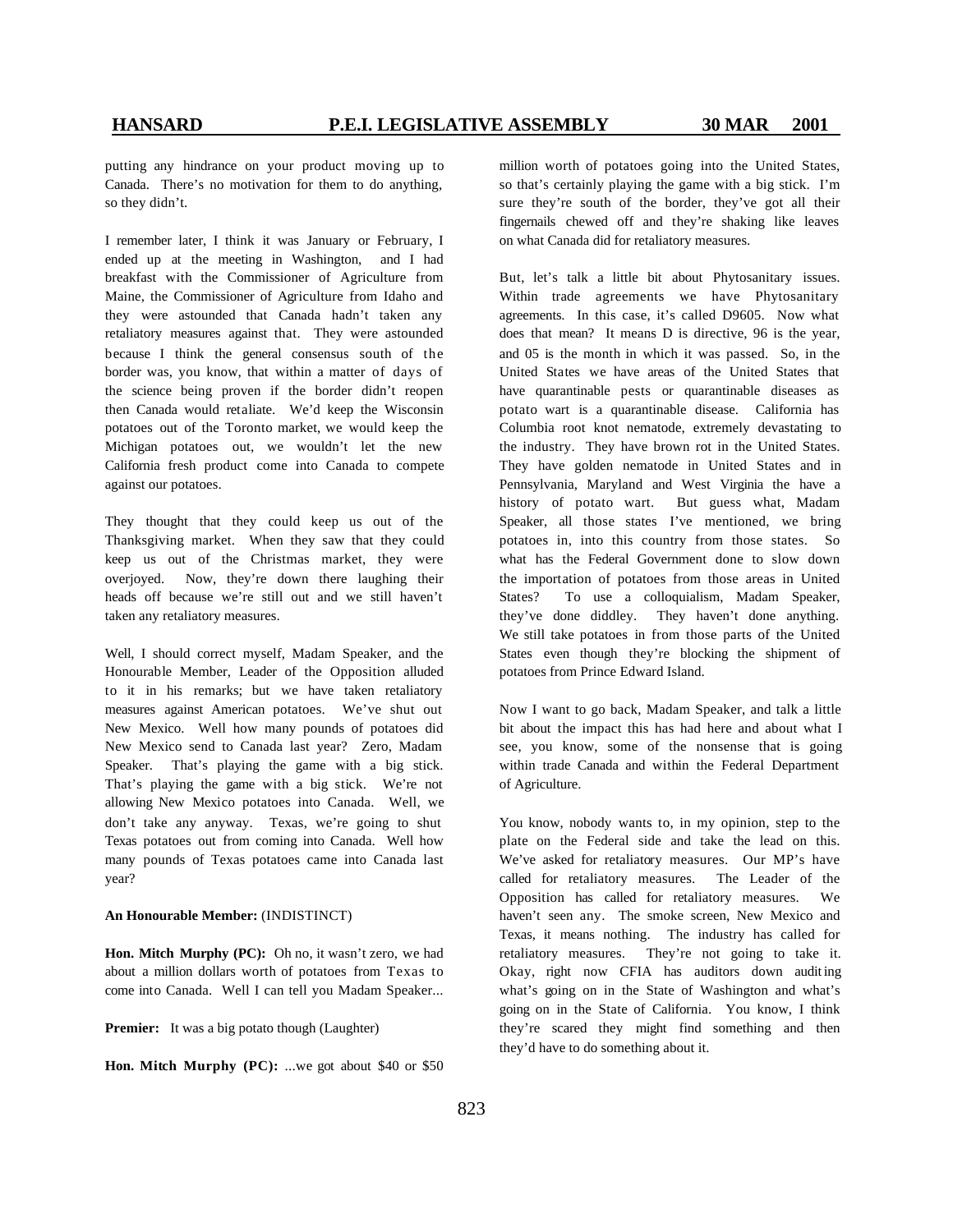But, on November  $7<sup>th</sup>$ , just to backtrack, there was a regularly scheduled meeting in Portland, Maine between Canadian Potato Council and some of their eastern US counterparts. Obviously, potato wart was the main topic of conversation at that meeting. And at that meeting, the United States stood up and said, unless PEI agrees to these voluntary restrictions and movements of their potatoes then we're going to close the American border to every potato from Canada. Well, Prince Edward Island industry was represented at that meeting by the General Manager of the Potato Board who voluntarily agreed to put the restrictions on movement on PEI potatoes. Which I think support him, think it was a right decision to make. I still think it was a right decision to make.

In some of those restrictions, you know included ridiculous things that we move about a significant number of potatoes off Island to go to the processing plants. So, you had to wash all bulk movements of potatoes that were leaving the province to go the wash plants. On table movements to the rest of the country they wanted them to be washed and sprout nipped. They wanted the containers, the size of the containers that we ship products in to be restricted, you know, 50 pound packs or less, and initially on November  $7<sup>th</sup>$  it was 20 pound packs and less. What's the logic? Well, we're afraid that if you send them in bigger containers other provinces are going to take your potatoes and re-pack them in their boxes and put their labels on them, you know. So we said to CFIA, "this is absolutely ridiculous that United States Department of Agriculture is dictating what we can do domestically on movement within our own country". They don't have the authority to do that, you know, you shouldn't support it. And they said, "oh we're not supporting it, we didn't put those restrictions on", etc.

But here's the reality of the way it worked. I'm a seed grower on Prince Edward Island. I had a seed contract with somebody in Ontario to buy my seed. They were going to take my seed and grow chip stock potatoes or potatoes that were going to be made into potato chips. And they were going to sell their potatoes to the plant in upstate New York. Well guess what the plant in upstate New York told the grower in Ontario? If you buy your seed and produce your crop with PEI seed, we're not taking your potatoes. So what did the grower in Ontario say to the seed supplier on Prince Edward Island? Sorry, I don't want your seed. So, even though United States Department of Agriculture does not have any jurisdiction in Canada, they may as well have in this case because the implications of the conditions put on and the market influenced what happened. Some other conditions imposed.

The zones that were created were absolutely ridiculous. Anyway, there has been, I don't know how many countless letters, how many countless meetings between the Premier and all Ministers of the Provincial Government with their counterparts, how many interventions personally by the Premier with the Prime Minister on this file, how many meetings with MP's, etc. etc. and still the border is not open

(INDISTINCT) -FIA and the Federal Minister of Agriculture have made numerous interventions to try and get the border open. But it's always been my contention until you start playing the game with the same tools then you're not going to get anywhere. So, until you push back as hard as you're being pushed, I really don't see the file moving forward.

As of last week, there was 323 million hundredweight of potatoes in storage in the United States. We had a Canadian scientist, Solke DeBoer from Charlottetown accompany three American scientists on a trip to Scotland and the Netherlands to have the European scientists have a look at what CFIA had done. Well, the minutes of the Standing Committee meeting the other day in Ottawa, Dr. Bob Carberry, one of the heads of CFIA, I don't know if he's a doctor but Bob Carberry testified at the meeting that the...what the Europeans said that the CFIA science was that protocol was wonderful, they had no questions about the Canadian science; in fact, we've done above and beyond what happens in Europe when they have a case of potato wart fungus and that, you know, the restrictions, there was no scientific basis for the restrictions. So Canada took that information back to a meeting in the United States and the APHIS people said well, you know, we're not sure the science. Well, I don't think so. I think it's the National Potato Council in the United States that says, you know, we didn't do anything with regards to it.

So I agree with what the Honourable Member has said in his Resolution, that we continue our efforts in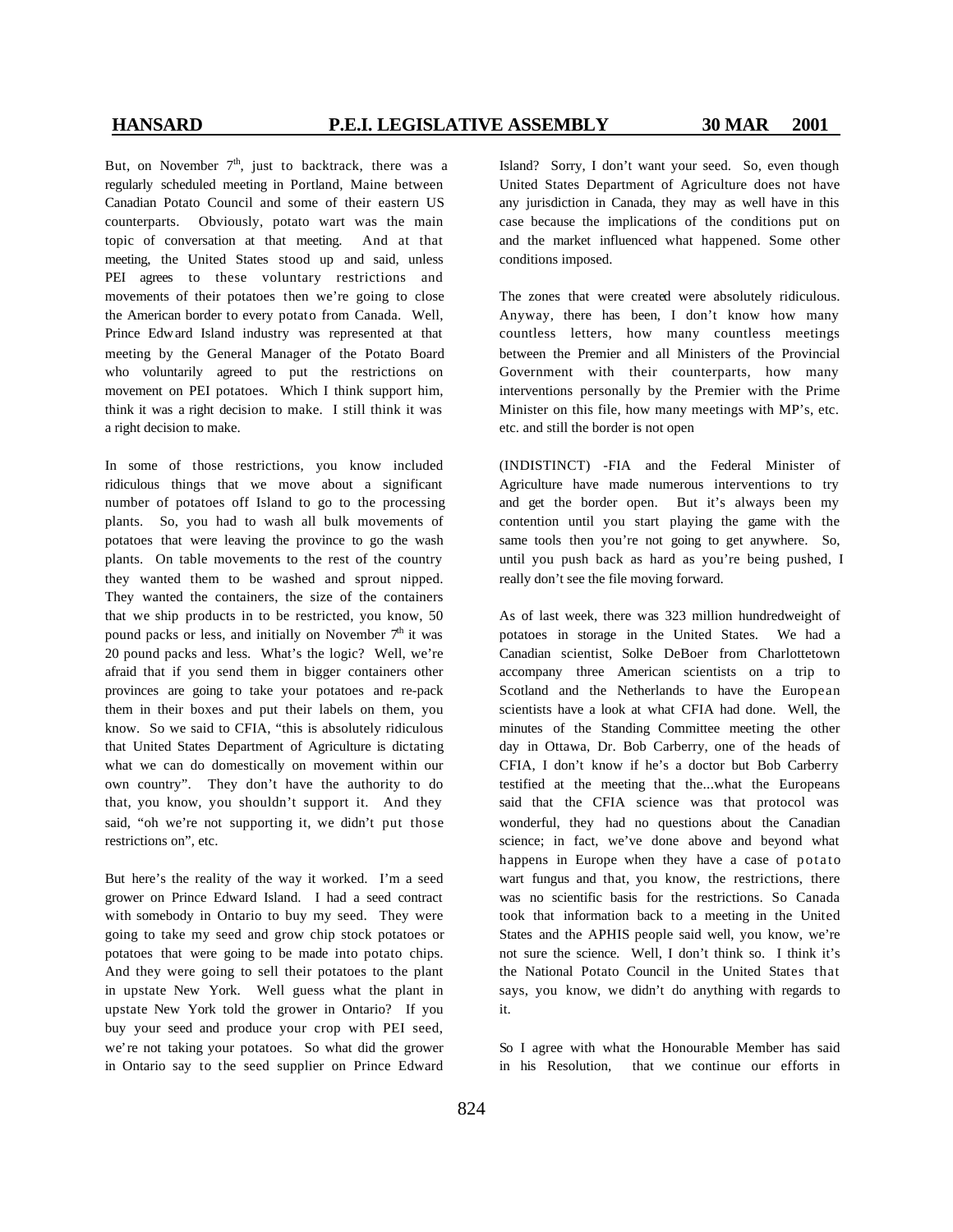lobbying the Federal Government to push the United States to allow shipments of PEI potatoes to resume, you know, I think we do that. Now I have been at times extremely critical of the efforts particularly of Agriculture Canada and the Department of International Trade have made on this file cause I don't think they've been aggressive enough on our behalf, I don't think they've been tough enough on our behalf despite the interventions made by everybody.

But by the same token, I think we should remember it wasn't the Federal Government that closed the border, it was the Americans. So we have to support and do everything that we can to help the Federal Government in their efforts to get the border open. And I think that continue to put the pressure on them, to lobby them, and so forth. So I am pleased, Madam Speaker, to support the Leader of the Opposition's Resolution. Thank you. (Applause)

**Speaker:** The Honourable Premier to speak to the Resolution.

**Premier:** Thank you, Madam Speaker. I'm pleased to rise to support this Resolution, as well. I feel that the Resolution can't do anything but help. It's obviously a very serious problem, one of the most serious problems our province has ever faced.

This province, whether some people like to or understand it or not or admit, depends on exports. We cannot possibly consume all the potatoes we produce. I think that's pretty obvious, one good potato farm on PEI could more than fill the Island's needs of it's 140,000 people for a year or perhaps more. And what do we do with the other 700 or so registered growers, Madam Speaker. For that very reason, we have to push hard on this export issue, we have to push hard to get back into the United States. Granted, it only took 8% of our shipments last year, but I think it's important to note that the closure of that market hampered our efforts to market to other jurisdictions. And not just other countries, Madam Sp eaker, but have an immediate impact on our movement of potatoes into other provinces. Obviously, other provinces were concerned that they might lose the opportunity to export to United States once Prince Edward Island potatoes were not moving or the fear was as raised by the United States Animal Plant Health Institute that perhaps PEI potatoes

would be re-packed in other provinces and shipped into the United States.

Well, Madam Speaker, I guess the important thing here is that we get, number one, the United States market back, we continue to expand into other markets and I am pleased we've finally seen a boat in the Charlottetown Harbour loading some potatoes in the last number of days. I don't know quite exactly how all of that came about but for a good period of time we were shut out of other countries like Venezuela and Mexico, Argentina, traditional areas where we have also been shipping. And we know that that's partly because of the world surplus of potatoes this year but it's also because some of these other customers have been concerned about the US action and whether, in fact, there was any validity to their case about being fearful of potato wart.

Now Madam Speaker, I don't want to recount all of the information which the Minister of Agriculture has already said; in fact, I won't do that. But I want to say how disappointed I am in the failure of the Government of Canada to understand how serious this issue is. Number one, it's serious to our provincial economy and we can see that by the Treasurer's Budget last night. We can see it by the plant workers who don't have a job this year. We can see it by the trucks that didn't roll t hrough the winter. We can see it from the secretaries, the legal contracts, the economists, the accountants that would be working on these loads. We can see it by the farmers. We can see it by the farm machinery dealers. We can see it by the people that produce the bags that the potatoes go into. The spinoff consequences are tremendous. And it seems, I'm sure to all Islanders and I think to all Canadians, that it has to be very distressing that the Federal Government fails to understand the implications of this decision, something that we had no control over but that is now controlled and yet they have failed to properly respond.

But an even bigger concern for us, Madam Speaker, than the implications to our economy in this short term are the implications for Canada. And I say that, Madam Speaker, because what has been clearly evidenced as a result of the inaction by the Government of Canada with the United States on this file is that Canada's...the respect that should be shown to Canada in terms of our trade relations with our biggest neighbour, the United States, has been seriously encroached upon. The US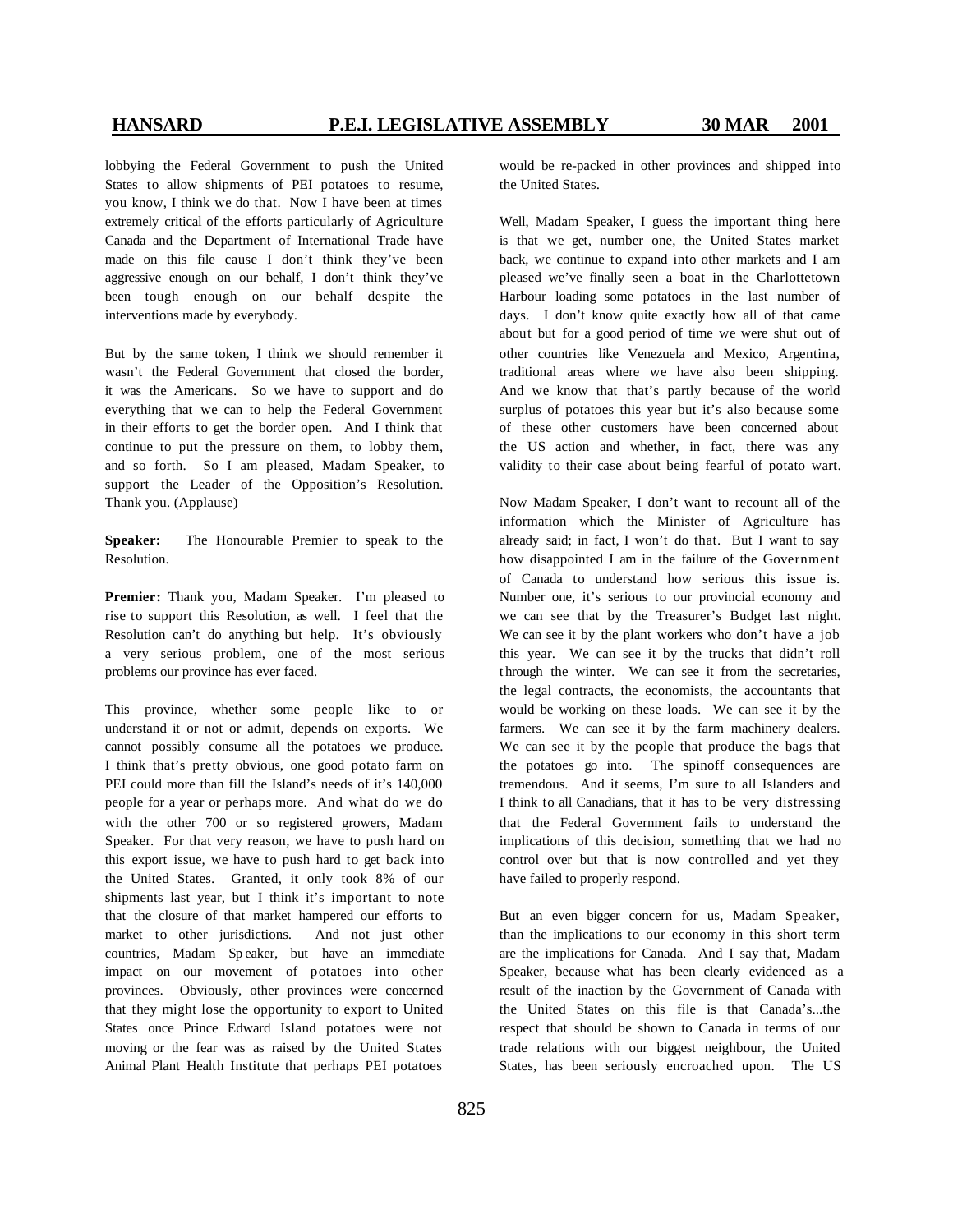Government has had a hammer here, it wasn't a hammer to start with it was only a little twist that allowed them to throw off our regular marketing plan. But as a result of the inaction of the Federal Government, a serious problem has developed. And I attribute that in part, Madam Speaker, to the belief by some people in the Government of Canada that because Canada has a trade surplus with the United States and it's in the billions of dollars, that we don't want to ruffle the feathers of the Americans over PEI potatoes.

Now, Madam Speaker, that's unacceptable. That's unacceptable, not just to Prince Edward Islanders, that should be unacceptable to every single Canadian because Prince Edward Island potatoes are as important to Prince Edward Island and to Canadians as softwood lumber should be people of British Columbia or Quebec or Ontario, or as apples should be to the people of British Columbia or any other product.

And you know Canada has a terribly record in standing up for the producers of this country when they're unjustifiably hurt by American trade practices. And that wasn't the intention of the North American Free Trade Act, it was to open up the borders; and yet, we're seeing that really hasn't meant a thing at all. If Canada doesn't stand up on these issues then, you know, we are the big losers. The country is a big loser. And you know, what's so disappointing about this is that we know that Canada can act quickly. It was only days after the little kerfuffle over Embraer from Brazil and the fact that the Government of Canada decided to support the construction or fabrication building of airplanes in Canada that would be sold against the Brazilians and that didn't go over very well with the Brazilians that the Canadian Government immediately reacted to ban the importation of Brazilian beef. It took days to do that, Madam Speaker. There was little question, there was little debate, there was little evidence, in fact there was no evidence that there was any problem with Brazilian beef...

### **12:45 p.m.**

**Premier:** ... what-so-ever. So the Canadian Government acted very quickly to shut the border. And so we have seen that issue come and go. As far as I know the Brazilian beef rolls back into Canada, no problem whatso-ever. And yet we have not moved to let our potatoes back in.

I remember a few years ago, Madam Speaker, when some Islanders were trying to get into the garlic business, production of garlic here, and PEI is a very good place to produce garlic. And anyway, based on market conditions and what the market was prepared to pay for garlic and industry was growing here and expanding quite nicely. All of a sudden we saw garlic flooding into Canada from China at rock bottom prices and that basically destroyed the market and the opportunity that garlic producers here in the province had. And why did that happen, Madam Speaker? It happened because up until that Chinese garlic came in, one of the biggest producers in the world was California. And some people in California thought that they could get garlic even at a lower price by having it grown in China. And they did, they had the garlic growing in China. But what happened? The Chinese became so efficient at growing garlic that they started shipping it back into the United States for much less than other garlic producers in the US could produce for. And so the California lobby got upset. This Chinese garlic was coming into the United States at less than they could produce it for.

So what happened? The lobbyist ran off to Washington, asked the Government of the United States to shut the market to garlic from China. So they did. And what happened? Those boats that were on the water taking garlic in to United States diverted, came into Canada, came in to Montreal, came in to Vancouver, came into Toronto, all the big food terminals and shipped that garlic in for about half the prices our producers could even grow the garlic for. Well that spelt the demise of the garlic industry on PEI, except for some people who are growing organically today. And I don't want to prolong that point, Madam Speaker, but the point is that the Federal Government did not respond to the Americans in that case either. And we lost on that issue as well.

So I'm saying, Madam Speaker, that it's import ant that the Government of Canada stand up for producers in this country, stand up for the people of Canada on these important issues. We can't let the Americans take us to the cleaners every time they turn around because they got a few powerful lobbyists like the garlic lobbyists in California, or like the potato producers in Idaho. I don't believe for a minute that the potato producers in Idaho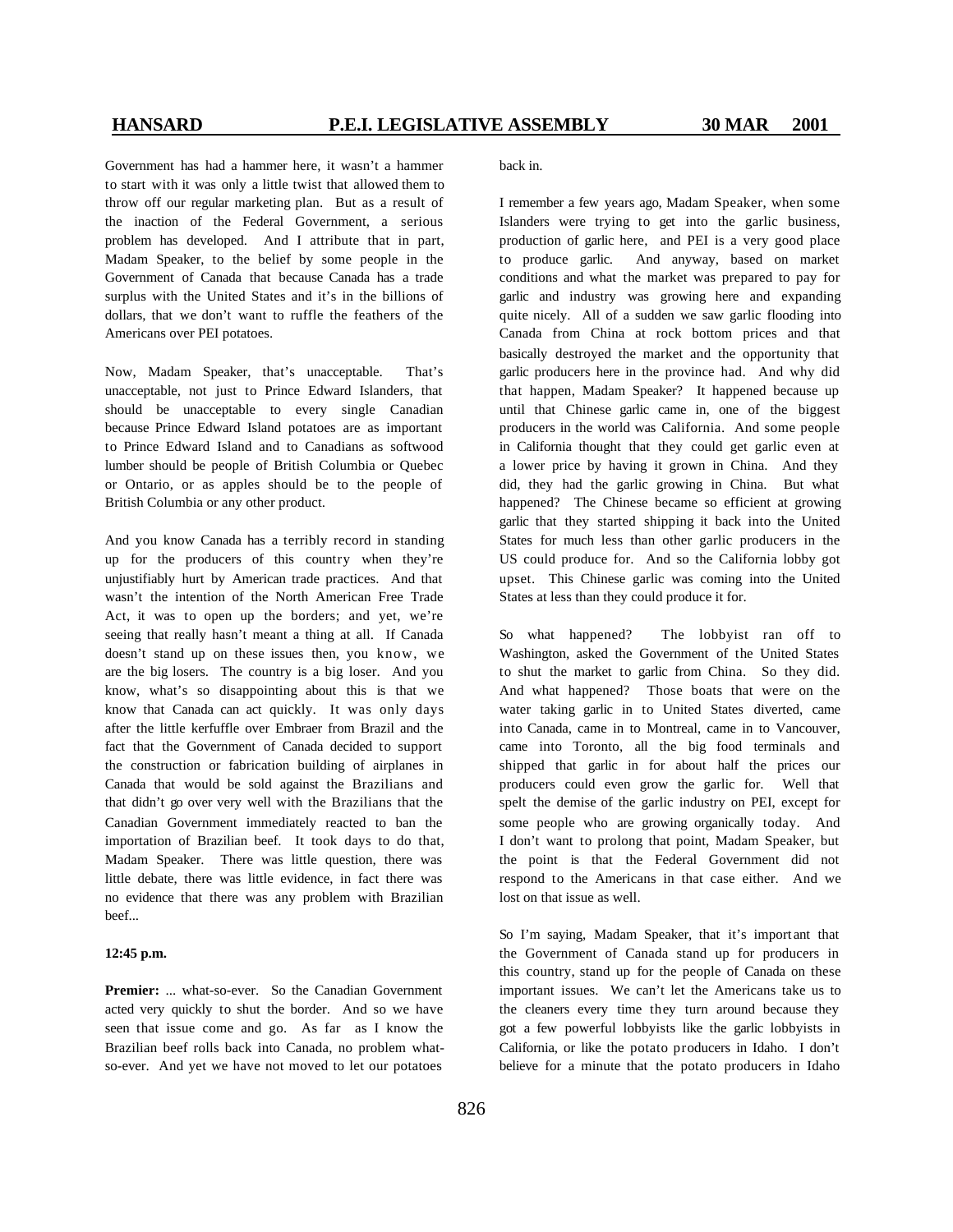thought they could get away with this for this long. As the Minister of Agriculture indicated, they probably thought they could get the Thanksgiving market from us which is a very big market in the United States and they thought if they were lucky they could get Christmas out of it. Well, Thanksgiving and Christmas are gone and the Federal Government has not acted and this has huge implications for Canada.

So I know some of my colleagues want to speak, Madam Speaker, and I think it's important that they do. And I just ask the Government of Canada for once, please do something right and stand up for Canadians and Prince Edward Island. (Applause)

**Speaker:** The Honourable Deputy Speaker.

**Andy Mooney (PC):** Thank you, Madam Speaker. My comments will be quite brief because I believe both the Leader of the Opposition, our Minister of Agriculture and Premier basically covered pretty well every point that could be covered. But basically not only being an elected Member but also a potato farmer, I can't stress the importance of getting this resolved very quickly. And speaking to some of the growers in my area, one gentleman said you know, over the years, you know our farm or some farms in the area may have had because of certain conditions financial troubles, and he said he was worried, but said never in the history of the potato industry have we seen our whole industry in such peril. And you know he said, all we can hope is that the right moves are made to get this border open to save the industry. And he said if our industry is saved there will probably be a place for you and I in it. You know and it's....even on our own farm in the fall we started shipping russet norkotahs into the US bulk. And just an example of what it meant to our farm alone, just in our lower warehouse with 3 million pounds, the buyer in the US wanted the whole kit-and-kaboodle (sic). He was very pleased with the first load, we were very impressed with t he quality we had dug this fall and we thought we were going to have a decent winter. Right now we're selling 50's for around \$2.30 a 50. If the border was to open at 5 o'clock this evening we'd be getting over \$4.00. The thing is Idaho and Washington have potatoes and more potatoes down there but they're so far out of the market that we're not really a factor. You know, if they give their potatoes away for nothing we can still ship into New England probably for a lower cost. So it's imperative that we get the border open.

The Member from Borden-Kinkora, yourself, Madam Speaker, and myself were in Washington for the centre of Legislative Exchange meetings and met with a lot of Senators from the US, and the one thing that we stressed to them is that the potato wart issue is every bit as important to the Government of Prince Edward Island and to the people of Prince Edward Island than it is to the people in the US. We've been taking it very seriously and have taken every step to make sure that this is not a threat to our Island and to anyone else. And basically we stressed that we just want to live and let live you know.

We think we've done everything and kept things very safe, and there is no reason to keep the border shut. And one gentleman from Idaho basically stated that if the science out of Europe came back in our favour that we were no threat that you know everything in his power will be done to help get the border open. And this gentleman was from Idaho because he just thought doing right is the best thing. But you know, the science did come back in our favour and still nothing moved.

But, Madam Speaker, I'm going to cut my comments short because there is a few other people would like to speak before the day is out. But I can't stress enough the importance of getting this border open and the bottom line is. If our Canadian Government were to move faster, even with the diversion and got all these access potatoes off the marketplace back in January, we'd be getting more for the potatoes we have left because right on the heels of the announcement this week, that this diversion was going to take place, already there's farmers that were selling for 55 cents a 10 pound bag said, we're not going to take any less than 75 cents, because now the buyers and brokers across the country don't have us over the barrel. They basically figured we have potatoes we couldn't get rid of. They're offering us any dirt low price and because we have no idea of the Federal Government coming through with any assistance, the farms had to take it. And you know, it's so frustrating, you know, when you feel you've been let down by your Federal Government that are suppose to be doing more for us.

But I'll cut my comments short and I would like to, on behalf of the farmers in our area and across the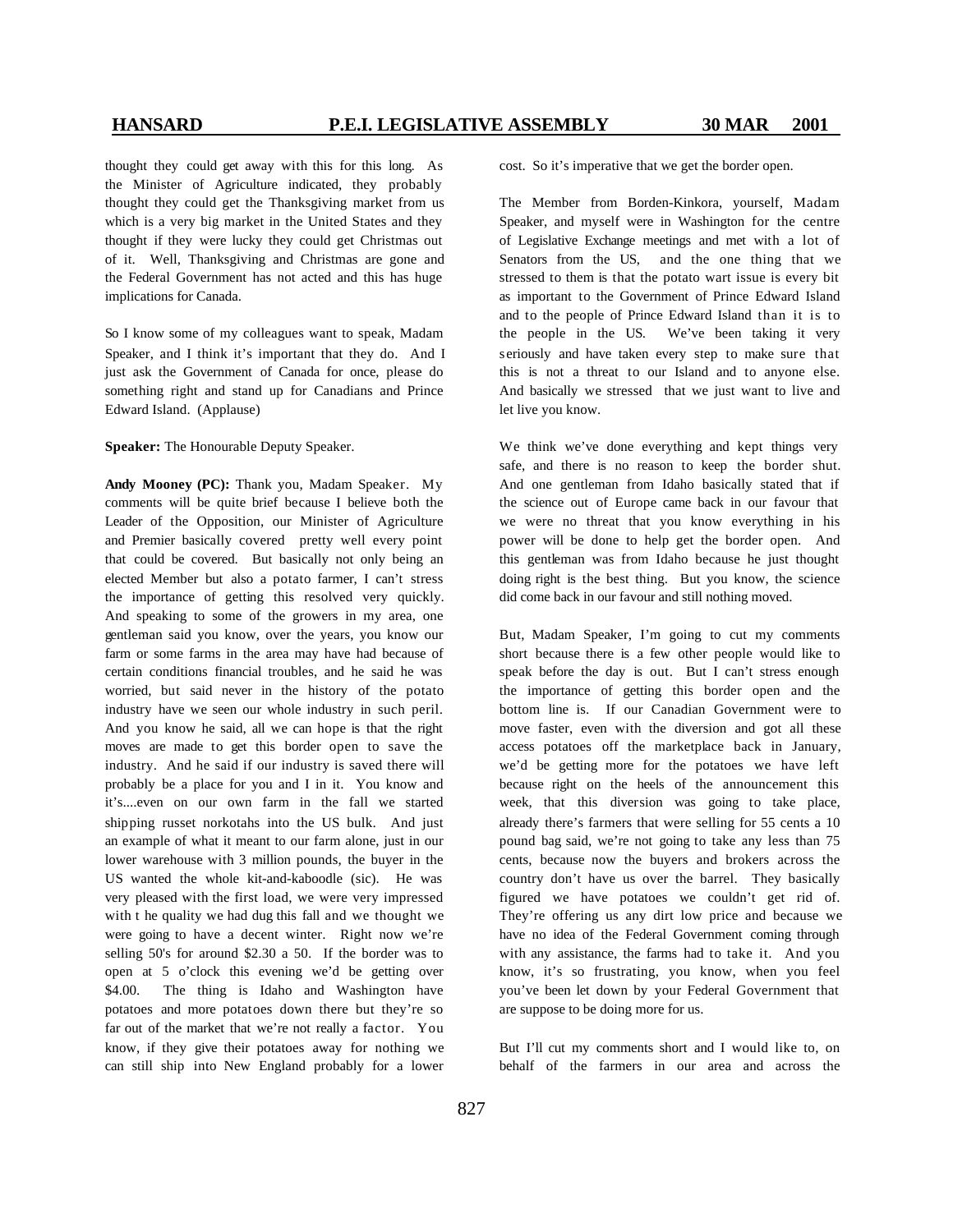province, thank our Minister of Agriculture and our Premier for basically moving fast and doing what had to be done on a provincial level and also for keeping our farmers very well informed. And our Minister has logged in tremendous has logged in tremendous hours. Any hour of the day, seven days of the week you could contact him and he would fill you in on what's been taking place and what's not been taking place, you know, with our Federal Government. Thank you, Madam Speaker. (Applause)

Speaker: The Honourable Member from Borden-Kinkora.

**Eric Hammill (PC):** I'd like to rise in support of this Resolution. I know that the discussion has been long and hard and I know the hurt that's out there in the farm community and I just hope that this is only the beginning of a much larger discussion that goes not only on the floor of this Legislature but all across the country. You know there is no question about it. There are many things that Canada can do in retaliation to the United States. We haven't even thought it seriously. You take the potato growers in Idaho that are growing these large amounts of potatoes per acre. They're doing it with Canadian water you know, that's just one example that I mentioned. You take most of the energy used in the United States comes from Canada. So there are many things that we can do to support our growers and our Canadian farmers. And I think we're only beginning that.

So, M adam Speaker, I want to support this Resolution and hope that there will be a great deal more discussion because there is still a lot of unanswered questions. For instance one big question in the farm community is why is that report from the scientists from both Canada and the United States not being made public. When we were in Washington, they assured us...I think it was going to be made public on Friday of that week. So there is quite a few Fridays gone by and we haven't heard about it. So I think that's something that we have to push for. Thank you very much. (Applause)

**Speaker:** The Honourable Member from Belfast-Pownal Bay.

**Wilbur MacDonald (PC):** Madam Speaker, I rise to make a few comments. First of all, to thank the Government for their tremendous work in this whole situation. And

secondly, I would like to, if it's agreeable with the mover and seconder, on the first page the last WHEREAS, it seems to me that we should emphasize that we're almost in a traditional time of planting potatoes and if we could add to the Resolution, AND WHEREAS many potato growers in Prince Edward Island are attempting to plan their crop for the coming season, which traditionally...I would like to add, which traditionally starts from mid-April to the last of April; because in the eastern end of the province, generally speaking, we're almost, not this year I'll have to admit, but generally, last year I think we planted potatoes on the  $8<sup>th</sup>$  of April. So, if people would read this and realize that we're almost into the area of planting, it might strengthen the Resolution, somewhat, if the mover and seconder would agree to that.

### **Leader of the Opposition:** Good.

**Wilbur MacDonald (PC):** Okay. And secondly, Madam Speaker, I had had the opportunity of meeting...

**Speaker:** Honourable Member, do you have a seconder for that...

**Wilbur MacDonald (PC):** I was just asked that the mover and seconder would agree.

**Leader of the Opposition:** No problem, I'll second it.

Speaker: Okay, moved and seconded.

**Wilbur MacDonald (PC):** And secondly, I had an opportunity a number of years to visit the northeastern governors, so I thought if we had some lobbyist somewhere's in the United States helping out so I called Executive Director, Alan...I can never get his last name...

### **Speaker:** Sokolow

**Wilbur MacDonald (PC):** How do you pronounce that. Sokolow. And Alan had been here a number of times and I asked him what he could do for us and he suggested, as you know Madam Speaker, in United States the Speaker has a very very important role in the Legislative Assemblies of the United States, so he suggested with the help of the Speaker that we could get a letter off. And I understand that a meeting is taking place this week or sometime this week in the United States of the southeastern...northeaster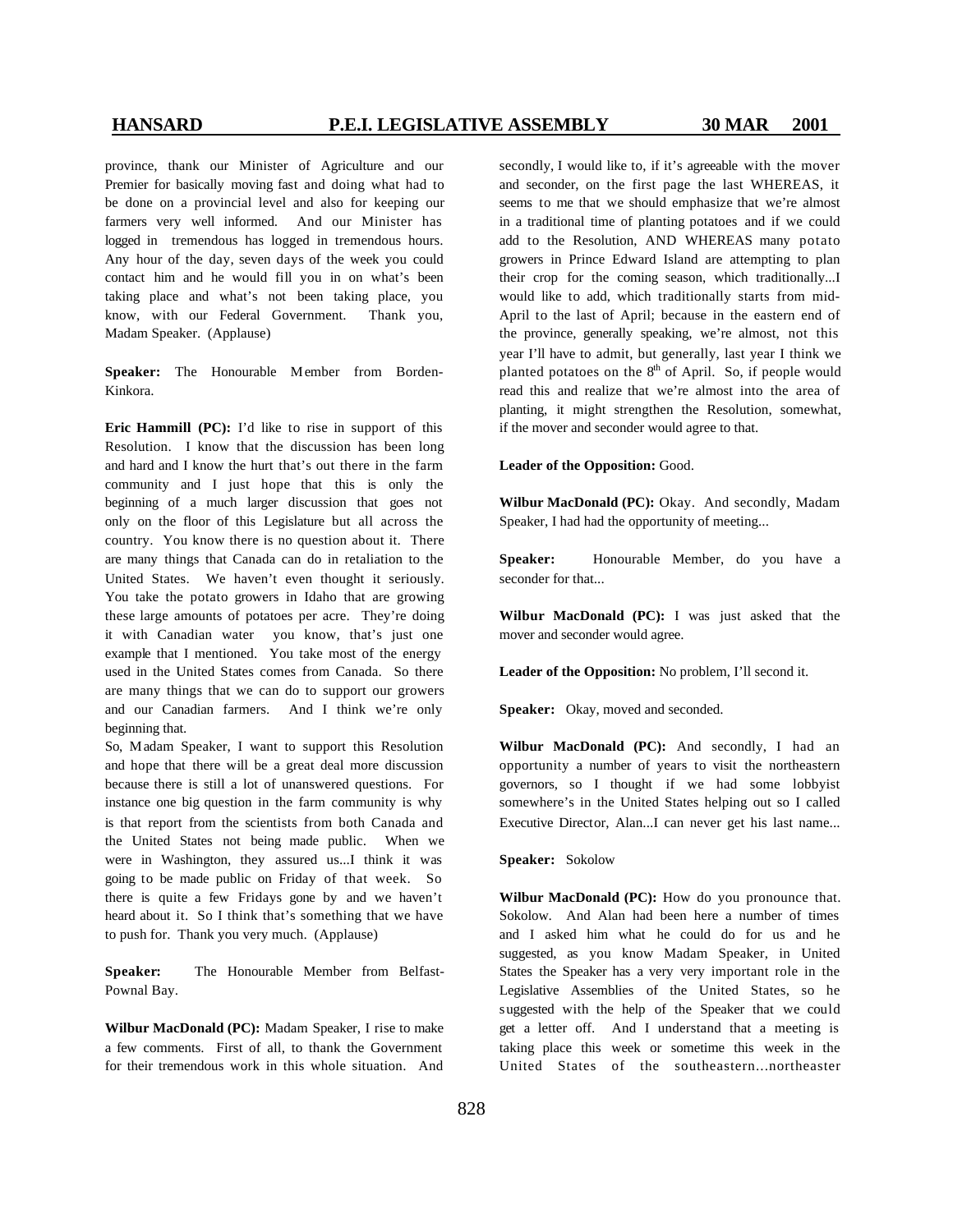governors which includes, by the way, Quebec, Nova Scotia and New Brunswick and I think Newfoundland is also joining. I'm not sure whether all those provinces are representative.

So possibly, this is my way of trying to help out. It's possible that we might have some results from that meeting and there may be some lobbyist from that area in the United States helping out. I know that it's a tremendous problem to get this border open, and I certainly agree with all the speakers that there's so much that could've been done by the Canadian Government to try and raise the stakes a little bit on our behalf. And hopefully this Resolution which I hope before we're done that the Resolution will be decided where we should send the Resolution and maybe, Madam Speaker, it could be faxed immediately to all the people that...like the Prime Minister, all the MP's from the province, the Senators and all the Ministers maybe in Ottawa to try and get...and even, it might even want to be faxed to someplace in United States, to the Secretary of Agriculture in United States and other people so that... There's not much sense if we pass the Resolution if it doesn't get to as many people as we can then the Resolution becomes much more important. So I thank you, Madam Speaker, for the opportunity to say a few words. (Applause)

### **VOTE ON AMENDMENT...RESOLUTION NO. 16 THE POTATO WART**

**Speaker:** Before we ask the Honourable Leader of the Opposition to close the debate, we need to vote on the amendment to the Resolution. So all of those in favour of the amendment put forward by the Honourable Member from Belfast-Pownal Bay would you say Aye.

### **Honourable Members:** Aye.

**Speaker:** Those opposed, say Nay. Resolution amendment has passed. Now the Honourable Leader of the Opposition to close the debate, please.

### **CLOSING DEBATE...RESOLUTION NO. 16**

**Leader of the Opposition:** Well, it was a very great debate and there was a lot information that was presented here to some of the other MLA's and people in the province that not all this information gets out through the media outlets to the farm group. So I think that it was echoed that our Minister of Agriculture and the staff here have...did the best job and the Potato Marketing Board and the producers and also our four MP's have tried very hard. But the Premier was quite right when he said that, and I had mentioned to it earlier, is that our Canadian Governments haven't been tough enough on Americans when it comes to trade and that. And some of the reasons that I did mention was why we are so well liked in other parts of the world or anywhere's being a Canadian is maybe, is that we are not maybe as aggressive as our cousins to the south of the border are.

So I won't hold anybody up, I'm just glad this Resolution went through. I figured it would be. I think the Honourable Member from Pownal area made a good suggestion there that we send this Resolution to, not only as many Members of Parliament, but also to the group of US Senators that were even here at a earlier date in the House.

To make an (INDISTINCT), they're quite right. Those farmers down in Idaho, if you asked many of them what was going on here in the Province of PEI, they wouldn't know much about the potato wart. It's a trade issue, the trade issues have been done by the province of Maine, etc. etc. and this is one excuse. I want to thank you very much. (Applause)

**S peaker:** Do we have the question, please? Those of you in favour of the Resolution, please say Aye.

### **Honourable Members:** Aye.

Speaker: Those opposed to the Resolution, please say Nay. Resolution has passed unanimously. Honourable Government House Leader.

### **ADJOURNED**

**Elmer MacFadyen (PC):** Madam Speaker, I move, seconded by the Member from Borden-Kinkora this House adjourn and stay adjourned until Tuesday at 2:00 o'clock.

**Speaker:** Shall it carry?

**Honourable Members:** Carried.